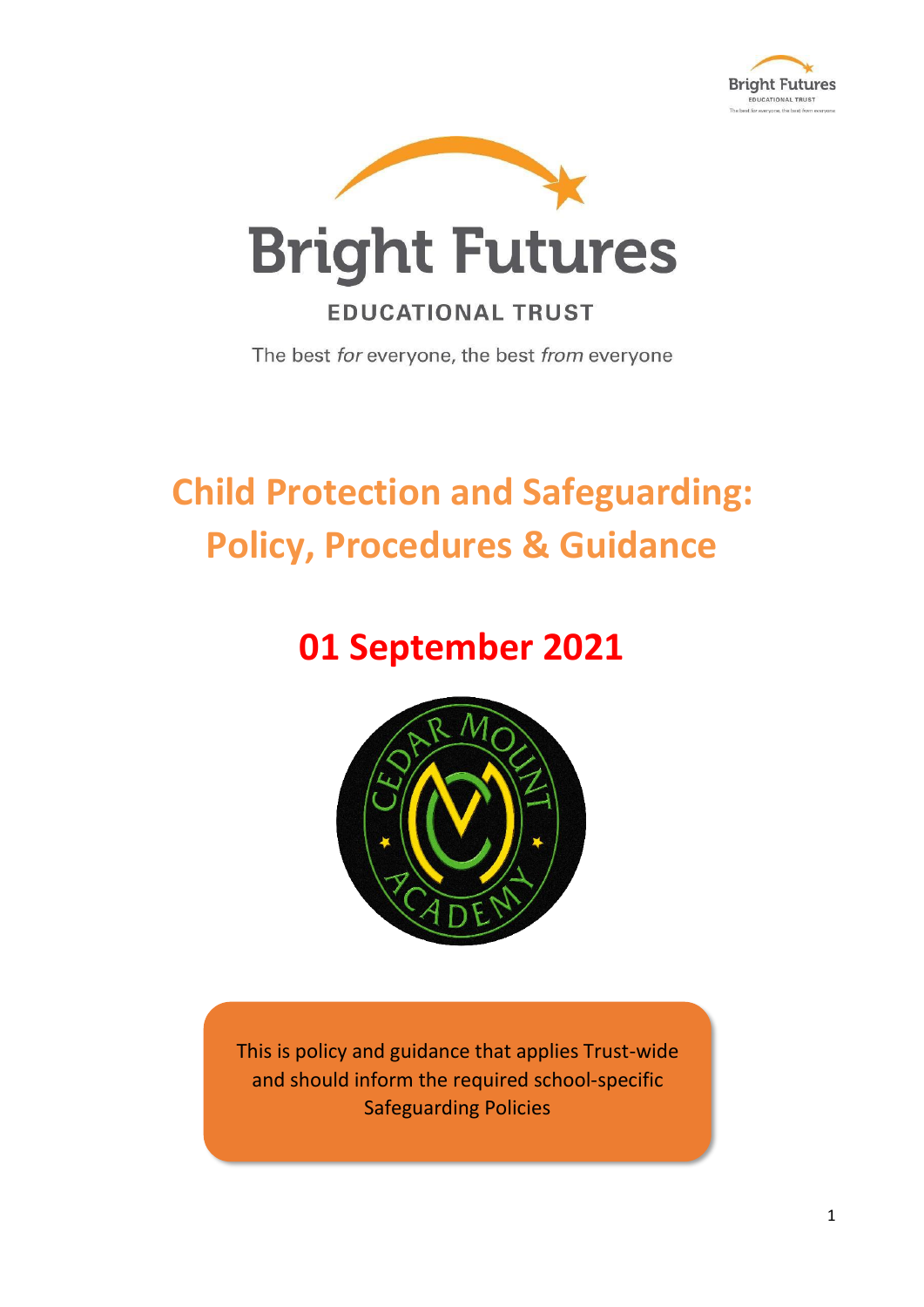

Date of Policy Approval: Sept 2021

Owner of Policy: John Wm

Authorised By: Board of

Policy Review Date: Annually

Distribution: **All staff,** 

Stephens, CEO

Trustees

**workers, governors and trustees** 

**Website**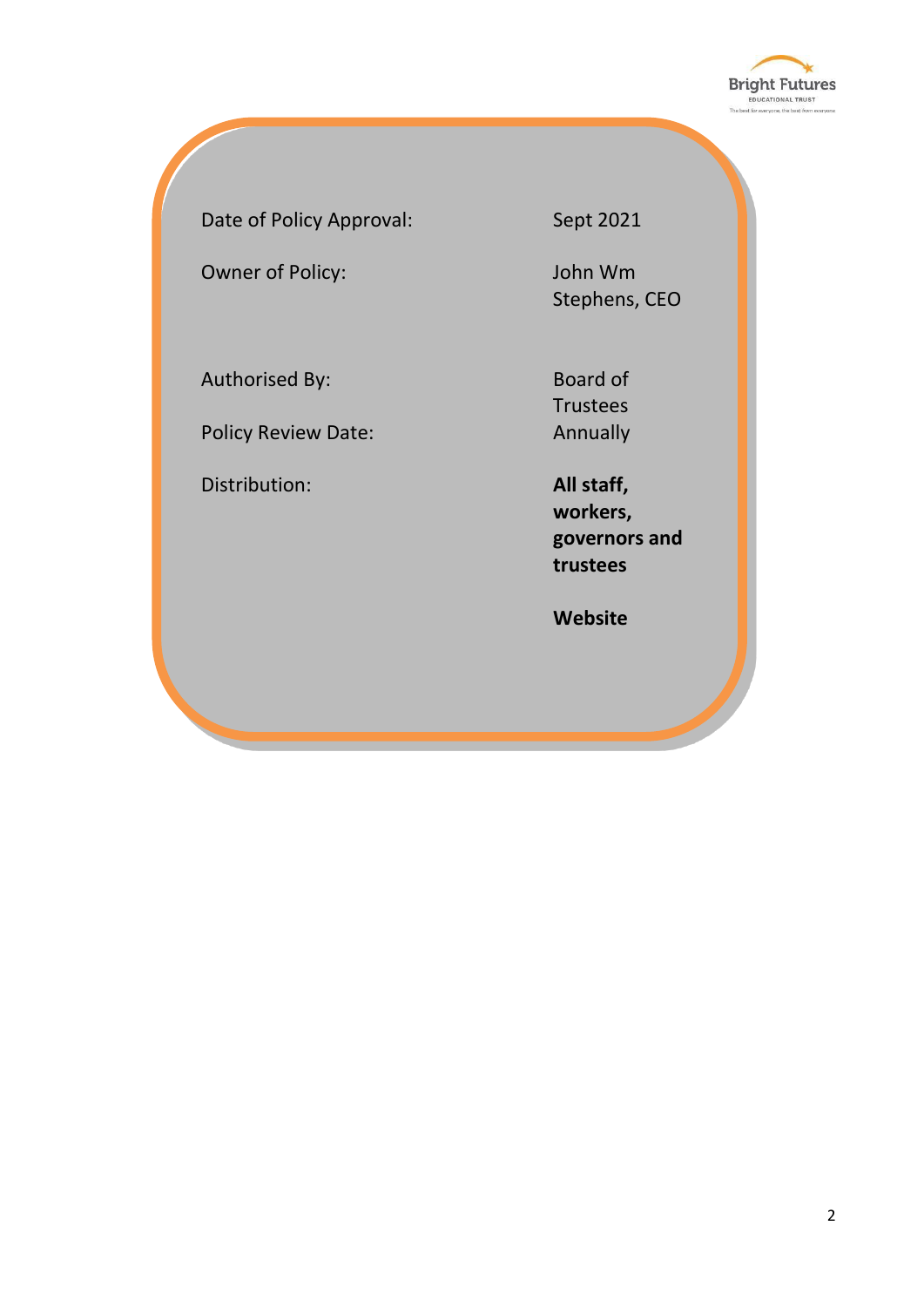

# **CONTENTS**

| <b>Section 1: Key Contacts</b>                                                  | <b>P6</b>      |
|---------------------------------------------------------------------------------|----------------|
| <b>Section 2: Policy and Principles</b>                                         | P <sub>9</sub> |
| What are the policy and procedures for?                                         |                |
| Who is the Policy for?                                                          |                |
| Aims of the policy:                                                             |                |
| <b>Terminology in this policy</b>                                               |                |
| <b>Section 3: Procedures</b>                                                    | <b>P12</b>     |
| Concerns about a child's safety or welfare                                      |                |
| <b>Guidance on dealing with disclosures Early</b>                               |                |
| help                                                                            |                |
| <b>Section 4: Roles and responsibilities</b>                                    | P14            |
| <b>Designated Safeguarding Lead (DSL)</b>                                       |                |
| <b>Deputy Designated Safeguarding Lead (DDSL)</b>                               |                |
| <b>Principal/Head of School</b>                                                 |                |
| <b>Local Governing Body</b>                                                     |                |
| <b>Board of Trustees</b>                                                        |                |
| <b>Staff</b>                                                                    |                |
| <b>Section 5: Specific safeguarding issues in school</b>                        | <b>P15</b>     |
| 'Contextual Safeguarding'                                                       |                |
| <b>Domestic violence and abuse</b>                                              |                |
| Preventing Extremism and Radicalisation - The 'Prevent Duty'                    |                |
| <b>Child Sexual Exploitation</b>                                                |                |
| <b>Female Genital Mutilation (FGM)</b>                                          |                |
| <b>Forced Marriage</b>                                                          |                |
| So-called 'honour based' Abuse and Violence                                     |                |
| <b>Modern Slavery and Human Trafficking</b>                                     |                |
| Self-Injury/Harming                                                             |                |
| Peer-on-Peer/child on child Abuse: sexual violence and sexual                   |                |
| harassment between children                                                     |                |
| <b>Bullying</b>                                                                 |                |
| 'County Lines', serious violent crime and criminal exploitation                 |                |
| <b>Safeguarding Students with Special Educational Needs,</b>                    |                |
| <b>Disabilities and Medical Needs*</b>                                          |                |
| Safeguarding children from groups who may experience<br>increased vulnerability |                |
| <b>Attendance, Exclusions, Children Missing from Education and</b>              |                |
| <b>Safeguarding</b>                                                             |                |
| <b>Part time timetables</b>                                                     |                |
| <b>Elective Home Education</b>                                                  |                |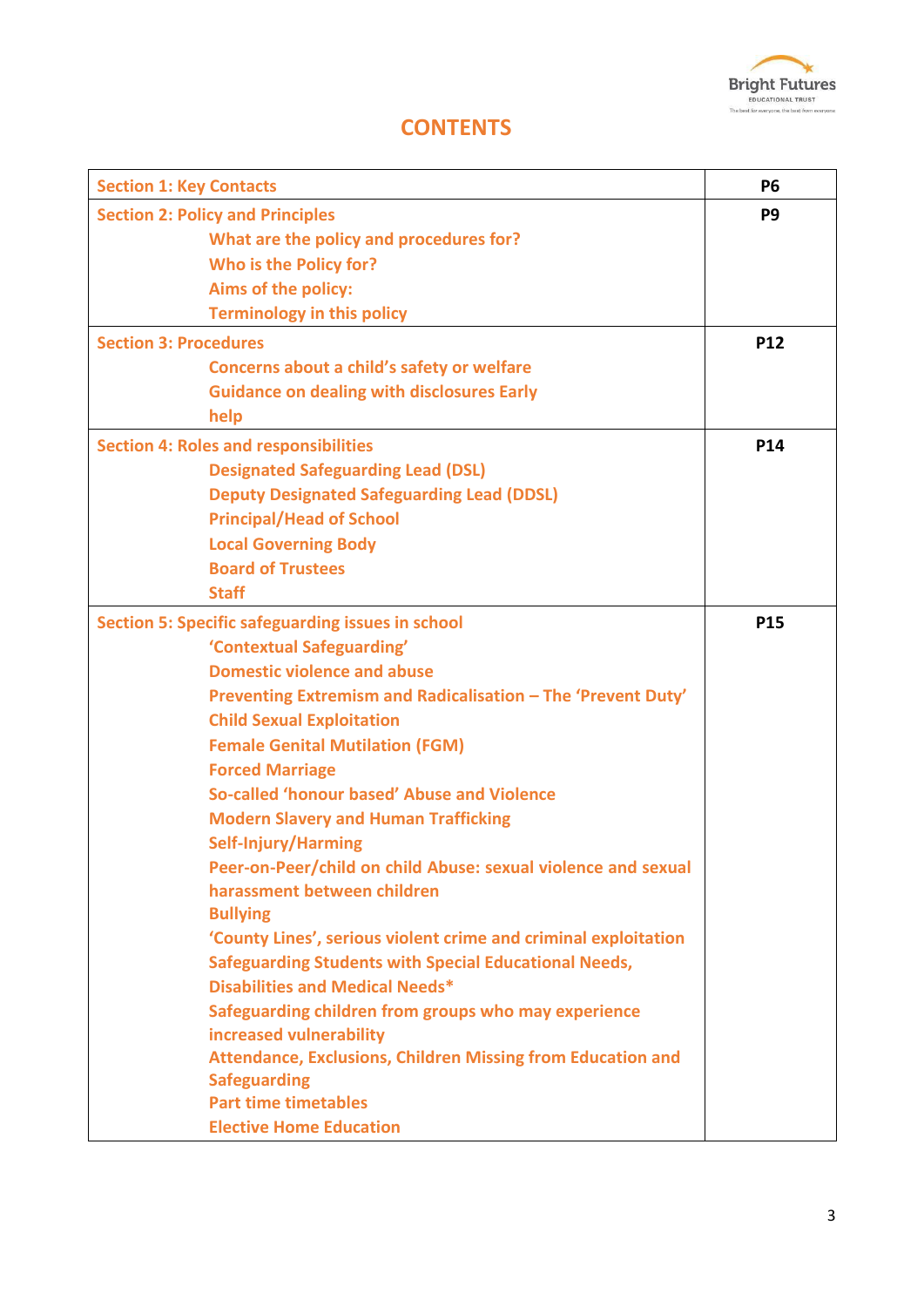

| Section 6: Safeguarding in the Curriculum                            | <b>P31</b> |
|----------------------------------------------------------------------|------------|
| <b>Online Safety and mobile devise/phone use</b>                     |            |
| <b>Photography and Images</b>                                        |            |
| <b>Educational trips, visits and residential activities Visitors</b> |            |
| to schools                                                           |            |
| <b>Section 7: Staffing issues</b>                                    | <b>P36</b> |
| <b>Safe and Fair Recruitment</b>                                     |            |

| Safeguarding allegations against staff and safeguarding                    |            |
|----------------------------------------------------------------------------|------------|
| concerns<br>Disqualification by association and childcare disqualification |            |
|                                                                            |            |
| <b>Section 8: Confidentiality and Sharing Information</b>                  | <b>P37</b> |
| <b>Information sharing and data protection</b>                             |            |
| Decisions about sharing or not sharing information                         |            |
| <b>Section 9: Training and development</b>                                 | <b>P39</b> |
| <b>Staff, Local Governor and Trustee Training</b>                          |            |
| <b>Appendix A</b>                                                          | <b>P41</b> |
| WHAT TO DO IF YOU ARE CONCERNED ABOUT A CHILD'S WELFARE: TAKING            |            |
| <b>ACTION</b>                                                              |            |
| What to do if you are concerned about a pupil's welfare                    |            |
| If a child chooses to disclose abuse to you What                           |            |
| happens next?                                                              |            |
| <b>Referral to Children's Social Care</b>                                  |            |
| <b>Reporting directly to child protection agencies</b>                     |            |
| <b>Appendix B</b>                                                          | <b>P44</b> |
| <b>RECOGNISING ABUSE AND NEGLECT</b>                                       |            |
| <b>Abuse</b>                                                               |            |
| <b>Neglect</b>                                                             |            |
| <b>Categories of abuse and neglect</b>                                     |            |
| <b>Indicators of abuse</b>                                                 |            |
| <b>Impact of abuse</b>                                                     |            |
| Appendix C: Exemplar report form/log (whether electronic or hard copy, the | <b>P46</b> |
| same principles apply)                                                     |            |
| <b>Appendix D:</b>                                                         | <b>P47</b> |
| <b>DESIGNATED SAFEGUARDING LEAD</b>                                        |            |
| <b>Responsibilities of the Designated Safeguarding Lead</b>                |            |
| <b>Appendix E</b>                                                          | <b>P52</b> |
| THE LOCAL GOVERNING BODY AND THE CHILD PROTECTION &                        |            |
| <b>SAFEGUARDING GOVERNOR</b>                                               |            |
| <b>Responsibilities of the Local Governing Body</b>                        |            |
| Responsibilities of the child protection and safeguarding governor         |            |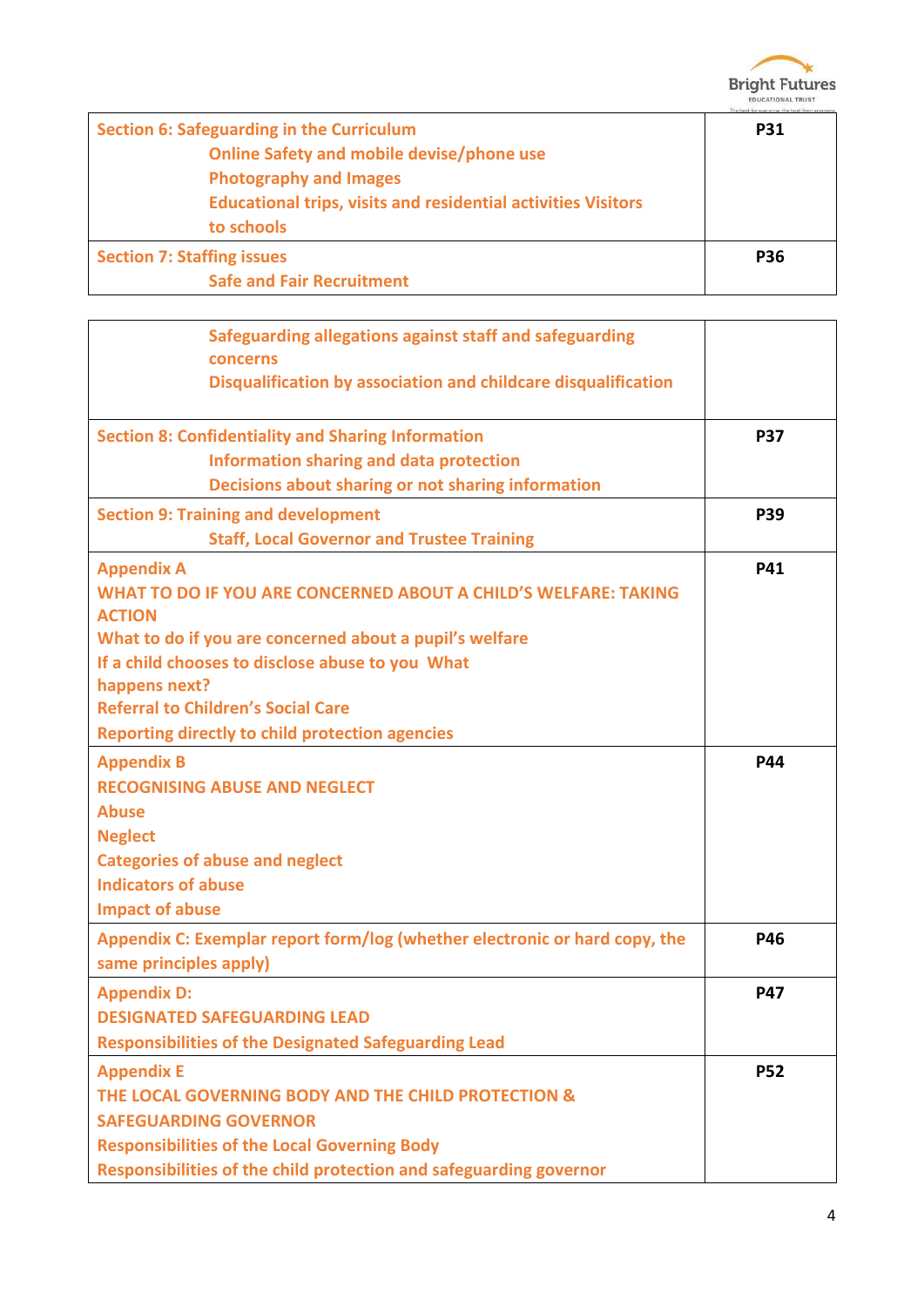

| <b>Appendix F</b>                                                          | <b>P53</b> |
|----------------------------------------------------------------------------|------------|
| THE BOARD OF TRUSTEES AND THE CHILD PROTECTION & SAFEGUARDING              |            |
| <b>TRUSTEE</b>                                                             |            |
| <b>Responsibilities of the Board of Trustees</b>                           |            |
| Responsibilities of the Lead Trustee for Child Protection and Safeguarding |            |
| <b>Appendix G</b>                                                          | <b>P54</b> |
| <b>ALTERNATIVE PROVISION</b>                                               |            |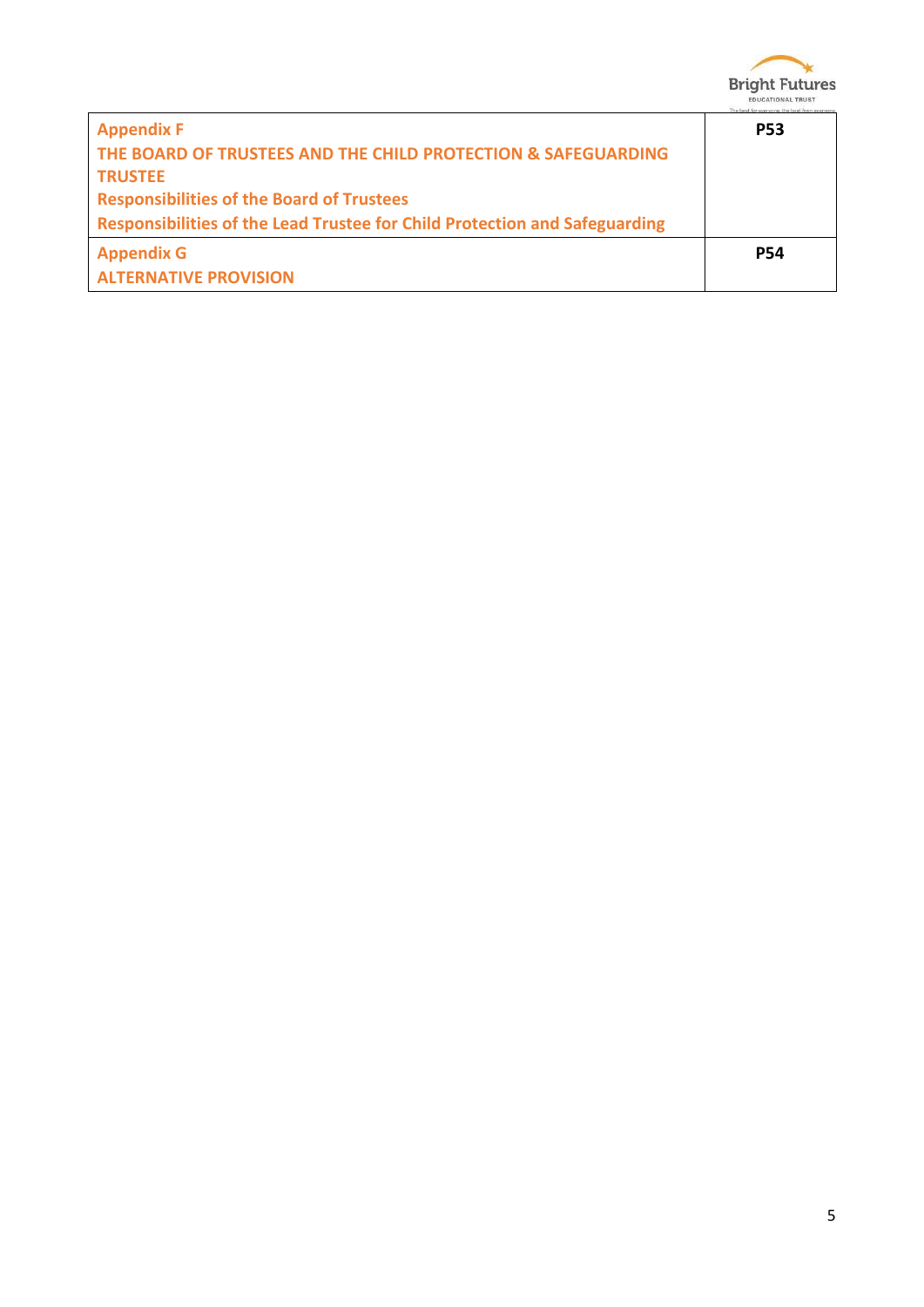

# **CHILD PROTECTION AND SAFEGUARDING: POLICY, PROCEDURES & GUIDANCE (updated to include Sept 2021 statutory guidance)**

# **Section 1: Key contacts**

The list of relevant contacts can be found in Appendix A. The following are national or Trust-wide contacts:

## **Trust safeguarding leads:**

**Making a decision about safeguarding matters can be difficult. It sometimes helps to talk it through with someone else or to seek further advice. Any of the DSL/DDSLs are happy to help. They have a wealth of experience.** *Working together to safeguard children* **is more than a strapline – it is the most effective approach to keeping people safe. You can also contact the Trust safeguarding lead:** 

John Wm Stephens: Contact details available to staff

## **Useful organisations and resources (national):**

- CHILDLINE: 0800 1111 free confidential helpline for children and young adults
- NSPCC: 0800 800 5000 free 24 hour national helpline for information and confidential advice about all types of problems
- Barnardo's: 020 8550 8822 works to transform the lives of vulnerable children and young people
- Kidscape: 020 8830 3300 produces leaflets and booklets on bullying and runs a helpline
- LGBT Foundation: 0345 330 30 30 runs a helpline to support people who identify as lesbian, gay, bi-sexual and trans-gender
- National Domestic Violence: 0808 200 0247 Free 24 hour helpline. Gives information on housing, welfare, health and legal rights, refers women and children to refuges, makes referrals to temporary emergency accommodation and helps to get support from the police
- Stonewall: helpline 0800 050 2020 working for equality for LGBT people
- ThinkuKnow: A CEOP programme that helps with online safety thinkuknow.co.uk
- UK Safer Internet Centre: 0844 381 4772 e-safety helpline for professionals working with children
- Young Minds: helpline: 0808 802 5544 support for people with concerns about the mental health of a young person
- Alliance for Learning collated resources in relation to COVID 19 responses, including mental and physical health and well-being and bereavement: [http://allianceforlearning.co.uk/covid19/](http://allianceforlearning.co.uk/covid-19/)
- KOOTH: online mental health and well-being resources for young people: <https://www.kooth.com/>
- 'Keeping our children safe: raising awareness in black and minority ethnic communities' NSPCC (2017) Resources and online training to support equality and diversity in safeguarding: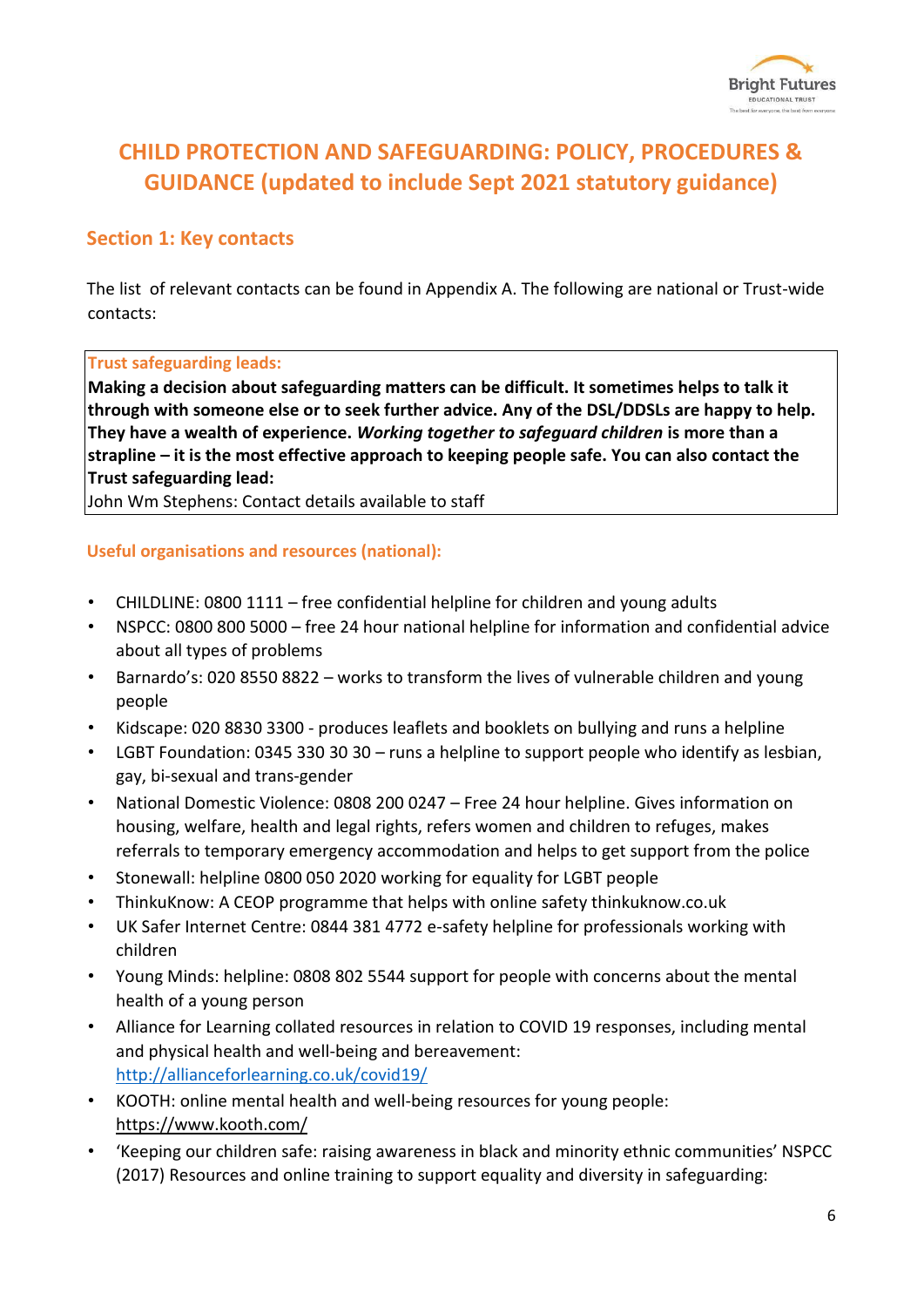

[https://learning.nspcc.org.uk/research-resources/2017/keeping-our-children](https://learning.nspcc.org.uk/research-resources/2017/keeping-our-children-safe)[safe](https://learning.nspcc.org.uk/research-resources/2017/keeping-our-children-safe)

- **FREEDOM TO SPEAK OUT:** The safety of children and young people is paramount. Any staff concerns about the safeguarding actions taken by the DSL or DDSL should be taken, in the first instance, to the Principal/Head of School. Any staff concerns regarding safeguarding actions taken by the Principal should, in the first instance, be taken to the Director of HR and Strategy of the Trust who will liaise with the CEO. As a last resort staff should call the NSPCC Whistle-blowing Helpline: 0800 028 0285.
- **REPORTING A CONCERN:** Whilst there may be specific referral routes for different forms of abuse (detailed in school policies), the principle in all cases is 'see something, say something, do something'. If a child discloses potential abuse, this MUST be reported to the DSL/DDSL or, in a genuine emergency, to the police. Imminent risk of significant harm means that a child is in danger at that moment and to do nothing would result in actual harm.

#### **COVID 19**

A supplement to this policy was published in April 2020 that addresses the specific safeguarding challenges associated with the COVID 19 pandemic and the 'lockdown'/school closure circumstances. This supplementary guidance remains in force until such time as the COVID 19 strategies nationally are stepped down. The guidance may be particularly relevant should schools need to implement partial or full closures from September 2021, or if children (especially those deemed 'vulnerable' do not return to full time, on site school provision from September 2021. Further updates were provided in Spring 2021.

#### **SEXUAL ABUSE BETWEEN STUDENTS IN AND OUT OF SCHOOL**

During 2021, Ofsted conducted a review into sexual abuse in schools and colleges at the request of the DfE. The Review was conducted in the context of widespread disclosures of such abuse made via the 'Everyone's Invited' website. The findings and recommendations of the Review are embedded in Keeping Children Safe…(2021) and, therefore, throughout this policy. A central message from Ofsted's review is that we must never believe that sexual abuse between students 'couldn't happen here'. Indeed, we should assume that there is a likelihood that the prevalence of abuse between young people is something we underestimate and our policies and practices should be based on the assumption that abuse between students is happening in our settings. Moreover, we should be alert to the fact that abuse happens in a range of contexts – formal and informal settings in school, beyond school sites and in 'virtual'/digital contexts. Our preventative and reactive policies and procedures need to recognise this.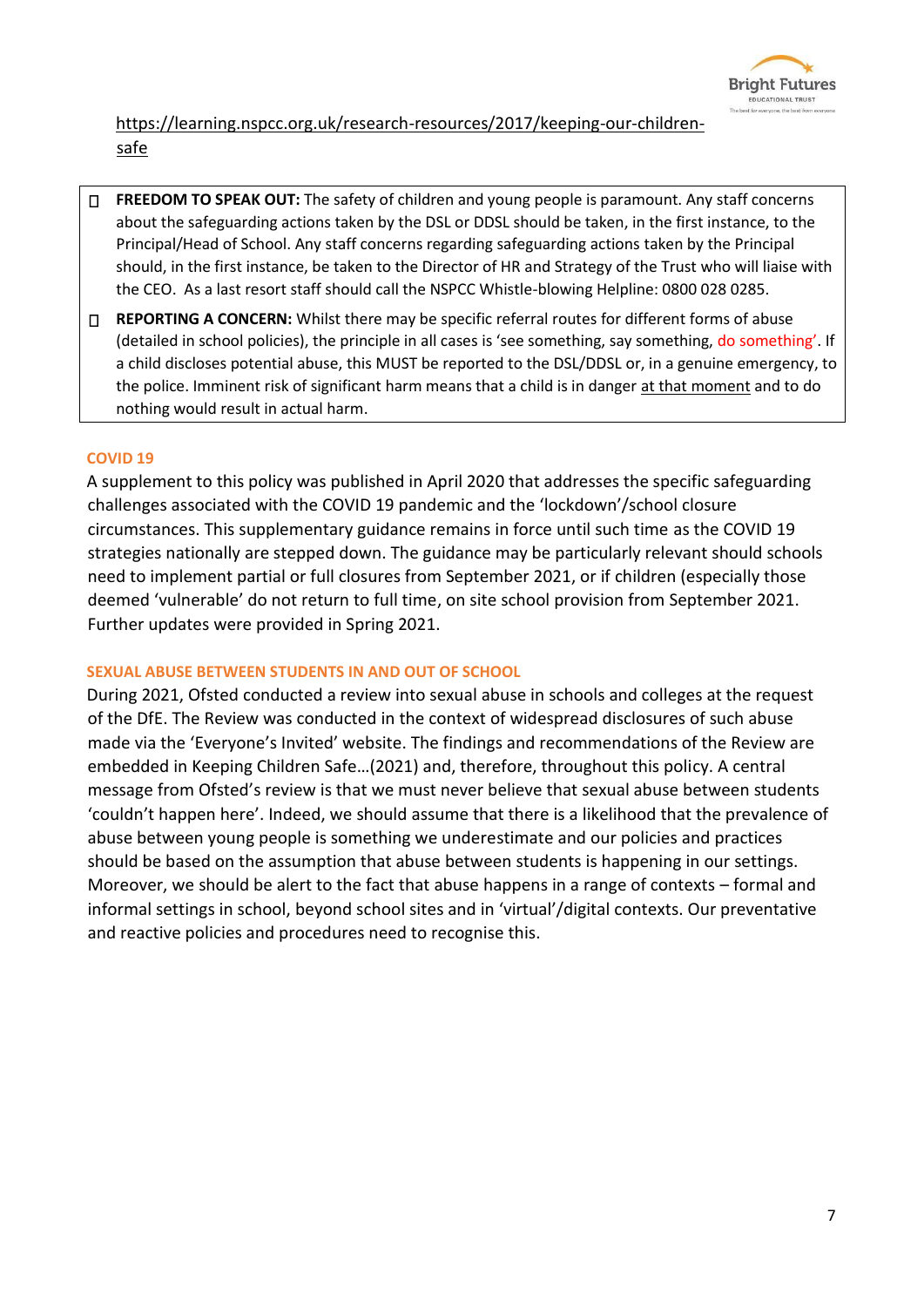# **Is it an emergency? Is the child at imminent risk of significant harm?**

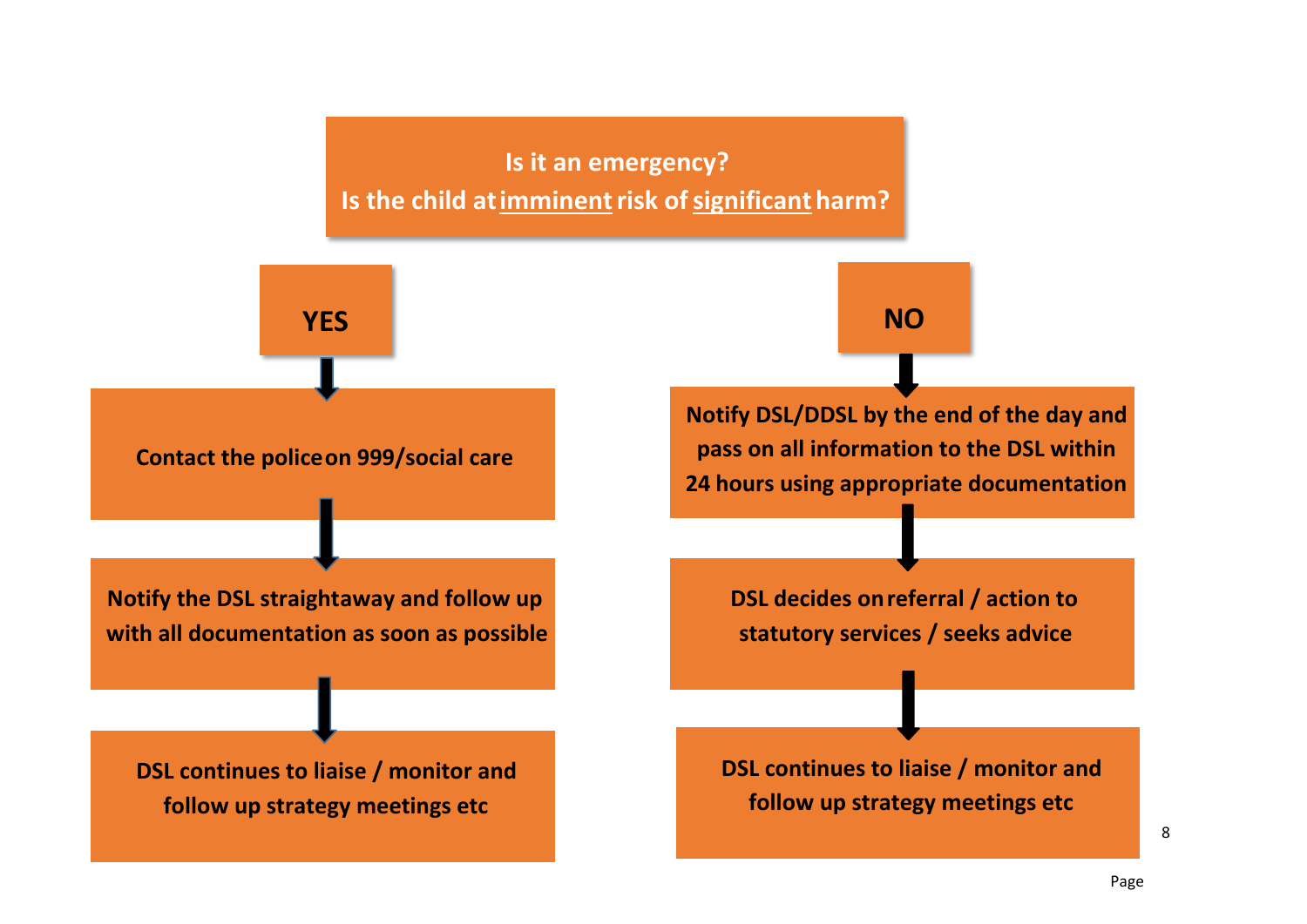# **Section 2: Policy and Principles**

## **Vision statement**

'The best *for* everyone, the best *from* everyone'

## **Mission**

Our family of schools places young people, families and communities at the heart of everything we do. We are a true community with shared responsibility and common core values which create a culture of collaboration, opportunity, respect and innovation. We inspire excellence and believe in nurturing the abilities of all within our schools and communities. We empower our young people to build purposeful lives and have the courage and confidence to make a positive contribution to society. Through excellence in education all of our young people will have a bright future.

## **Safeguarding statement**

Bright Futures recognises its moral and statutory responsibilities to safeguard and promote the welfare of all students. We endeavour to provide a safe and welcoming environment where children are respected and valued. We are alert to the signs of abuse and neglect and follow agreed procedures to ensure that students receive effective support and protection. We recognise that safeguarding is *everybody's* responsibility. Induction and refresher training for all staff, local governors and trustees is a requirement. All staff must read and be familiar with 'Keeping Children Safe in Education' (Part 1). Those working directly with children and young people must additionally read and be familiar with Annex A of KCSIE (2021).

Bright Futures is committed to working together well with all relevant agencies in order to promote effective safeguarding arrangements. The Designated Safeguarding Lead, Principal/Head of School and local governing bodies should be aware of the arrangements in place for the local authority area in which a particular academy is located. This includes the safeguarding partner arrangements effective from 29 September 2019. Our statutory partners responsible for leading safeguarding arrangement locally are: the local authority, police and clinical commissioning groups. We will, of course, also work with wider agencies in the health and voluntary and community sectors.

## **What are the policy and procedures for?**

All schools within the Trust must comply with the statutory duties and responsibilities to safeguard and promote the welfare of children and young people. Whilst this policy sets out the overarching Trust approach, every school must have its own specific policy and procedures that address the needs of the communities that it serves. This Trust Policy should be a resource to schools within BRIGHT FUTURES to help them create locally appropriate policies and procedures. It has been developed in accordance with the principles established under the Children Act (1989 and 2004), the Education Act (2002 and 2011), Education and Adoption Act (2016), Teachers' Standards (2012) and in line with the following Government guidance:

Review of Sexual Abuse in Schools and Colleges (Ofsted) (2021)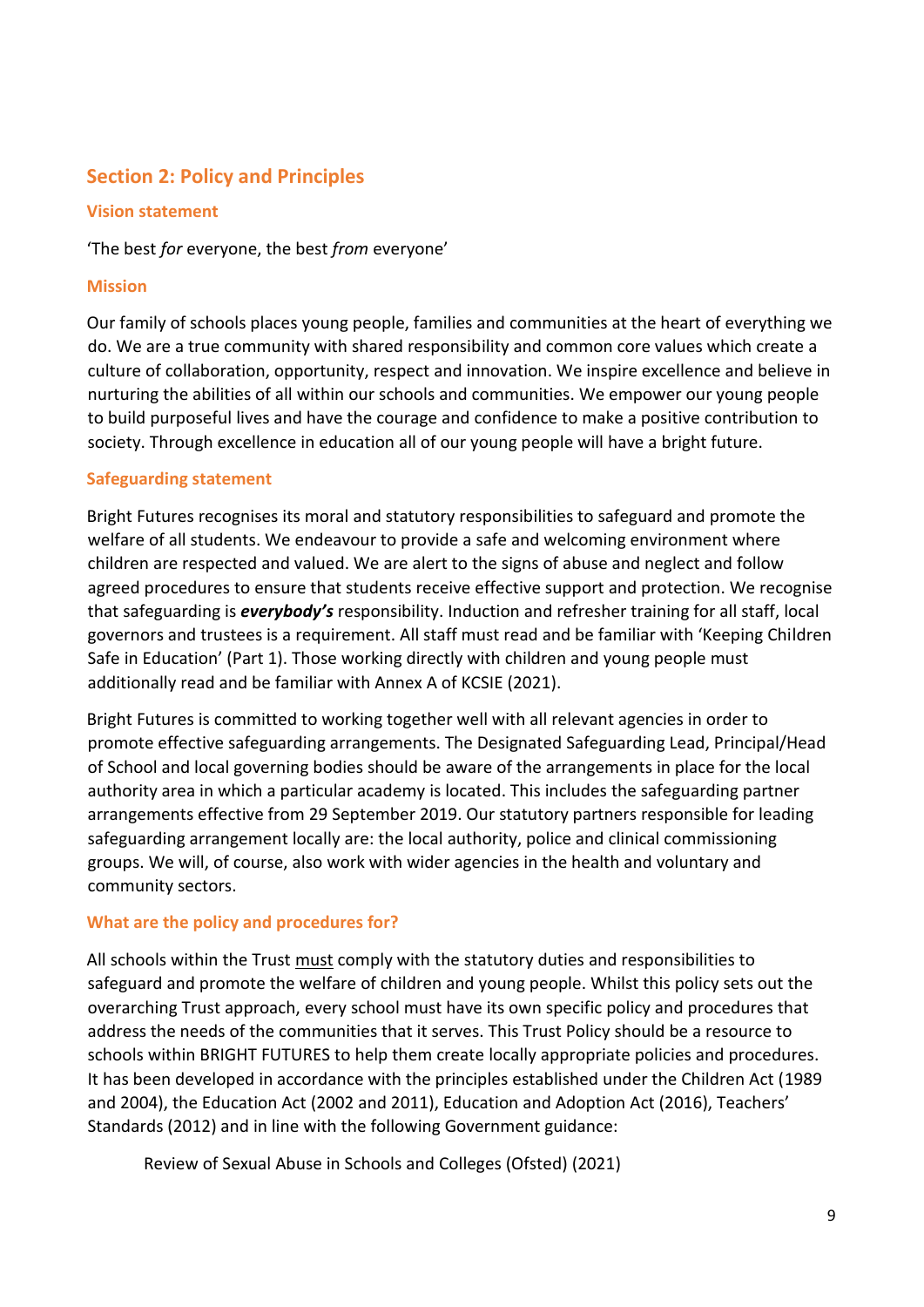

Domestic Abuse Act (2021)

Working Together to Safeguard Children (2015) (updated September 2018 and Feb 2019)

Relationships education, relationships and sex education (RSE) and health education (July 2019)

Keeping Children Safe in Education (2016) (updated 2017 and May 2018 effective from Sept 2018, further updated from September 2019, September 2020 and September 2021)

Sexual violence and sexual harassment between children in schools and colleges (2017 updated 2018 and 2021)

What to do if you are worried about a child being abused (2015)

Data Protection Act (2018) including the General Data Protection Regulation

Information Sharing: Advice for Practitioners providing Safeguarding Service (2015)

Prevent Duty Guidance (2015) (updated 2019)

Counter-Terrorism Strategy – CONTEST (2018)

Multi-Agency Statutory Guidance for Dealing with Forced Marriage and subsequent guidance (2014 and 2020)

Multi-agency statutory guidance on female genital mutilation (2016 and 2018)

Report into allegations concerning Birmingham schools arising from the 'Trojan Horse' letter (2014)

Promoting fundamental British values as part of SMSC in schools (2014)

Preventing and Tackling Bullying (DfE) (updated 2017)

Mental Health and Behaviour In Schools (DfE) (updated 2018)

#### **Who is the Policy for?**

The policy applies to all staff employed by the Bright Futures Educational Trust, all members of local governing bodies and their committees, Members and Trustees plus all consultants or contracted staff undertaking work on behalf of the trust. It is available publicly to give parents/carers and others the necessary assurance that the safety and well-being of children and young people are prioritised and well-managed.

## **Aims of the policy:**

To ensure that the safety, protection and well-being of all students is paramount.

To ensure that **all staff** and approved volunteers work safely, understand and act upon their responsibilities to keep children safe.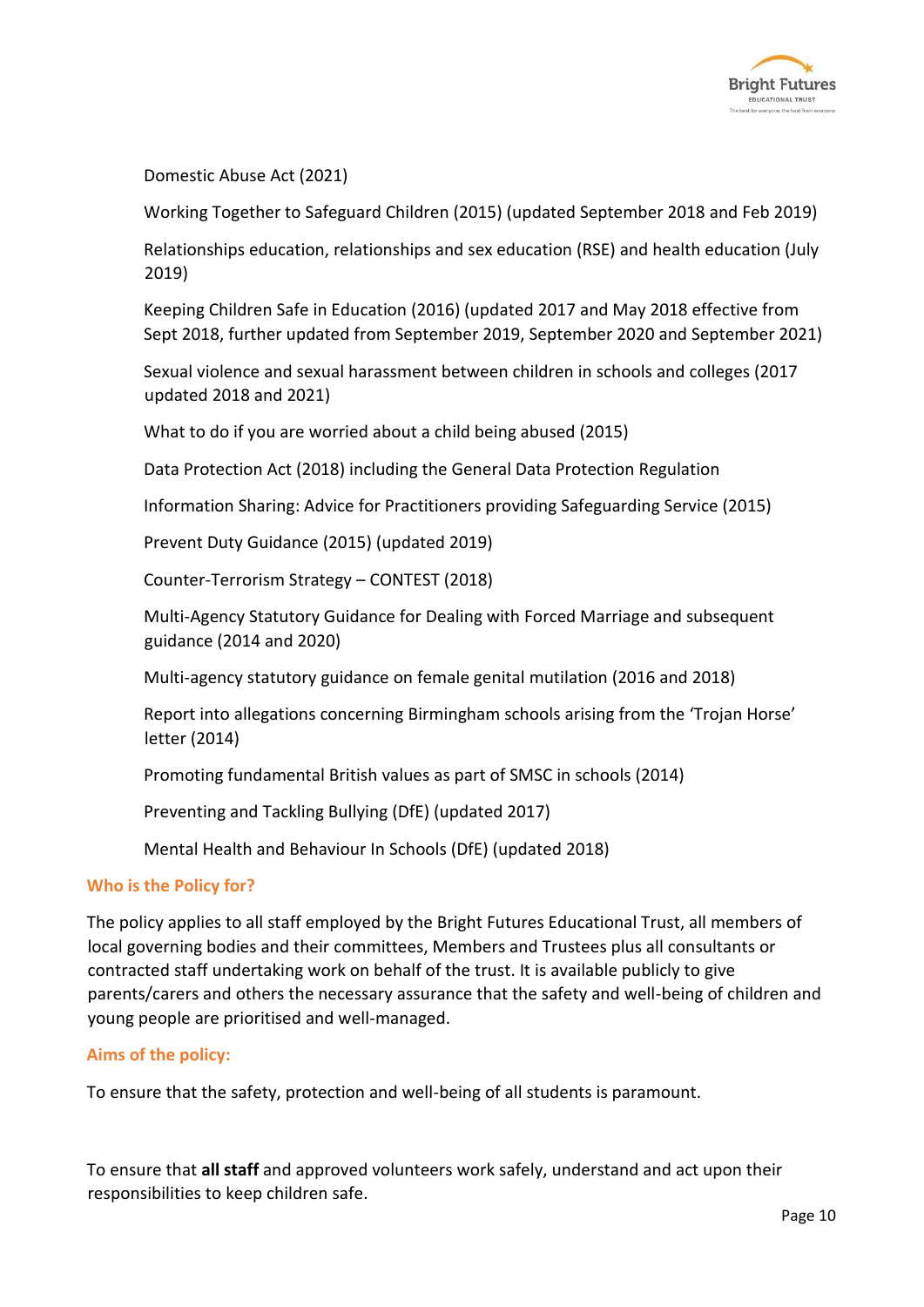

To ensure that all students, regardless of age, gender, ability, culture, race, language, religion or sexual identity have equal rights to protection, recognising the potential for particular vulnerabilities amongst certain groups where stereotyping might prevent the recognition of signs of abuse.

To ensure that children know that there are trusted adults in school whom they can approach if they have concerns or feel unsafe.

To ensure students and staff involved in child protection issues will receive appropriate support.

To provide all staff with the information and framework necessary to enable them to meet their statutory responsibilities in relation to safeguarding students.

To ensure consistently good safeguarding practice across all schools in the Trust.

To demonstrate publicly the Trust's commitment to the safeguarding of children and the promotion of safe working practices.

To ensure that all staff remain vigilant to the risks of all forms of harm and abuse, including radicalisation, modern slavery, honour based violence and female genital mutilation and that virtual/digital contexts are equal in significance to any other places where abuse could occur.

To promote good multi-agency working to prevent and respond appropriately to cases of harm and abuse.

To ensure that all those responsible for governance within the Trust are aware of their duties and responsibilities with regard to safeguarding and discharge them appropriately.

## **Terminology in this policy**

Child Protection: the processes undertaken to protect children who have been identified as suffering, or being at risk of suffering, significant harm.

Safeguarding and promoting the welfare of children refers to the process of protecting children from maltreatment, preventing the impairment of health or development and ensuring that children grow up in circumstances consistent with the provision of safe and effective care. It also includes action taken to enable all children to get the best possible outcomes.

**Staff**: refers to all those working for or on behalf of the Trust in any schools or settings. This includes part time, full time, temporary, permanent and people working regularly in a voluntary capacity.

Child/children: everyone under the age of 18.

Pupils/students: refers to those children and young people who receive education in any of the Trust's schools (including those who are 18 or over)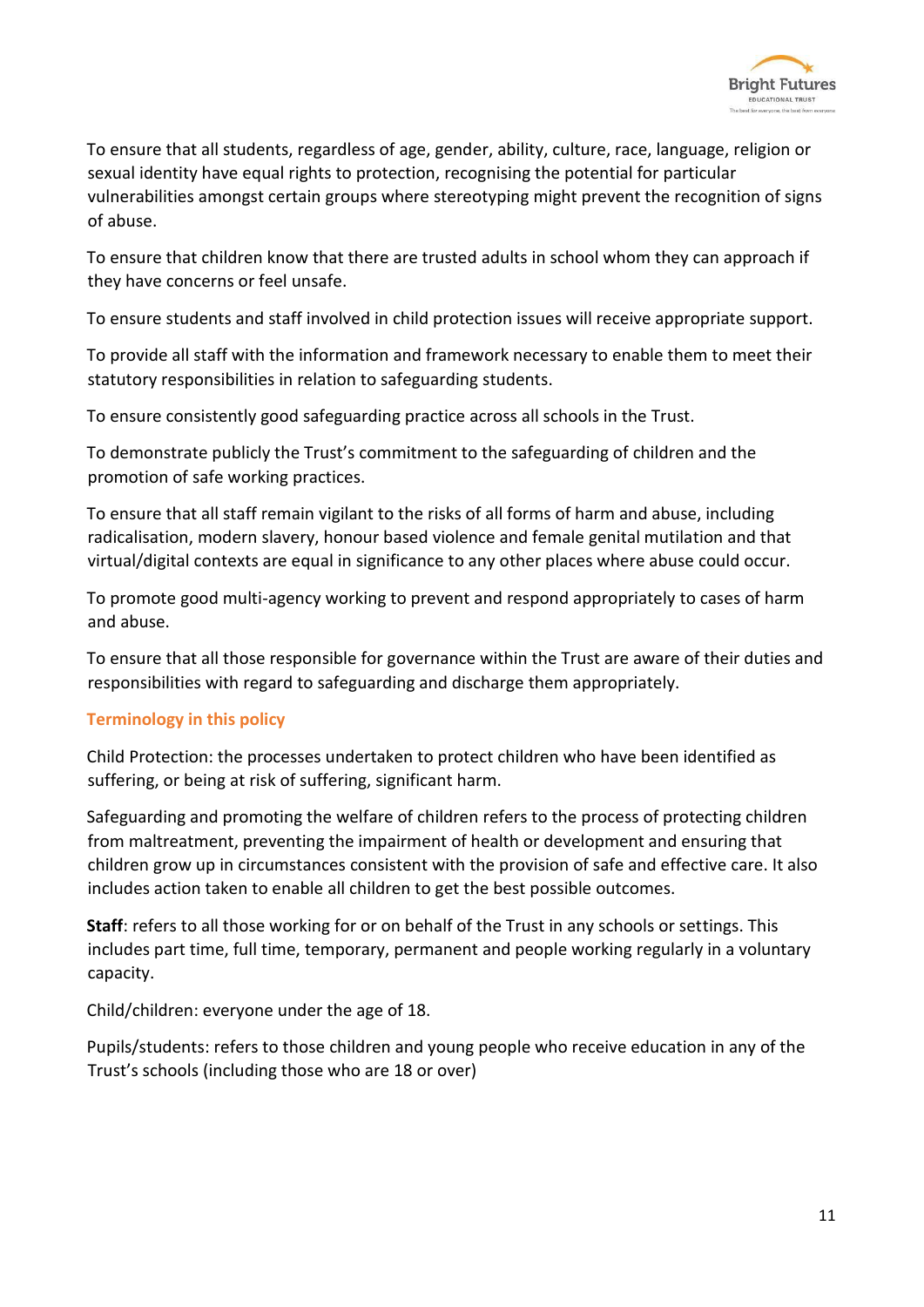

Parents: refers to birth parents and all other adults who are in a parenting role or who have rights of parental responsibility, for example, step-parents, foster parents, carers, adoptive parents.

School: refers to any establishment within Bright Futures, e.g. nursery, primary, secondary, special or post- 16 and any other setting that may become part of Bright Futures including where Bright Futures is the provider of educational services under contract.

## **Section 3: Procedures**

#### **Concerns about a child's safety or welfare**

Each Bright Futures school will have a set of clear procedures to follow if they have concerns about a pupil's welfare and/or safety. Procedures will have some local variation (e.g. contact and referral routes beyond the school) but the following principles must be applied:

Any pupil seeking help with a problem must be reassured and their concerns taken seriously.

Any member of staff who suspects a pupil may be the victim of abuse must immediately inform the Designated Safeguarding Lead (DSL) or the Deputy DSL, following this up with a completed 'child causing concern form' (see Appendix C for suggested template) or recording using the school's electronic system (e.g. CPOMS).

When a pupil makes a disclosure of actual or potential abuse to a member of staff, the adult will remain calm and supportive and explain that anything that's said will also have to be shared with the DSL/DDSL.

DSL/DDSLs and their support staff will work to ensure there is appropriate support for the pupil, any family members involved.

The Principal/Head of School will be informed when a safeguarding referral has been made but does not need to know the details.

Confidentiality must be maintained and the DSL/DDSL will work with all appropriate agencies adhering to the 'Seven Golden Rules of Information Sharing' (2015): necessary, proportionate, relevant, adequate, accurate, timely and secure. The DSL/DDSL should liaise with the three safeguarding partners (local authority, police, clinical commissioning group) and other agencies as appropriate. The National Police Chiefs' Council has issued guidance for schools on when to call the police – if a child is at imminent risk of significant harm, the police should be called immediately. [\(NPCC guidance\)](https://www.npcc.police.uk/documents/Children%20and%20Young%20people/When%20to%20call%20the%20police%20guidance%20for%20schools%20and%20colleges.pdf) [A](https://www.npcc.police.uk/documents/Children%20and%20Young%20people/When%20to%20call%20the%20police%20guidance%20for%20schools%20and%20colleges.pdf)dvice on the maintenance and sharing of information, including case 'files' is given in Annex C of KCSIE (2021).

When a child is identified as having suffered harm or abuse or is at risk, a plan of support will be put in place.

If children's social care teams are contacted, the DSL/DDSL will inform the family stating that there is a concern and that social care are involved, unless social care advise that this is NOT appropriate.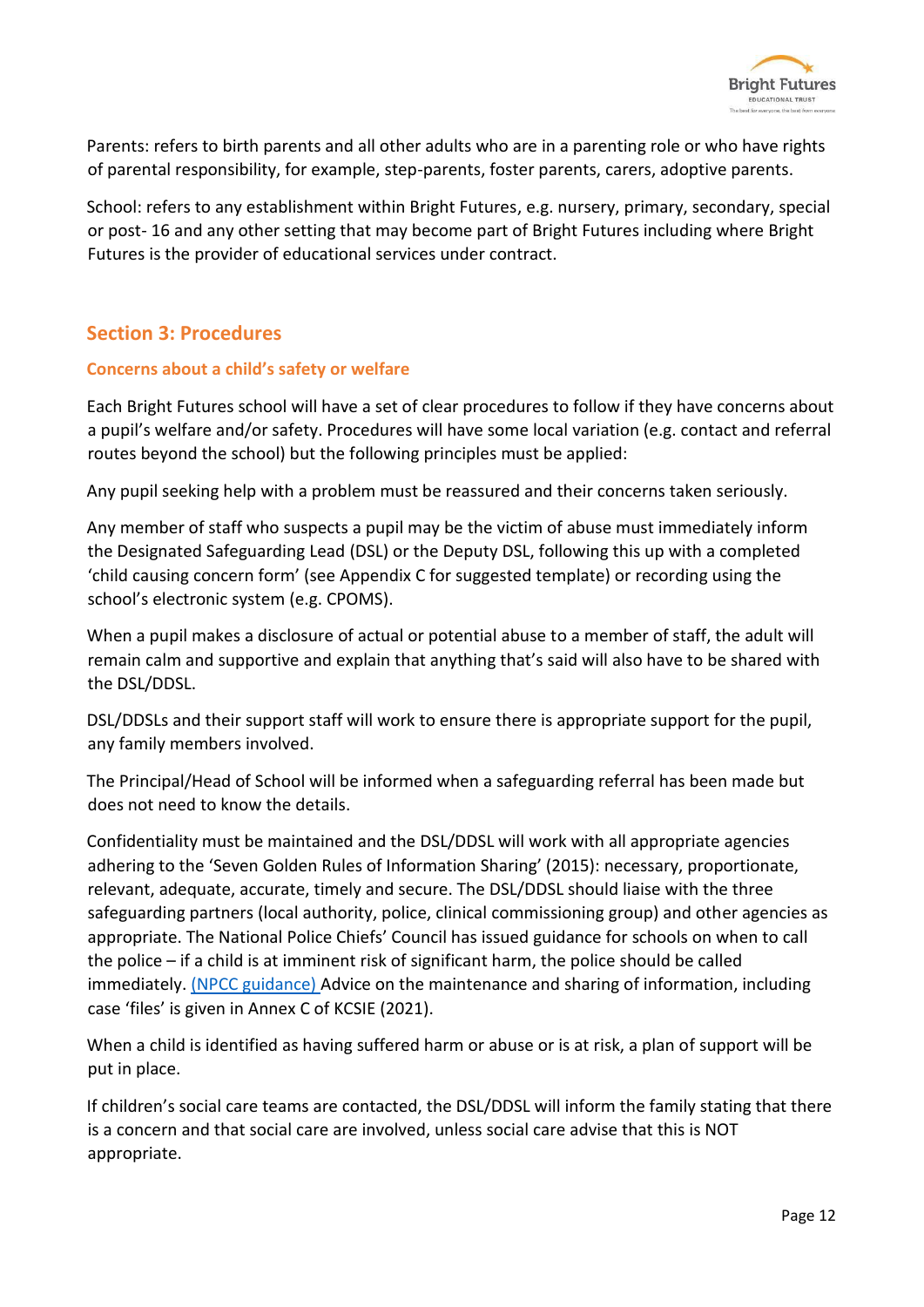

## **Guidance on dealing with disclosures**

It is important that our schools are places where children, young people, staff, parents/carers and the communities feel able and confident and supported to speak up if they – or someone they know - are suffering or at risk from abuse or if they are aware of inappropriate behaviours. We aim to create and nurture a culture of openness, acceptance and support. We accept with humility that no matter how good our vigilance, relationships, systems, policies and processes there remains a risk that incidents of abuse may be happening without our knowing.

When dealing with a disclosure, staff should stay calm, be reassuring and not press for information. It's important not to appear shocked or disapproving of what you hear and to listen carefully. Reassure victims that they are being taken seriously and that they will be supported and kept safe. They shouldn't be given the impression they are creating a problem or made to feel ashamed for making a report.

It is important that staff know the indicators of abuse and neglect for specific safeguarding issues such as child criminal exploitation and child sexual exploitation. (see section below).

Staff should be aware that one presenting issue may not be the 'whole story' as safeguarding issues overlap. For example, a child disclosing sexual or physical abuse may be involved in criminal exploitation.

All concerns and details should be reported as soon as possible to the DSL/DDSL.

A written concern form is required as soon as possible after the conversation. This should be a factual record using the child's own words (as far as possible). The date and time of writing the report should be added.

It is the responsibility of the DSL/DDSL to make a decision on what action should be taken in response to a concern.

If a pupil is over 18, has capacity and is not a danger to themselves, permission must be obtained from them to share information they have disclosed with other agencies.

## **Early help**

Safeguarding does not always involve imminent risk of significant harm requiring an emergency response. Staff will also identify pupils who need support to stay safe and to grow and develop well but who are not at imminent serious risk. The safeguarding team in Cedar Mount Academy will hold regular meetings to monitor the progress of children in receipt of or requiring 'early help' or planned interventions. The DSL should ensure good information sharing with the multi-agency teams.

Children who might benefit from early help include those with health conditions (including mental health needs), those with a family member in prison or impacted by parents/carers who are involved in criminal offences and those at risk of so-called honour based violence (e.g. female genital mutilation or forced marriage). Those persistently absent – including for part of the day – may also benefit from early help.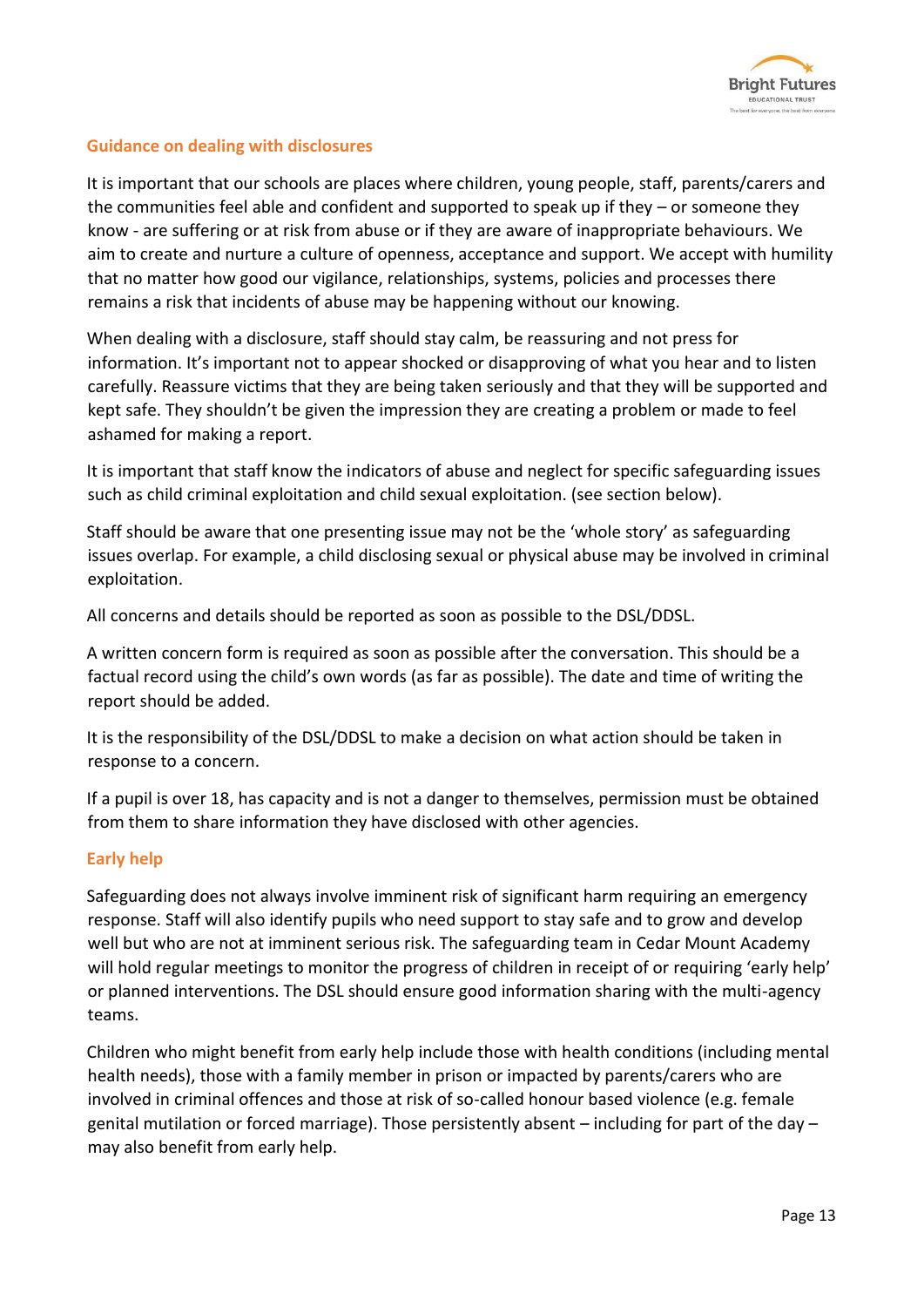

# **Section 4: Roles and responsibilities**

## **Designated Safeguarding Lead (DSL)**

All Bright Futures schools will appoint a member of the Senior Leadership Team as the Designated Safeguarding Lead (DSL) who is responsible for co-ordinating child protection and safeguarding arrangements. Full details of the DSL role are contained in Appendix D of this Policy.

## **Deputy Designated Safeguarding Lead (DDSL)**

Cedar Mount Academy will also appoint a Deputy Designated Safeguarding Lead (DDSL) or, if necessary, more than one. The DDSL must:

- be trained to the same high level as the DSL.
- Carry out those functions necessary to ensure the on-going safety and protection of pupils if the DSL is unavailable for any reason.
- In any long-term absence of the DSL, the DDSL will assume all the functions of the DSL as outlined in Appendix D. It may be appropriate in these circumstances for the school to appoint an additional DDSL.

## **Principal/Head of School**

The Principal/Head of School will:

- Ensure the Child Protection and Safeguarding Policy and Procedures are understood, implemented and adhered to by all staff and that there is a culture of openness and acceptance that helps *everyone* in school to feel confident in reporting concerns as part of a whole school approach to safeguarding.
- Ensure that all teachers meet the expectation set out In the Teachers' Standards that they manage behaviour effectively to create a safe environment.
- Allocate sufficient time, training, support and resources (including cover arrangements when necessary) to enable the DSL and the DDSL to carry out their roles effectively. This should include the assessment of pupils and attendance at strategy discussions and other necessary meetings.
- Ensure all staff have the 'freedom to speak out' feel able to raise concerns about poor or unsafe practice and that such concerns are handled sensitively and in accordance with the Trust's Whistle Blowing Policy.
- Ensure that pupils are provided with opportunities throughout the curriculum to learn about safeguarding, including online safety and ensure that online safety is explicit in teacher training, all relevant policies and as part of the DSL's role. Teaching and learning about staying safe will need to be accessible for all children, especially those who are vulnerable, victims of abuse and those with special educational needs and/or disabilities.
- Determine the approach to the safe use of mobile technologies, including 3G and 4G access to the internet.
- Ensure that arrangements are in place to make sure there is a minimum of **two contact numbers** for every child and that these are updated regularly.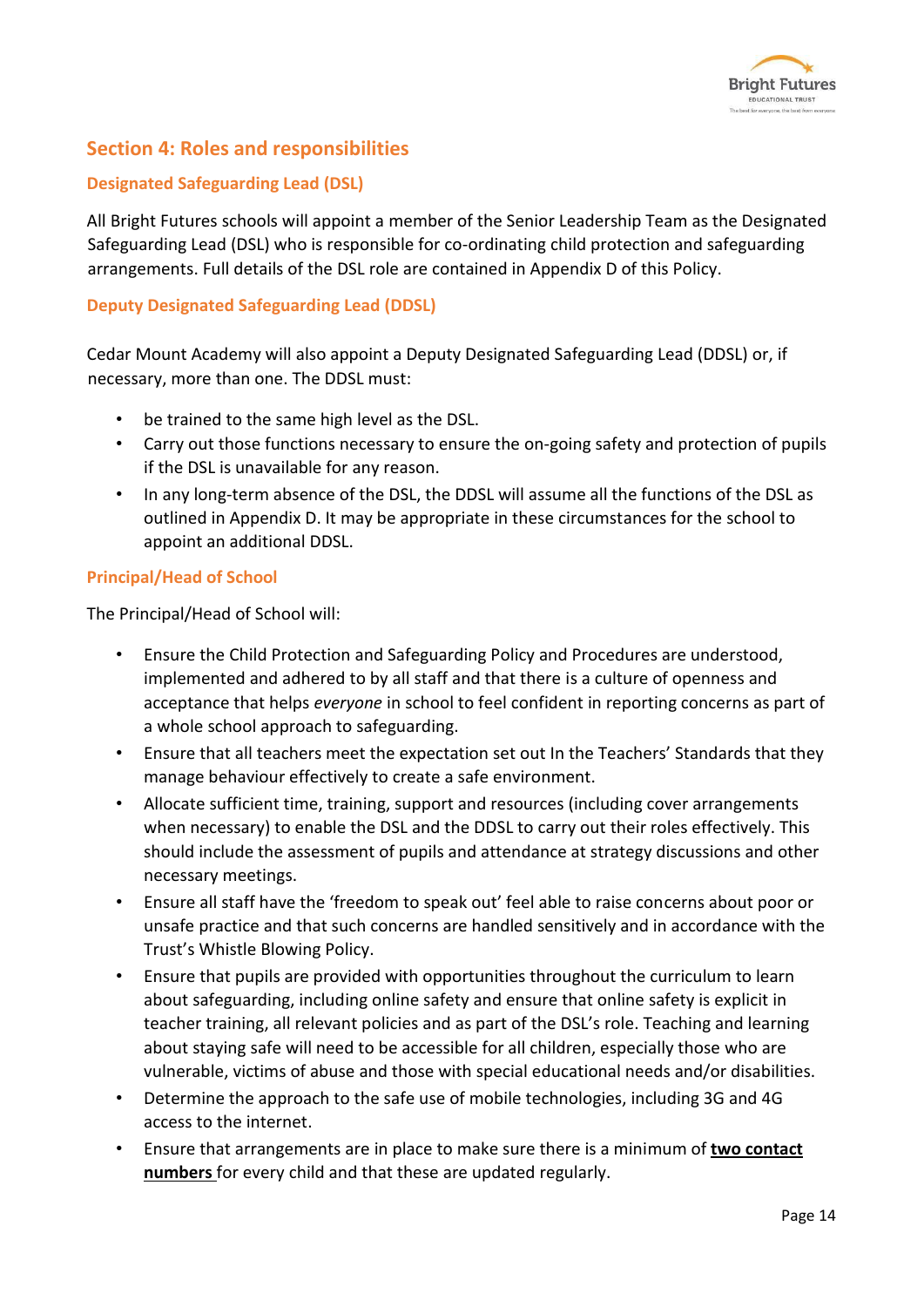

- Liaise with the Local Authority Designated Officer where an allegation is made against a member of their staff.
- Ensure anyone who has harmed, or may pose a risk to a child is referred to the Disclosure and Barring Service after the appropriate procedures have been followed.

## **Local Governing Body**

The Local Governing Body of Cedar Mount Academy has specific Child Protection and Safeguarding undertakings which help monitor policy and procedure and support the Principal/Head of School and Senior Leadership Team in keeping safeguarding at the forefront of policy development. These are detailed in Appendix E.

## **Board of Trustees**

The Board of Trustees has a specific Child Protection and Safeguarding undertaking which, amongst others, is to oversee that implementation of policy and procedures for the Trust are monitored. The Board will receive a regular update on safeguarding via the regular report of the CEO. This will highlight any strategic safeguarding issues and will inform the Board of any high-risk incidents and lessons learned. The Board has a duty to ensure that safeguarding and child protection remain at the forefront, underpinning relevant aspects of policy development. The specific duties are detailed in Appendix F.

## **Staff**

All staff have a responsibility for keeping children safe. They should receive an induction that includes familiarisation with the school's safeguarding procedures. As a minimum, all staff should:

- Be aware and have an understanding of this Policy and their school's procedures relating to Child Protection and Safeguarding.
- All staff should read and familiarise themselves with Part 1 of 'Keeping Children Safe in Education' and those working directly with children and young people also need to read and be familiar with Annex A of KCSIE (2021).
- Recognise and understand the indicators of abuse (see Appendix B).
- Know what to do if they are concerned about a child's welfare (see Appendix A).
- Undertake the appropriate safeguarding training as highlighted within this Policy.
- Be aware of procedures for promoting good behaviour and managing behaviour.
- Be aware of procedures for children missing from education.

# **Section 5: Specific safeguarding issues in school**

## **'Contextual Safeguarding' and extra-familial harms**

This recognises that children, especially as they move into adolescence, are involved in wider social contexts beyond home and school. This can include public places where children and their peers 'hang out', in parks, on public transport etc, but which may present increased risk of child sexual exploitation, peer on peer abuse, radicalisation, involvement in gangs or other forms of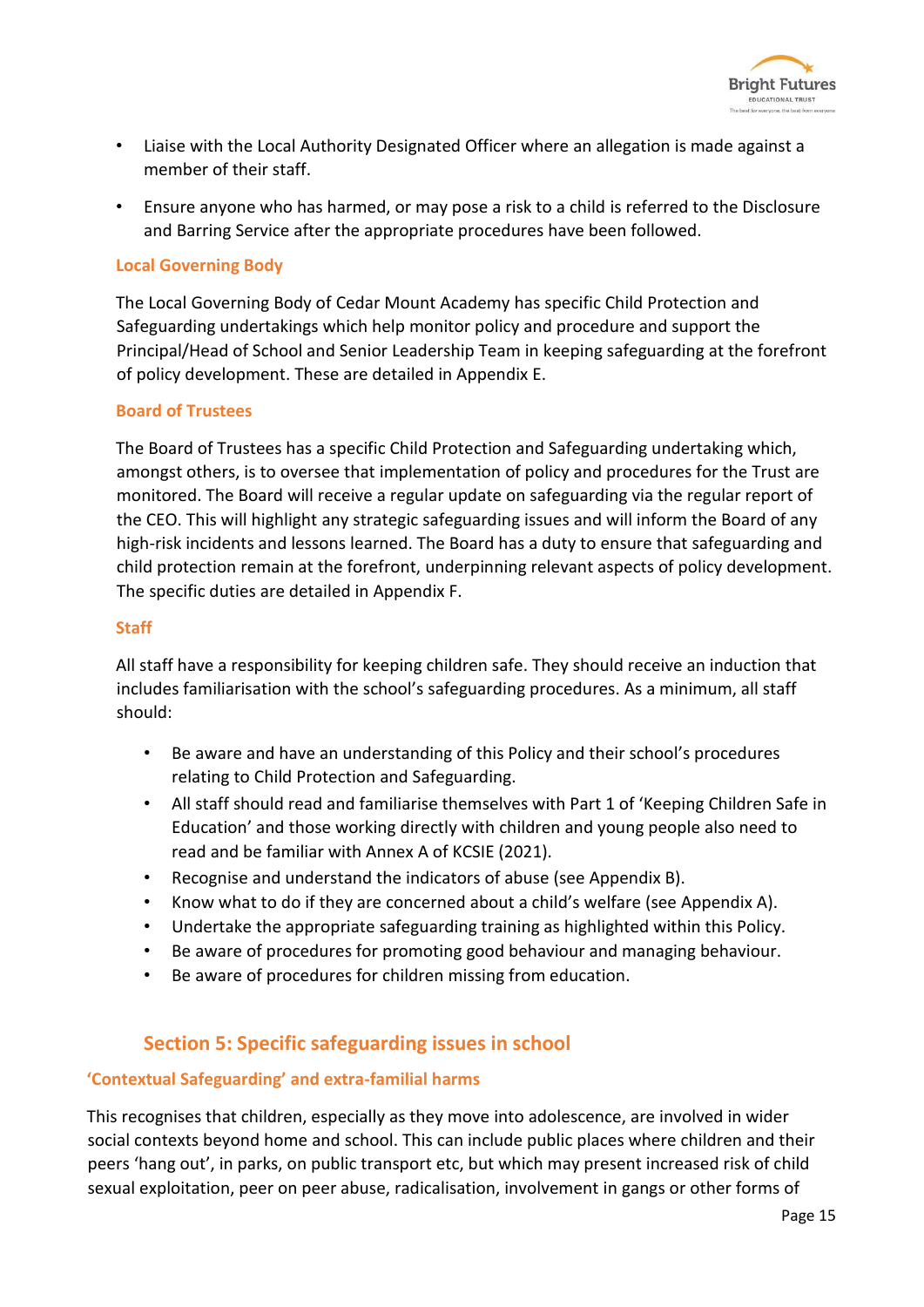

abuse. Contextual safeguarding acknowledges that safeguarding incidents that present in school may well be related to risks outside both the setting and even the home/family environment. Such risks include (but are not limited to) sexual exploitation, criminal exploitation and serious youth violence, sometimes in combination. It's important that we have an awareness of and assess the risks beyond the home and seek to ensure that interventions help to protect children in whatever contexts they find themselves. Contextual safeguarding is not simply about the child, however. It is about ensuring the context (the park, the shopping centre, public transport etc) is subject to a child protection assessment and intervention. For more information on this and the specific partnership role of school-based staff, see: [https://contextualsafeguarding.org.uk/about/what](https://contextualsafeguarding.org.uk/about/what-is-contextual-safeguarding)[iscontextual-safeguarding](https://contextualsafeguarding.org.uk/about/what-is-contextual-safeguarding) There are specific sections in this policy on child sexual exploitation serious violent crimes (including 'County Lines').

## **Children's mental health**

All staff should be aware that mental health difficulties may, in some cases, be an indicator that a child has suffered or is at risk of suffering abuse, neglect or exploitation. Staff should avoid, however, making assumptions that presentations of poor mental health are automatically signs of abuse.

Diagnosis of mental health problems should only be made by appropriately trained professionals such as our Educational Psychologists or colleagues in the health sector.

Where children have suffered abuse and neglect or other potentially traumatic experiences in childhood, there can be a longstanding legacy that impacts adversely on their mental health and well-being, their behaviour and their education.

If staff have a mental health concern about a child that is also a safeguarding concern, action should be taken without delay, following the school's referral process and/or consulting with the DSL/DDSL.

## **Domestic violence and abuse**

In recent years there has been a greater recognition of the serious and negative impact of domestic abuse on children and young people, even if they are not the direct victims of violence/other forms of coercive and controlling behaviours. Children witnessing domestic abuse can cause them significant harm in the long term. Children may blame themselves for the domestic abuse or may have had to leave the family because of such abuse. Domestic abuse can happen to anyone. Domestic abuse happens across all socio-economic environments.

It is defined as any incident or pattern of incidents of controlling, coercive, threatening behaviour, violence or abuse between those aged 16 or over who are, or have been, intimate partners or family members, regardless of gender or sexuality.

If children disclose incidents of domestic violence and abuse it is important that this is treated as a safeguarding issue.

The Domestic Abuse Act 2021 received Royal Assent on 29 April 2021. The Act introduces the first ever statutory definition of domestic abuse and recognises the impact of domestic abuse on children, as victims in their own right, if they see, hear or experience the effects of abuse. The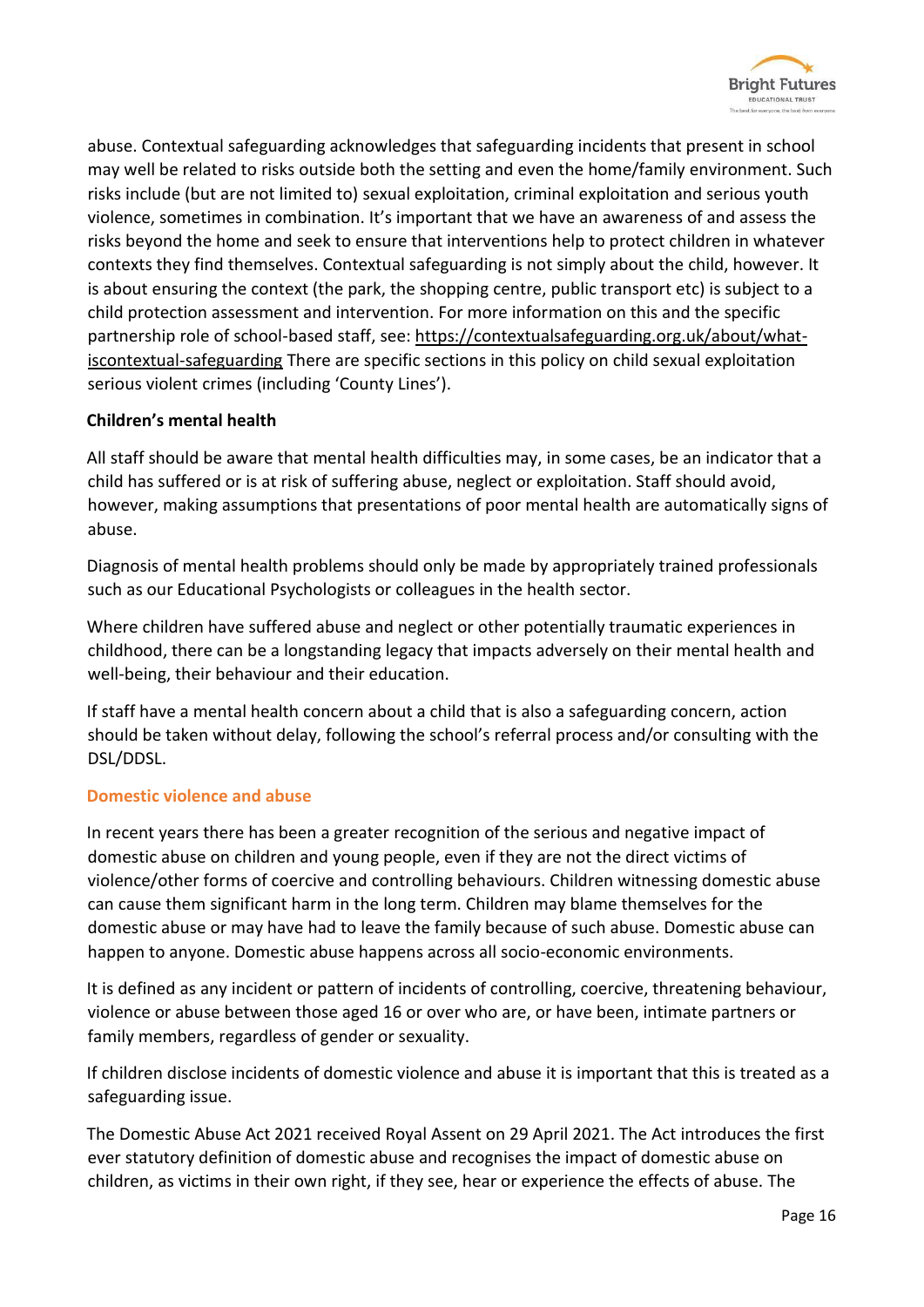

statutory definition of domestic abuse, based on the previous cross-government definition, ensures that different types of relationships are captured, including ex-partners and family members. The definition captures a range of different abusive behaviours, including physical, emotional and economic abuse and coercive and controlling behaviour. Both the person who is carrying out the behaviour and the person to whom the behaviour is directed towards must be aged 16 or over and they must be "personally connected".

Types of domestic abuse include:

intimate partner violence abuse by family

members teenage relationship abuse

child/adolescent to parent violence and abuse.

## **Operation Encompass**

This programme helps schools and the police to work better together to provide emotional and practical help to children. When the police are called to an incident of domestic abuse where children are present the police inform the main contact (usually the DSL/DDSL) before the children arrive at school the following day. In this way, appropriate support can be offered to the child.

## **Homelessness**

Being homeless or at risk of homelessness presents real risks to children's welfare. It's important that the DSL/DDSL knows how to make referrals to the relevant local housing authorities. Referring to the local housing authority does not replace the need for a specific safeguarding referral to children's social care if a child has been harmed or is at risk of harm.

Whilst most instances of homelessness will relate to a child's family it is possible that 16/17 year olds are living independently of their parents/carers. Where there is a risk of homelessness, children's services will be the lead agency. If children below the age of 16 are living independently, this is clearly a safeguarding issue.

## **Cybercrime (eg 'hacking', spreading of malware)**

Cybercrime broadly refers to criminality performed using computer and digital technology. The crime may happen offline but be enabled by the use of technology or may occur online. Where children and young people are involved in this kind of activity there are the same safeguarding concerns that would exist in relation to involvement in any other form of criminality. Annex B of KCSIE (2021) details the typical forms that cybercrime can take and potential signposting that can be made to support children and families.

Children may become caught up in cybercrime inadvertently through, for example, forums that exist around gaming but which use the attraction of a game to lure young people in and groom them.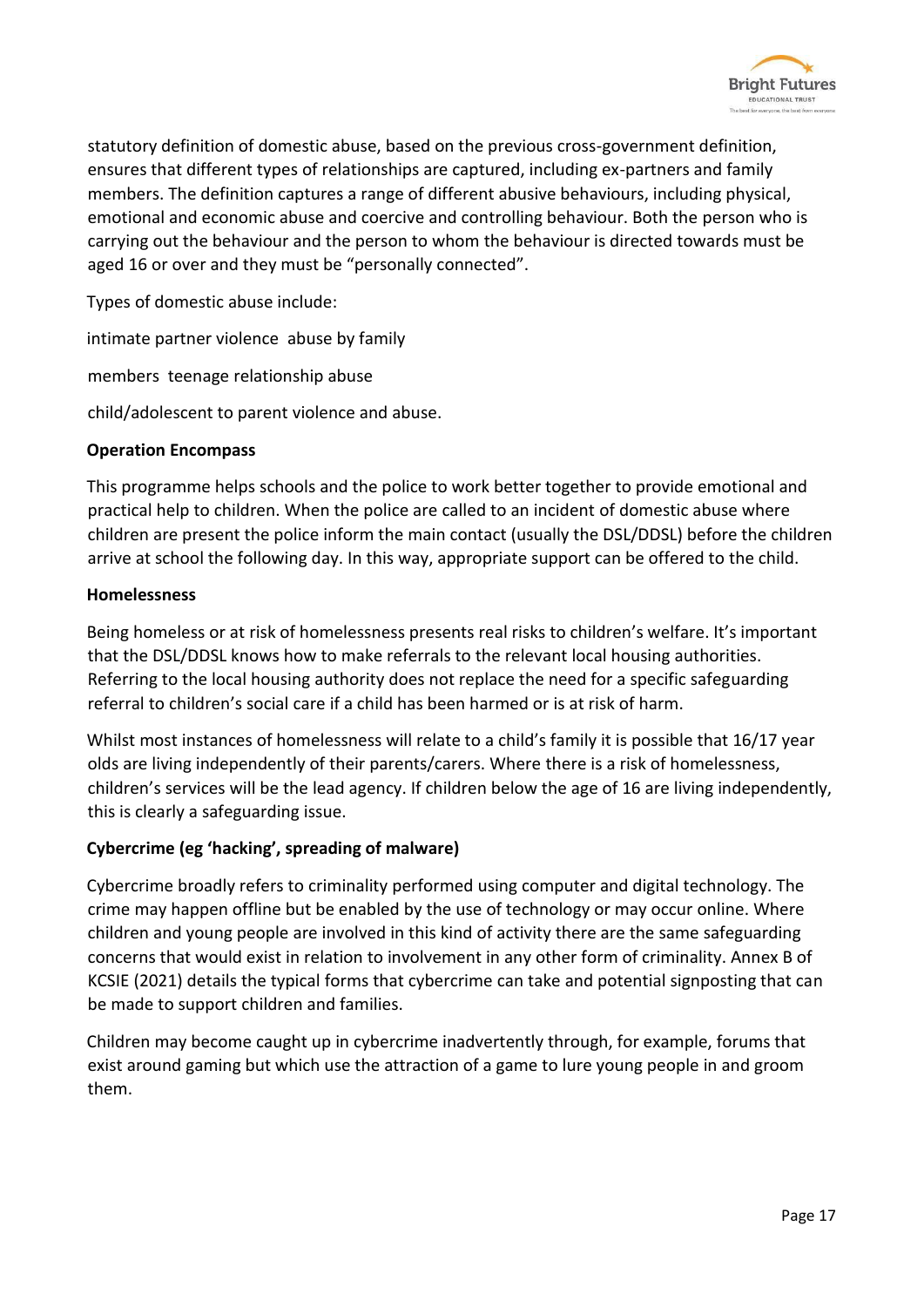

## **Child abduction and community safety incidents**

Child abduction is the unauthorised removal or retention of a child from a parent or anyone with legal responsibility for the child. We have experienced cases of child abduction by parents/carers and family members within Bright Futures. Child abduction can be committed by:

parents or other family members by people known but not related to the victim (such as

neighbours, friends and acquaintances) by strangers.

Other community safety incidents in the vicinity of a school can raise concerns amongst children and parents, for example, people loitering nearby or unknown adults engaging children in conversation. As children get older and are granted more independence it is important they are given practical advice on how to keep themselves safe. Lessons should focus on building children's confidence and awareness rather than simply warning them about 'strangers'.

## **Preventing Extremism and Radicalisation – The 'Prevent Duty'**

*'The purpose of Prevent is at its heart to safeguard and support vulnerable people to stop them from becoming terrorists or supporting terrorism. Our Prevent work also extends to supporting the rehabilitation and disengagement of those already involved in terrorism. Prevent works in a similar way to programmes designed to safeguard people from gangs, drug abuse, and physical and sexual abuse. Success means an enhanced response to tackle the causes of radicalisation, in communities and online; continued effective support to those who are vulnerable to radicalisation; and disengagement from terrorist activities by those already engaged in or supporters of terrorism.'* CONTEST: The United Kingdom's Strategy for Countering Terrorism (2018)

Protecting children from the risk of extremism and radicalisation should be seen as part of all of the Trust's schools wider safeguarding duties. It is similar in nature to protecting children from other forms of harm and abuse. During the process of radicalisation it is possible to intervene to prevent vulnerable people being radicalised. There should be planned opportunities in the curriculum for students to learn about positive social values (referred to in 'Prevent' as 'British values') as defined below (see also Section 6)

Radicalisation refers to the process by which a person comes to support terrorism or other forms of extremism. There is no single way of identifying an individual who is likely to be susceptible to an extremist ideology. Specific background factors may contribute to vulnerability which are often combined with influences such as family or friends. For some with needs relating to 'belonging' and 'identification', an extremist or terrorist group may appear to provide an answer. The internet and the use of social media, in particular, has become a major factor in the radicalisation of young people.

It is easy to assume that the risk of radicalisation is only associated with certain communities and belief systems. We should avoid those assumptions and remember that extremism happens at both ends of the political spectrum and involvement in activities such as, for example, extreme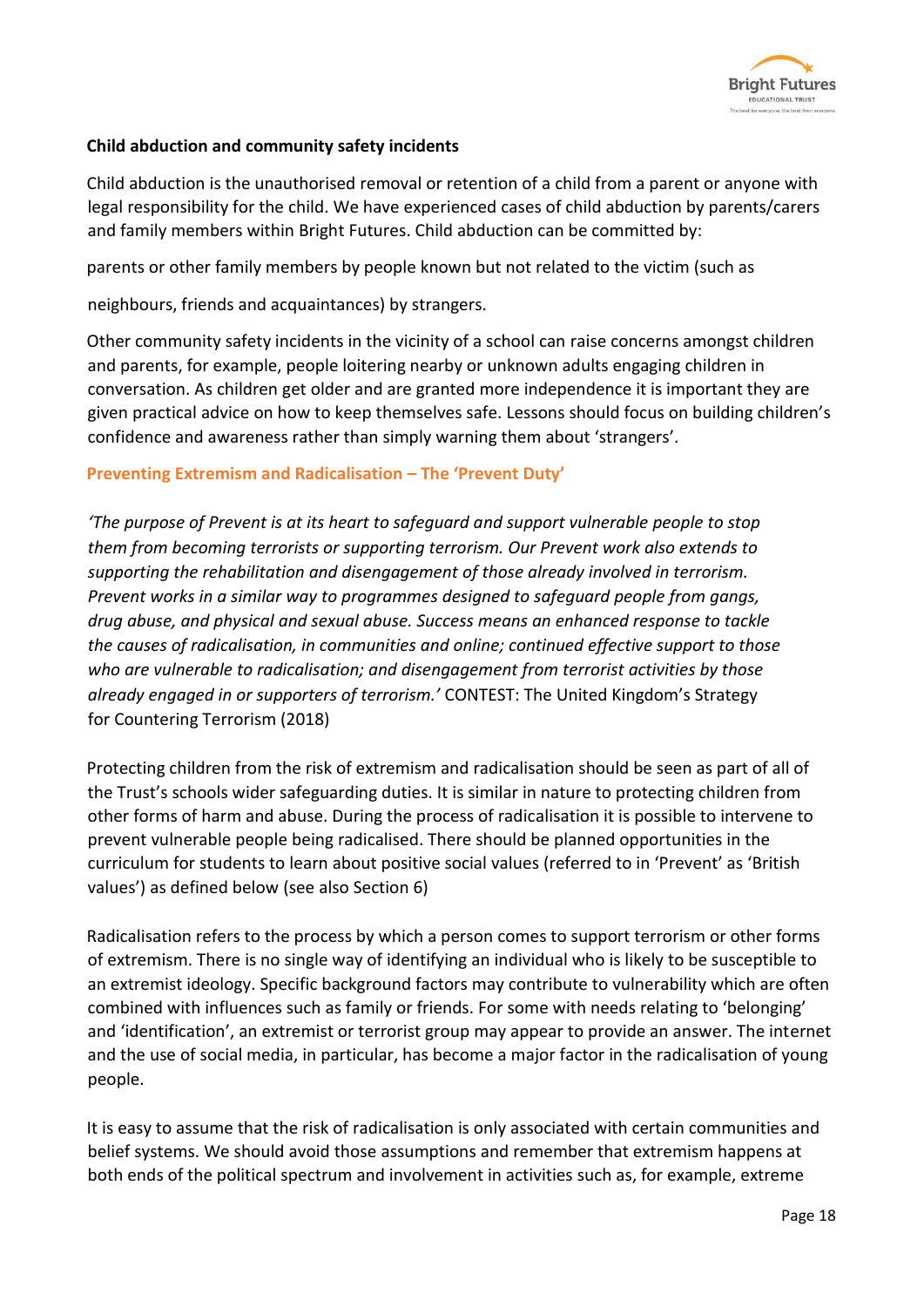

and violent animal rights campaigns, extreme left/right wing politically activity can equally lead to a child being at risk of radicalisation.

There are a number of behaviours which may indicate a child is at risk of being radicalised or exposed to extreme views. These can include:

- Spending an increasing amount of time in the company of other suspected extremists.
- Changing style of dress or personal appearance to accord with the group.
- Day-to-day behaviour becoming more centred on extremist ideology, group or cause.
- Loss of interest in other friends and activities not associated with the extremist ideology, group or cause.
- Possession of materials or symbols associated with an extremist cause.
- Attempts to recruit others to the group or cause.
- Communications with others which suggests identification with a group, cause or ideology, including the use of 'scripted language'.
- Using insulting or derogatory names for another group.
- An increase in prejudice-related incidents committed by that person. These may include:  $\circ$  Physical or verbal assault.  $\circ$  Provocative behaviour.  $\circ$  Damage to property.  $\circ$ Derogatory name calling.  $\circ$  Possession of prejudice-related materials.  $\circ$  Prejudice related ridicule or name calling.  $\circ$  Inappropriate forms of address.  $\circ$  Refusal to co-operate with reasonable rules of compliance.  $\circ$  Attempts to recruit others to prejudice-related organisations. o Condoning or supporting violence towards others.

#### **Definitions:**

**Extremism:** Vocal or active opposition to positive social values (referred to as 'British values') as defined below. This also includes calls for the death of members of any of the British armed forces, whether in this country or overseas. The Crown Prosecution Service defines extremism as 'The demonstration of unacceptable behaviour by using any means or medium to express views which:

- Encourage, justify or glorify terrorist violence in furtherance of particular beliefs.
- Seek to provoke others to terrorist acts.
- Encourage other serious criminal activity or seek to provoke others to serious criminal acts.
- Foster hatred which might lead to inter-community violence in the UK."

**Radicalisation:** The process by which a person comes to support terrorism and extremist ideologies associated with terrorist groups.

**'British Values'/positive social values:** Democracy, the rule of law, individual liberty and mutual respect and acceptance of those with different faiths and beliefs.

## **Reporting concerns:**

Recording and reporting concerns about a child who may be at risk due to radicalisation are carried out in the same way as other safeguarding concerns. If, however, a referral is made or advice is sought from statutory agencies, the referral may be passed on to a 'Channel' team for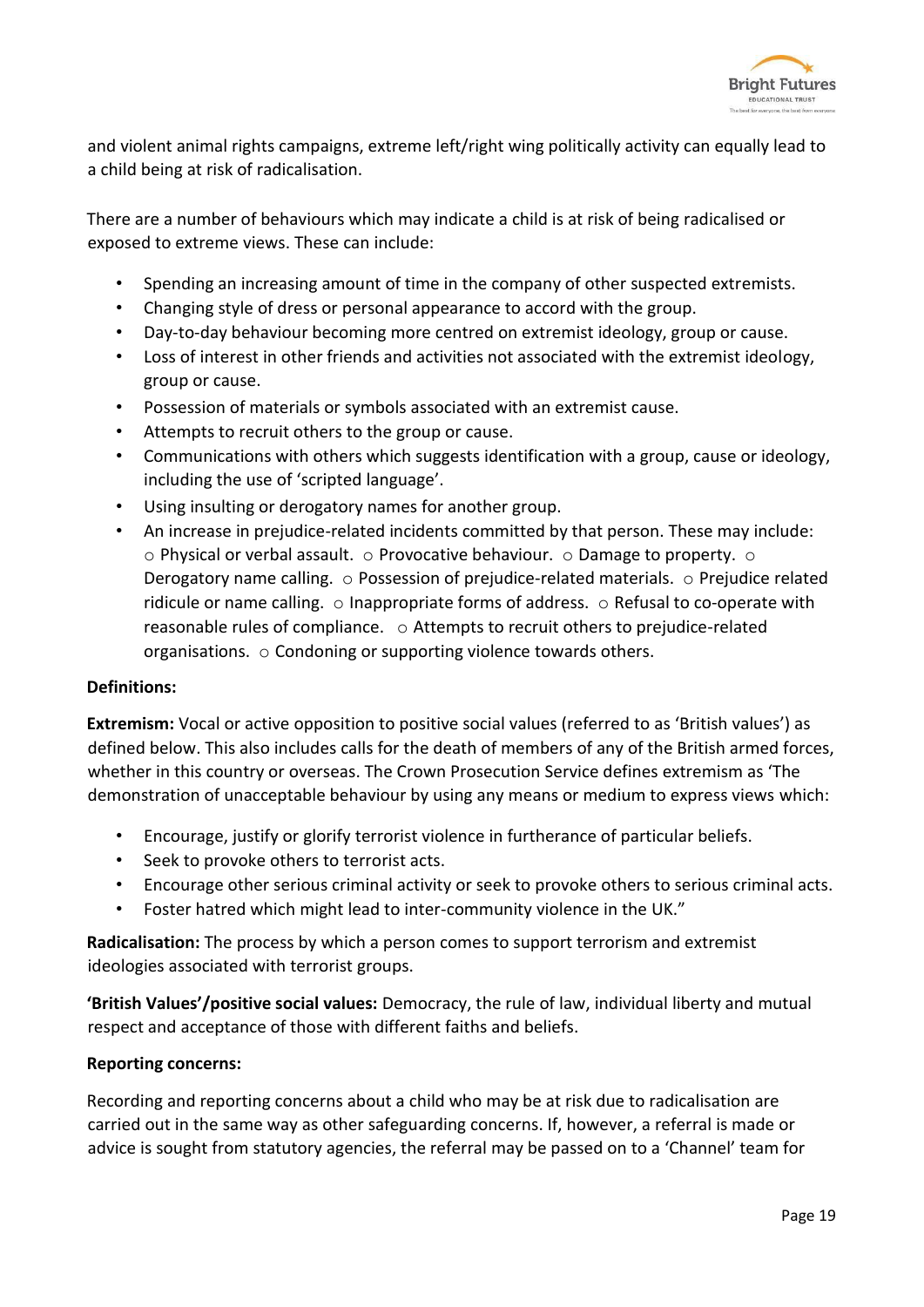

specialist assessment and intervention. Individual academies should adhere to local safeguarding partnership arrangements for details of how this works.

The DSL should consider if it would be appropriate to share any information with a new school or college in advance of a child leaving. For example, information that would allow the new school or college to continue supporting victims of abuse or those who are currently receiving support through the 'Channel' programme, and have that support in place for when the child arrives.

#### **Child Sexual Exploitation**

Child sexual exploitation (CSE) has been prominent in the press in recent years, Cases in Rotherham, Rochdale and Oxford have been widely reported but the prevalence of CSE is not limited to any particular geographical locations nor to specific communities.

**CSE is a form of sexual abuse**. Children are sexually exploited for money, power or status. It can involve violent, humiliating and degrading sexual assaults. In some cases, young people are persuaded or forced into exchanging sexual activity for money, drugs, gifts, affection or status. Consent cannot be given, even where a child may believe they are voluntarily engaging in sexual activity with the person who is exploiting them. There may be links between sexual exploitation and criminal exploitation where an abusive sexual relationship between a child and an adult may be used to coerce and control the child into carrying out criminal activities.

Child sexual exploitation does not always involve physical contact and can happen online. A significant number of children who are victims of sexual exploitation go missing from home, care and/or education at some point. Some of the following signs may be indicators of sexual exploitation where children:

Appear with unexplained gifts or new possessions.

Associate with other young people involved in exploitation.

Have older boyfriends or girlfriends.

Suffer from sexually transmitted infections or become pregnant.

Suffer from changes in emotional well-being or menstrual problems.

Misuse drugs and alcohol.

Go missing for periods of time or regularly come home late.

Regularly miss school or don't take part in education.

Children may not realise they are being exploited and abused; they may be manipulated into believing that they are in a 'romantic relationship'.

**Female Genital Mutilation (FGM)**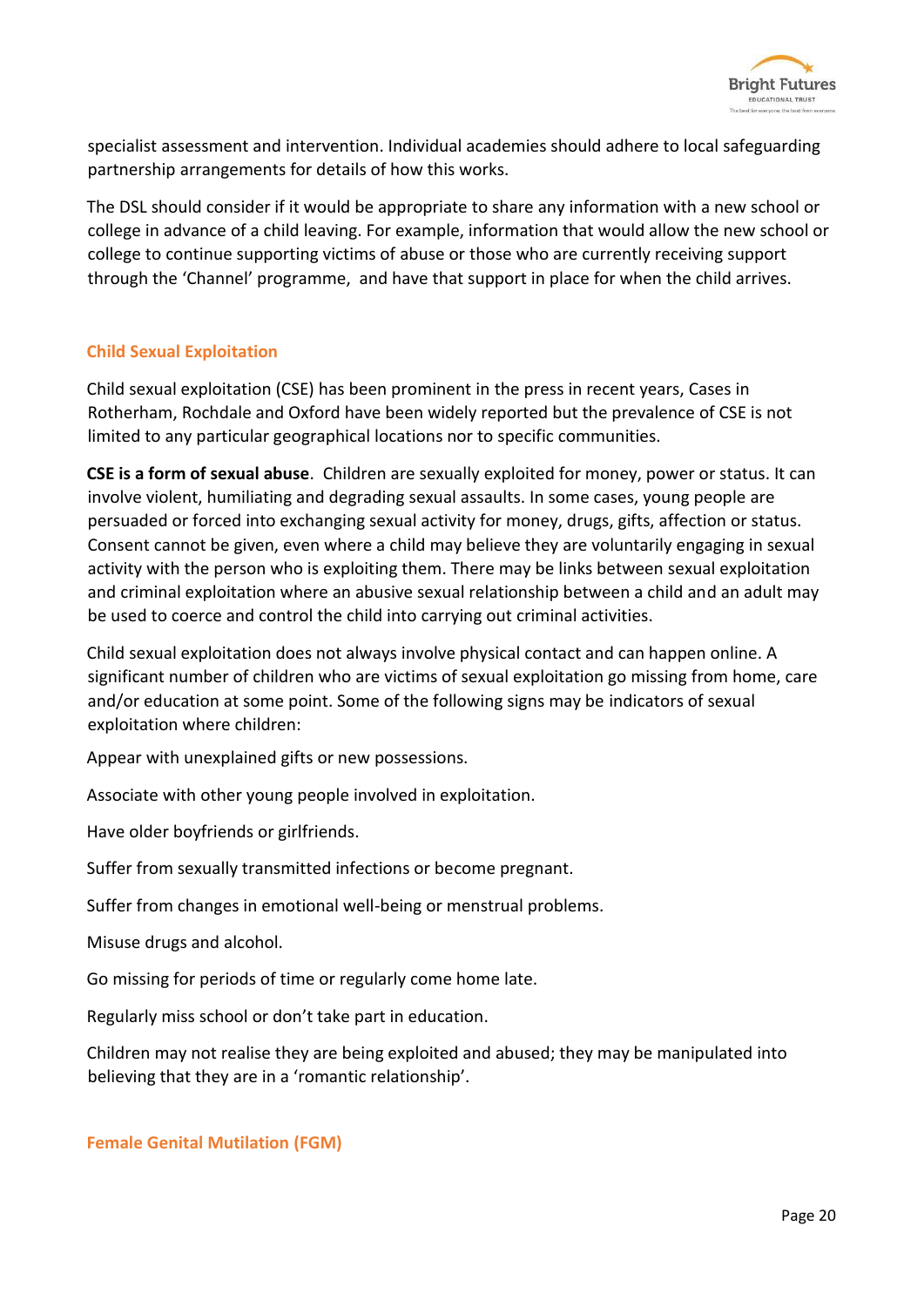

FGM comprises all procedures involving partial or total removal of the external female genitalia or other injury to the female genital organs. It is illegal in the UK and is a form of child abuse with long-lasting, harmful consequences. Professionals in all agencies and individuals and groups in relevant communities need to be alert to the possibility of a girl being at risk of FGM, or have already suffered FGM.

**Known or suspected cases of FGM should always be reported.** Section 5B of the Female Genital Mutilation Act 2003 places a statutory duty upon teachers, along with regulated health and social care professionals in England and Wales **to report to the police** where they discover (either through disclosure by the victim or visual evidence) that FGM appears to have been carried out on a girl under 18. Those failing to report such cases will face disciplinary sanctions.

FGM is internationally recognised as a violation of the human rights of girls and women. It is illegal in most countries, including the UK. Victims of FGM are likely to come from a community that is known to practice FGM and signs that may indicate a child has undergone FGM include:

Prolonged absence from school and other activities.

Behaviour change on return from a holiday abroad, such as being withdrawn and appearing subdued.

Bladder or menstrual problems.

Finding it difficult to sit still and looking uncomfortable.

Mentioning something somebody did to them that they are not allowed to talk about.

Secretive behaviour, including isolating themselves from their group.

Reluctance to take part in physical activity.

Repeated urinal tract infection.

Disclosure.

## **Forced Marriage**

Forcing a person into marriage is a crime in England and Wales. A forced marriage is one entered into without the full and free consent of one or both parties and where violence, threats or any other form of coercion is used to cause a person to enter into a marriage. Threats can be physical, and/or emotional and/or psychological. A lack of full and free consent can be where a person does not consent or where they do not have the capacity to give informed consent (e.g. if they have learning disabilities that specifically impact on that capacity).

Some communities use religion and culture as a way to coerce a person into marriage. Schools have a duty to report cases of Forced Marriage to the police (as it is a crime) and to the Forced Marriage Unit in the Foreign and Commonwealth/Home Office. Schools should not attempt to facilitate any kind of 'family counselling' or conferencing in relation to alleged forced marriage issues.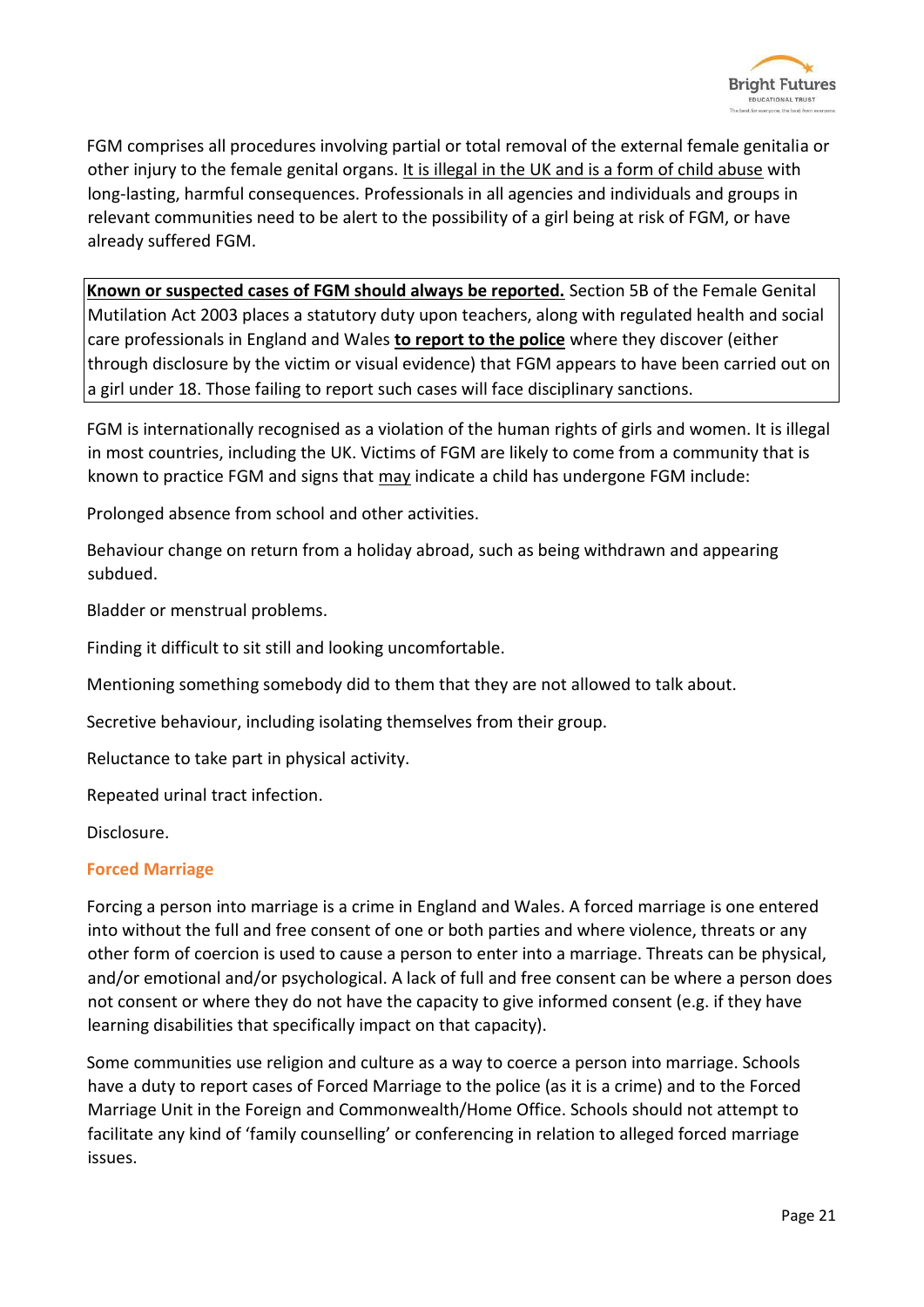

# Further information is available at: [https://www.gov.uk/guidance/forced](https://www.gov.uk/guidance/forced-marriage%23forced-marriage-unit)[marriage#forcedmarriage-unit](https://www.gov.uk/guidance/forced-marriage%23forced-marriage-unit)

## **So-called 'honour based' Abuse and Violence**

So-called 'honour based' abuse and violence encompasses crimes which have been committed to protect or defend the honour of the family and/or the community. It may include Female Genital Mutilation, forced marriage and practices such as breast ironing. All forms of honour based violence are abuse (regardless of motivation) and should be handled and escalated as such. If any member of staff has any concerns at all regarding honour based abuse they must speak to the DSL/DDSL. Professionals in all agencies and individuals and groups in communities need to be alert to the possibility of a child being at risk of, or having already suffered honour based abuse. **By the time that a disclosure is made it may be necessary to act very quickly to protect a child.**

## **Modern Slavery and Human Trafficking**

Modern Slavery is the term used within the UK and is defined within the Modern Slavery Act 2015. The Act categorises offences of Slavery, Servitude and Forced or Compulsory Labour and Human Trafficking.

These crimes include holding a person in a position of slavery, servitude forced or compulsory labour, or facilitating their travel with the intention of exploiting them soon after. Although human trafficking often involves an international cross-border element, it is also possible to be a victim of modern slavery within your own country.

It is possible to be a victim even if consent has been given to be transported. Children cannot give consent to being exploited therefore the element of coercion or deception does not need to be present to prove an offence.

There are several broad categories of exploitation linked to human trafficking, including:

- Sexual exploitation
- Forced labour this is often seen in 'cash only' settings such as car washing, agriculture, mobile catering
- Domestic servitude
- Human organ 'harvesting'
- Child related crimes such as child sexual exploitation, forced begging, illegal drug cultivation, organised theft, related benefit frauds etc
- Forced marriage and illegal adoption

In some cases, modern slavery is only discovered by children disclosing their parents' situations at school. Where there is suspected modern slavery, advice should be sought immediately from the police by the DSL/DDSL or via the Modern Slavery Helpline: 08000 121 700.

There is a National Referral Mechanism for victims (or potential victims) of modern slavery and a duty on specified public authorities to notify cases. Only specified organisations such as, for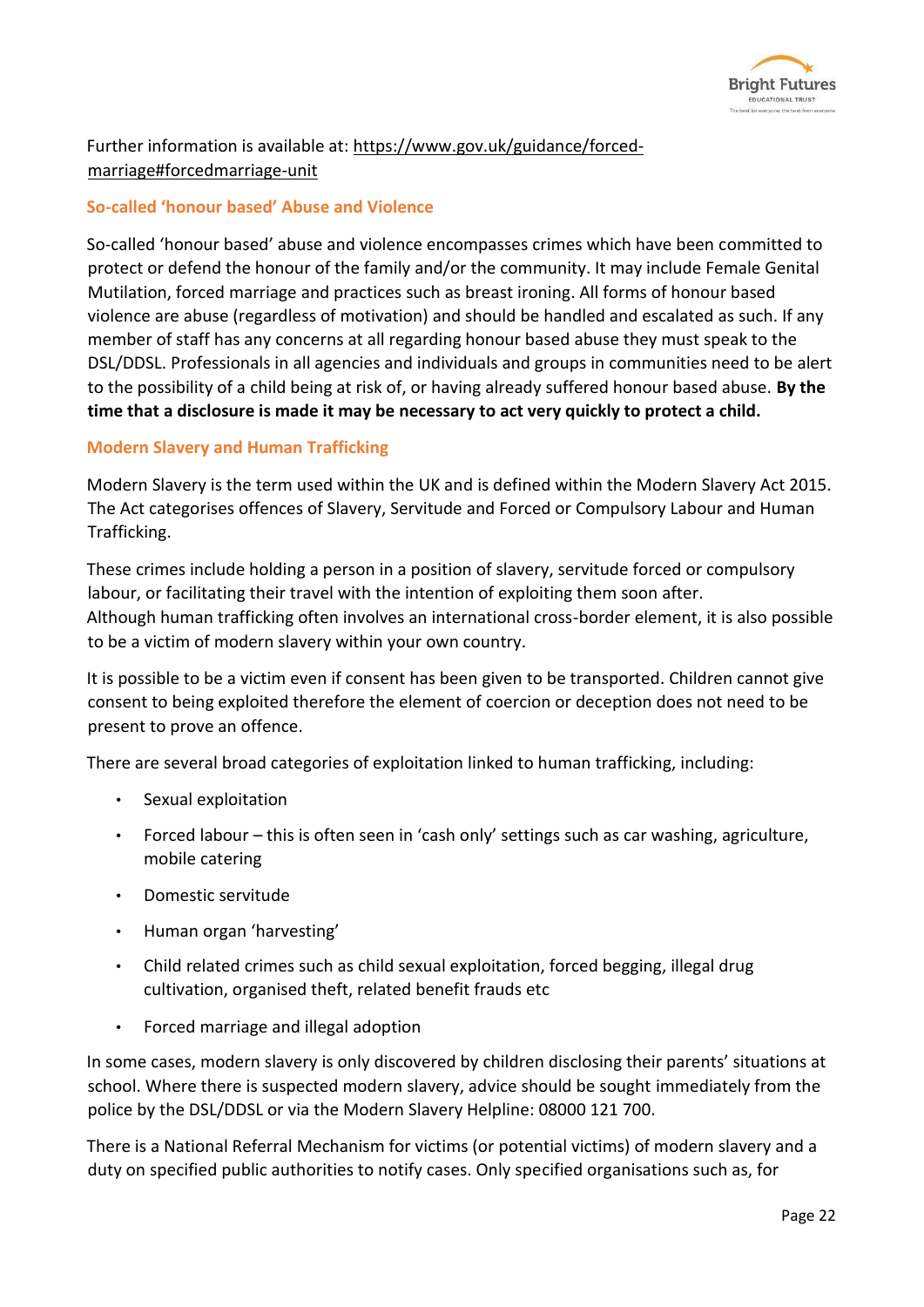

example, the police, NSPCC, local authorities can refer and may, therefore, need information from schools. The guidance is available at [MODERN SLAVERY](https://www.gov.uk/government/publications/human-trafficking-victims-referral-and-assessment-forms/guidance-on-the-national-referral-mechanism-for-potential-adult-victims-of-modern-slavery-england-and-wales)

## **Self-Injury/Harming**

Self-harm is when somebody hurts themselves on purpose. People usually do it because something else feels wrong. It seems like the only way to let those feelings out. It is a very common behaviour in young people and affects around one in 12 people with 10% of 15-16 year olds self-harming.

If people self-harm it is usually as a result of another problem. It can happen if they are feeling anxious, depressed, stressed or bullied and feel they don't have any other way of dealing with these issues. Often self-harming brings only temporary relief.

Self-injury/harm describes a wide range of things children do to themselves in a deliberate and usually hidden way. In the vast majority of cases self-injury remains a secretive behaviour that can go on for a long time without being discovered. Self-injury/harming can be a coping method for some young people. It can involve:

Cutting, often to the arms, using razor blades, broken glass, scissors or a pair of compasses (can include scratching, picking, biting or scraping).

Burning using cigarettes or caustic agents.

Punching and bruising.

Inserting or swallowing sharp objects or harmful substances.

Head banging (hitting themselves against objects).

Pulling out hair, including eyelashes and/or eye brows.

Restrictive or binge eating.

Overdosing.

Self-neglect.

Alcohol abuse.

Taking undue personal risks.

Sleep deprivation.

\*Please read the academy specific policy where available for more details.

#### **Peer-on-Peer/child on child Abuse**: **sexual violence and sexual harassment between children**

Children can abuse other children. We take a collective view that it **could** happen here, no matter how vigilant we believe we are. There are many different forms peer-on-peer abuse can take. It can happen in school, out of school and in the digital worlds that young people increasingly occupy. All staff should be aware that technology is a significant component in many safeguarding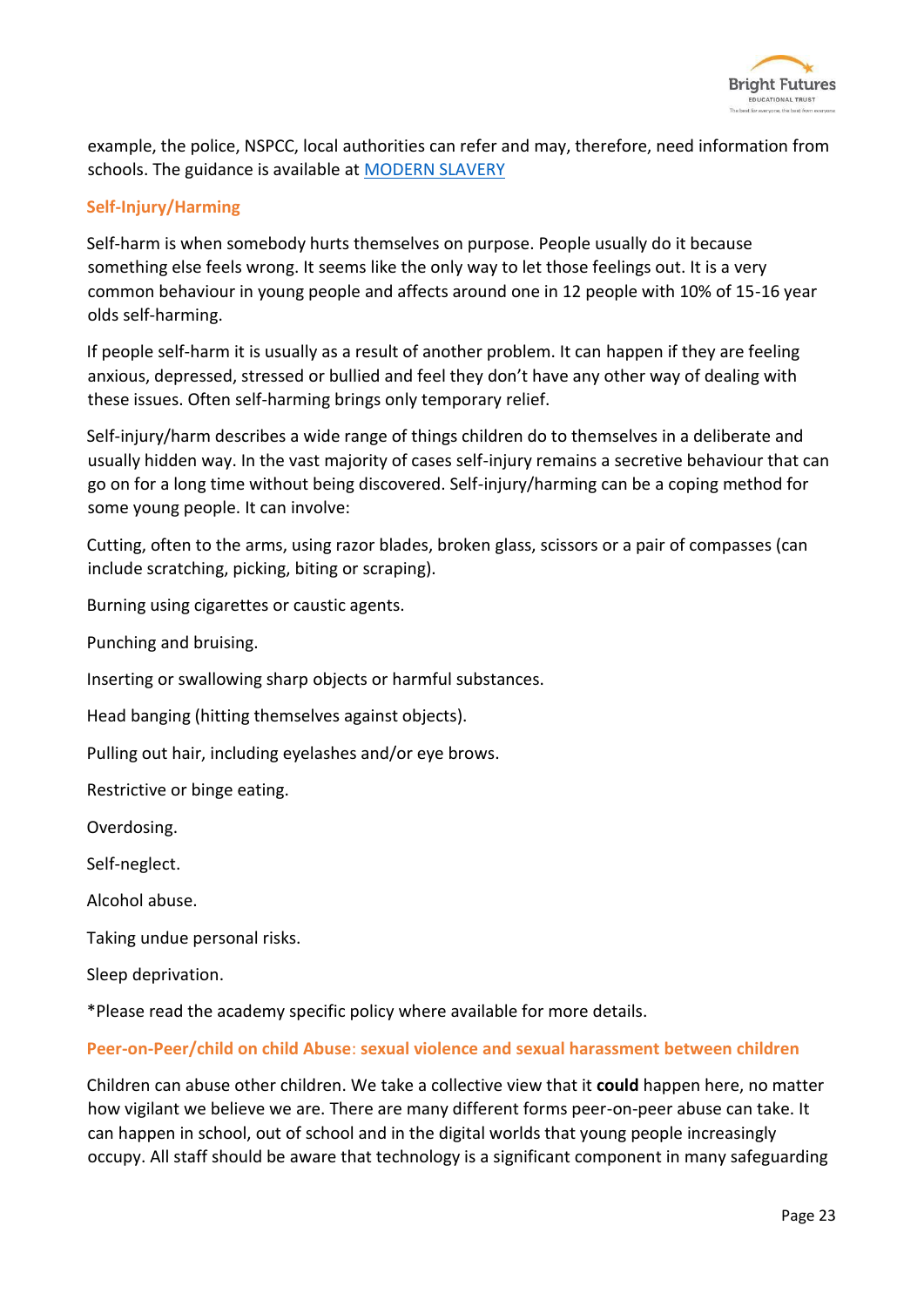

and wellbeing issues. Children can be at risk of harm from online abuse as well as face to face. Online abuse may include:

- Abusive, harassing and misogynistic messages: 'physical abuse' includes an online element that facilitates, threatens and/or encourages physical abuse
- Non-consensual and consensual sharing of indecent nude and semi-nude images and/or videos especially around chat groups (previously referred to as 'sexting')
- Sharing of abusive images and pornography to those who have no wish to receive such content.
- Current data suggests that perpetrators are much more likely to be male and victims female – but we should be vigilant to peer on peer abuse between people identifying as any gender.
- Perpetrators may operate in groups rather than as individuals

Additionally abuse between young people may include, but is not limited to:

Gender based violence including in the context of intimate personal relationships between peers

Sexual assaults; 'sexual violence' includes an online element which faciliatates, threatens and/or encourages sexual violence

Name calling and bullying (including cyber bullying) and prejudice-based and discriminatory bullying.

Coercing someone to engage in sexual activity without consent (e.g. forcing someone to strip, touch themselves sexually or coercing them into sexual activity with a third party)

Violent, humiliating, coercive initiation or 'hazing' activities – including any online elements.

It is important that we all recognise the possibility of sexual abuse between children whether or not it is reported. Learning about good, safe relationships and what to do if you feel unsafe should form part of students' learning.

'Upskirting' is now a **criminal offence** under the Voyeurism (Offences) Act 2019 and is defined as: typically when a photograph is taken under a person's clothing without their permission, for sexual gratification or to cause the victim humiliation, distress or alarm

Any form of peer-on-peer abuse, like any other abuse, should be treated seriously, challenged and not tolerated. There is a risk that ignoring abusive behaviour or passing it off as 'banter' creates a culture where sexual abuse becomes normalised. Where staff have concerns or receive a disclosure the child should be re-assured and supported and the DSL/DDSL informed as soon as possible so that appropriate action – including referral to other agencies – can be taken. Action may also be taken without the need for a formal disclosure, for example, an adult may overhear a conversation or may learn of abuse by directly questioning a student.

If there is an online element to the alleged abuse, staff may confiscate any mobile devices that may contain evidence and hand these to the police.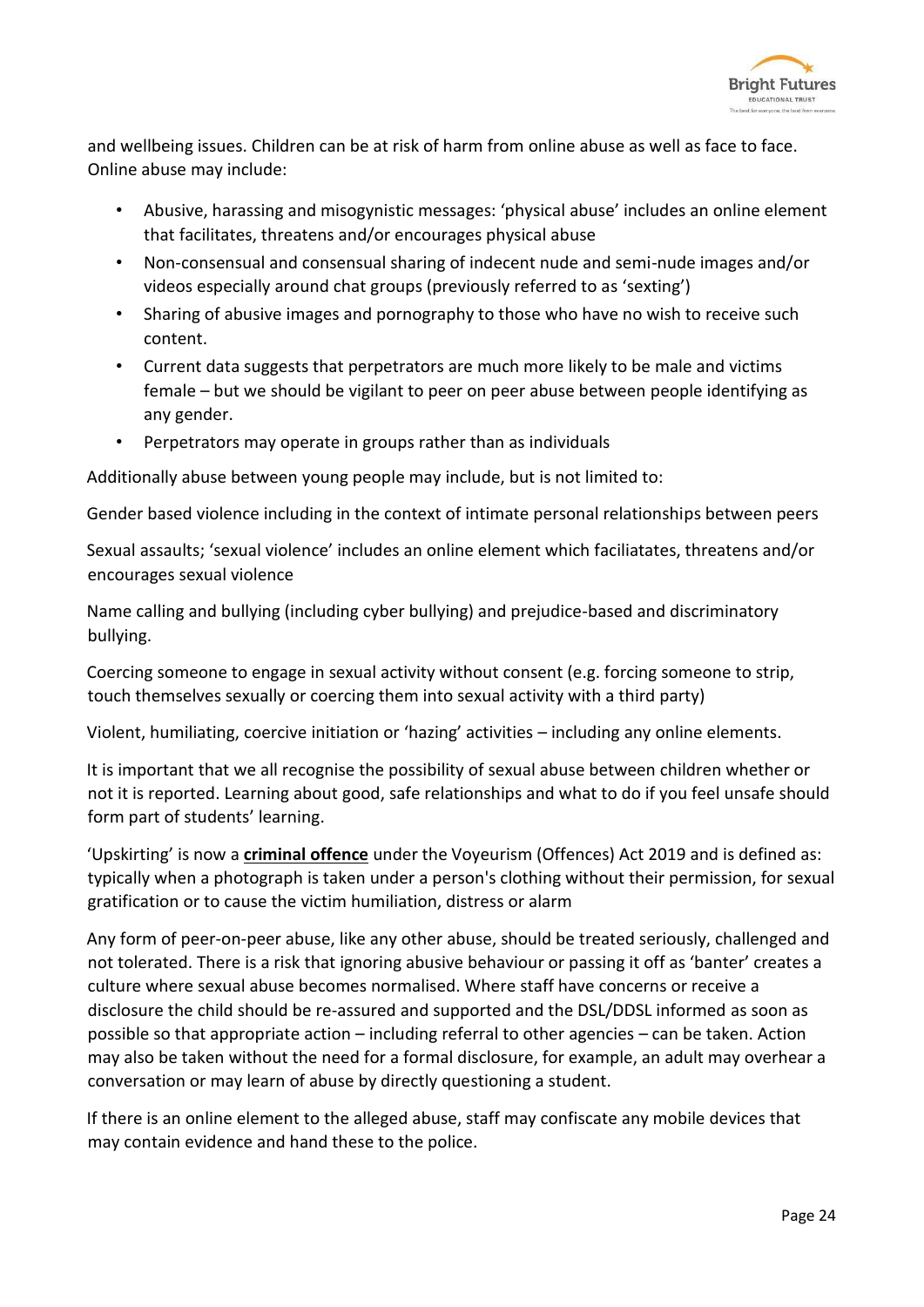

Children may be harmed by other children or young people and there will be occasions when a pupil may exhibit sexual violence and/or harassment. Research suggests that up to thirty per cent of child sexual abuse is committed by someone under the age of 18. Evidence suggests that girls, children with SEND and LGBTQ+ children are at greater risk. The management of children with sexually harmful behaviour is complex and all schools within the Trust will work with other relevant agencies to maintain the safety of their whole school community. Children who display such behaviour may be victims of abuse themselves and the child protection procedures should be followed for alleged victims and perpetrators. Staff who become concerned about a pupil's sexual behaviour, including any known online sexual behaviour, should speak to their DSL/DDSL as soon as possible.

Specific guidance on sexual violence and harassment between children was issued in December 2017 and re-published in May 2018; it was further updated in 2021 and is available at:

## [https://assets.publishing.service.gov.uk/government/uploads/system/uploads/attachment\\_data/f](https://assets.publishing.service.gov.uk/government/uploads/system/uploads/attachment_data/file/999239/SVSH_2021.pdf)  [ile/999239/SVSH\\_2021.pdf](https://assets.publishing.service.gov.uk/government/uploads/system/uploads/attachment_data/file/999239/SVSH_2021.pdf)

Importantly, all staff need to be clear that:

- Sexual violence/harassment are not acceptable
- Sexual violence/harassment should never be dismissed as 'banter', 'having a laugh', 'boys will be boys'
- Behaviours such as grabbing bottoms, breasts and genitalia, flicking bras and lifting up skirts *must be challenged*; dismissing or tolerating such behaviours risks normalising them.

Extensive guidance is provided in Part 5 of Keeping Children Safe in Education (2021). All policies, training, updates and guidance in Bright Futures' Academies must include this as a specific topic, describing the school's approach to dealing with these issues.

Each academy policy should additionally include:

- The whole school approach to peer-on-peer abuse
- Reporting systems and how everyone will know and understand them
- How peer-on-peer abuse can happen digitally and measures to manage and mitigate this
- How children with particular vulnerabilities can be supported in overcoming barriers to 'speaking up' about abuse.

Managing situations where an alleged perpetrator and victim are in the same school is often difficult, as is the balance of risk. The wishes of the victim and the need to safeguard all children and young people need to be considered and arrangements formally recorded. The DSL will need to work in partnership with other agencies to manage allegations, investigations, the safety and well-being of all concerned and any outcomes.

## **Bullying**

While bullying between children is not a separate category of abuse and neglect, it is a very serious issue that can cause considerable anxiety and distress. At its most serious level bullying can have a disastrous effect on a child's wellbeing and, in very rare cases, has been a feature in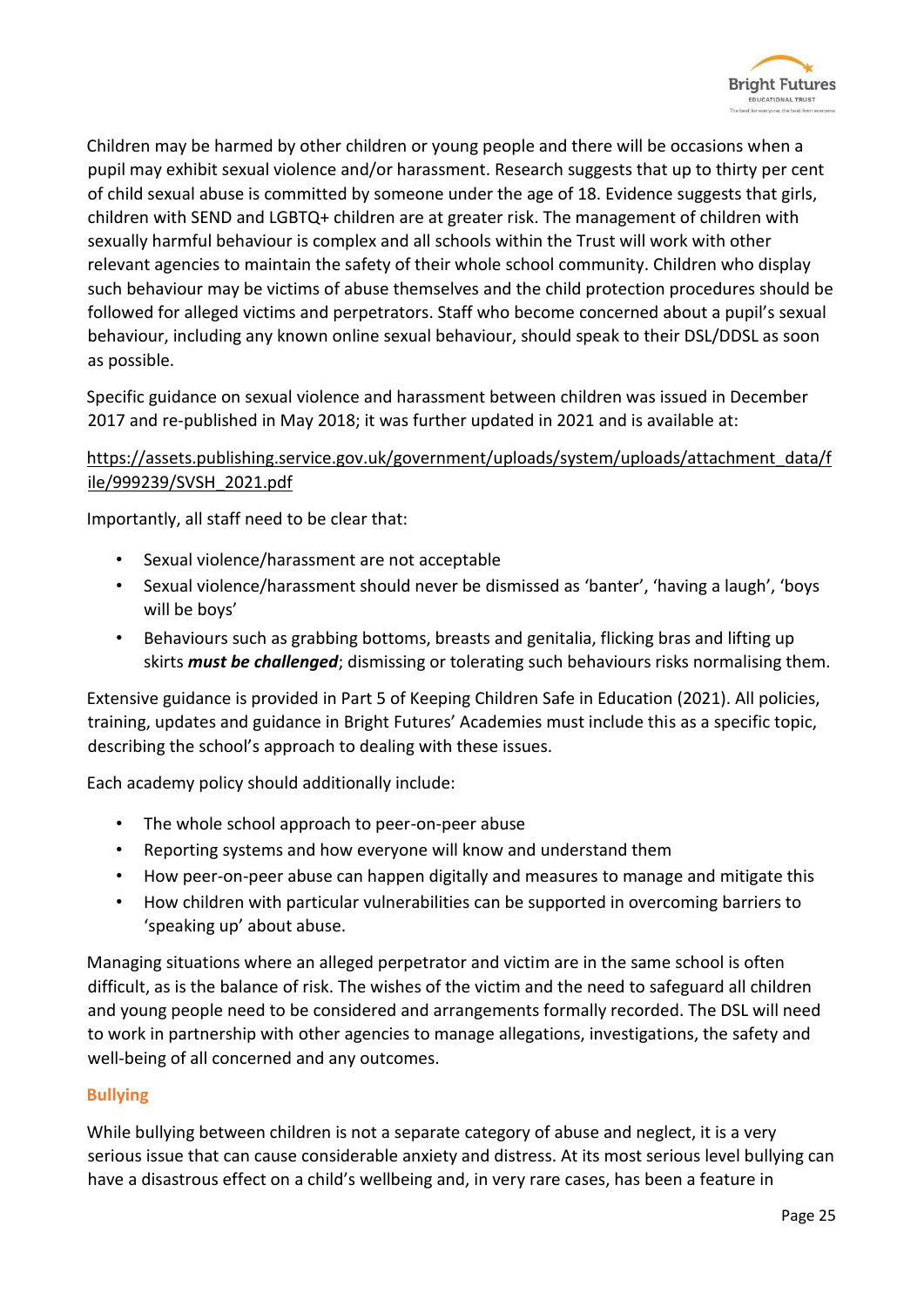

suicide. The school's Anti-Bullying Policy should be referred to in all instances where bullying is suspected and action taken to ensure that bullying is prevented and responded to effectively. Cyber-bullying can be particularly harmful to victims as there is often no refuge from the platforms that enable this to be perpetrated. It is important that children and young people learn about the need to use technology responsibly and understand the seriousness of online abuse. Prejudicedbased and discriminatory bullying need to be specifically referenced and with a description of both preventative measures and reactive procedures.

## **'County Lines', serious violent crime and criminal exploitation**

Criminal exploitation is sometimes referred to as 'county lines' and is when gangs and organised crime networks exploit children to sell drugs or engage in other forms of criminal activity. Often these children are made to travel across counties, and they use dedicated mobile phone 'lines' to supply drugs. No one really knows how many young people across the country are being forced to take part, but The Children's Commissioner estimates there are at least 46,000 children in England who are involved in gang activity. Gang activity may involve children of different genders although their activities may be different.

Often, these children are seen as criminals. Criminal gangs deliberately target vulnerable children – those who are [homeless,](https://www.childrenssociety.org.uk/what-we-do/helping-children/missing-from-home-services-0) living in care homes o[r](https://www.childrenssociety.org.uk/what-we-do/helping-children/ending-child-poverty) [trapped in poverty.](https://www.childrenssociety.org.uk/what-we-do/helping-children/ending-child-poverty) These children are unsafe, unloved, or unable to cope, and the gangs take advantage of this.

The gangs groom, threaten or trick children into trafficking their drugs for them or carrying out other crimes. They might threaten a young person physically, or they might threaten the young person's family members. The gangs might also offer something in return for the young person's cooperation – it could be money, food, alcohol, clothes and jewellery, or improved status – but the giving of these gifts will usually be manipulated so that the child feels they are in debt to their exploiter.

Any suspicion that children are involved in these activities must be reported via the normal safeguarding routes. Even though children may have committed criminal acts themselves they need to be treated as victims of abuse.

Typical signs of potential involvement in criminal exploitation are:

Returning home late, staying out all night or going missing

Being found in areas away from home

Increasing drug use, or being found to have large amounts of drugs on them

Being secretive about who they are talking to and where they are going

Unexplained absences from school, college, training or work and decline in performance

Unexplained money, phone(s), clothes or jewellery

Increasingly disruptive or aggressive behaviour

Using sexual, drug-related or violent language you wouldn't expect them to know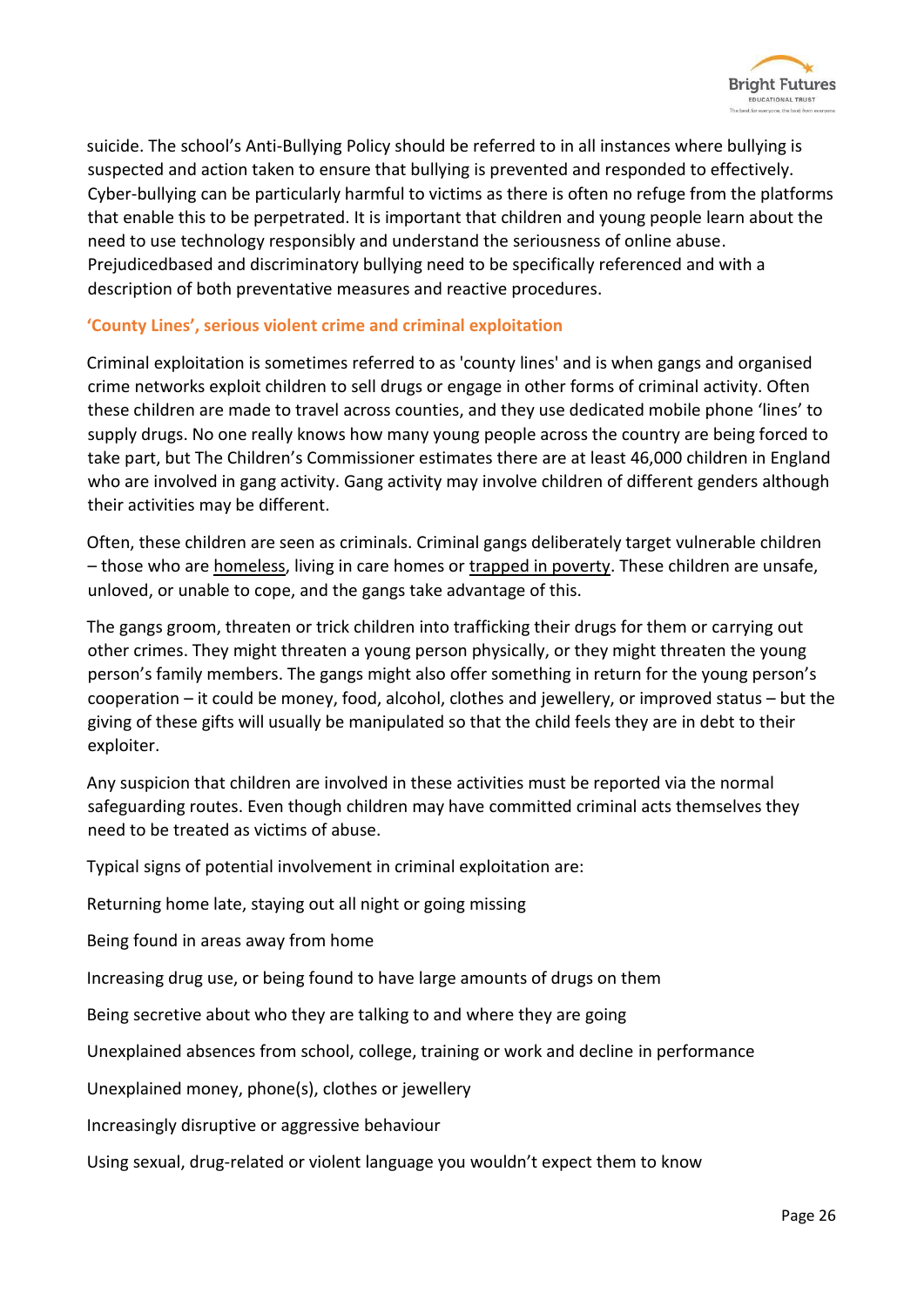

Coming home with injuries or looking particularly dishevelled

Having hotel cards or keys to unknown places or unknown people appearing to 'take over' the child's home ('cuckooing') especially if the child is living independently.

Vehicle crime and threatening/committing serious violence

Children carrying weapons for protection

## **Safeguarding Students with Special Educational Needs, Disabilities and Medical Needs\***

KCSIE (2021) makes further specific reference to the safeguarding of particular groups of children and young people. There's a concern that for children with SEN and disabilities, their SEN or disability needs are seen first, and the potential for abuse second. If children are behaving in particular ways or they're looking distressed or their behaviour or demeanour is different from in the past, staff should consider whether that is a sign of potential abuse, and not simply see it as part of their disability or their special educational needs.

Children with SEND have a higher risk of being left out, of being isolated from their peers, and they are disproportionately affected by bullying. Schools should make sure that children with SEN and disabilities have got a greater availability of appropriate mentoring and support.

Cedar Mount Academy should provide clear procedures for managing prescription medicines which need to be taken during the school day. All staff are given clear guidance on the administration of medicines All staff are issued with information at the start of each academic year which outlines the students with the asthma, diabetes, anaphylaxis and epilepsy. Staff have responsibility to check the medical information for all the classes they teach. All staff will be notified of any changes throughout the academic year. *\*Please read the Bright Futures Medical Policy for more details.* 

## **Safeguarding children from groups who may experience increased vulnerability**

## **Looked after children, children who need a social worker, those on the edge of care and care leavers**

The most common reason for children to become 'looked after' is as a result of abuse or neglect. Cedar Mount Academy will ensure all staff have the necessary skills and understanding to keep Looked After children safe. Appropriate staff will have access to information about a child's Looked After status and care arrangements, including the level of authority delegated to the carer by the local authority caring for the child. The DSL/DDSL will have details of the child's social worker and the name and contact details of the local authority's virtual head for children in care.

Once children come into the care system, they are afforded special status and protection. This is not the case for children on the edge of care. Schools need to be aware of those children and young people who are known to social care but who are not formally in the care system. The safeguarding of this group of people also needs careful planning.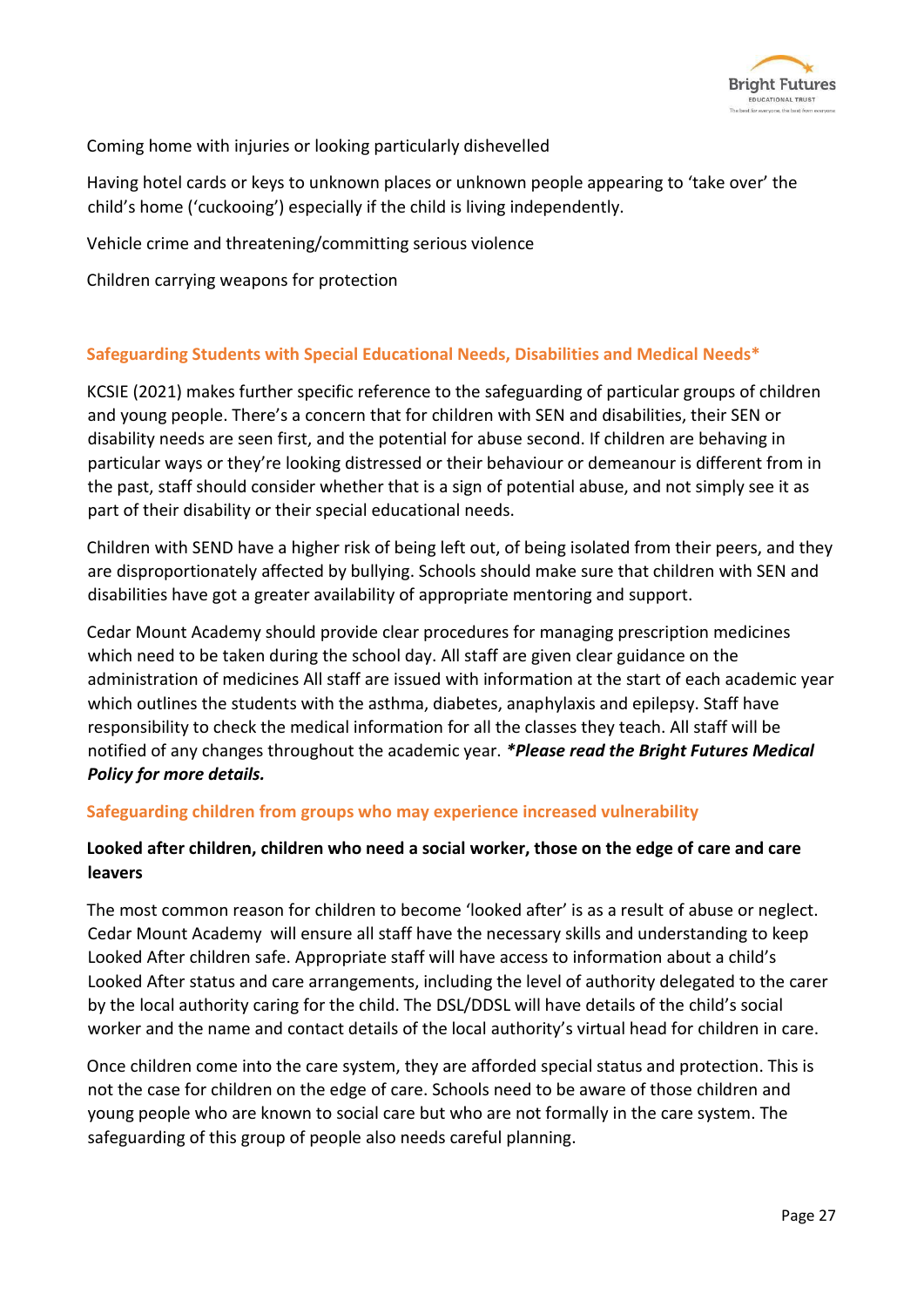

Those who leave care, perhaps by being adopted, have the advantage of achieving a long term family context. Even so, their safeguarding needs and issues will need to be considered and planned for.

When children have an allocated social worker it is usually because of safeguarding or welfare needs. The child may have complex family circumstances or have suffered abuse and neglect. Experiencing adversity and trauma can leave children vulnerable to further harm. They may be educationally disadvantaged through barriers to attendance, difficulties with learning, presentations of poor behaviour and poor mental health.

DSLs should be made aware when a child has a social worker. This enables the DSL to ensure that decisions are made in the best interests of the child's safety, welfare and educational outcomes. Moreover, knowing the vulnerabilities associated with a child who has an allocated social worker should inform decisions about safeguarding (e.g. responding to absence where there might be an increased safeguarding risk) as well as considering ways in which they might access additional support to improve their engagement and educational outcomes. Helpful advice on this is available from the interim review: 'Improving the educational outcomes of Children in Need of help and protection' and final review 'Help, protection, education' (2019) both available [HERE.](https://www.gov.uk/government/publications/review-of-children-in-need)

## **Children missing from school**

As highlighted in the 'Attendance…' section (below) Cedar Mount Academy will closely monitor attendance, absence and exclusions. A child regularly missing school is a potential indicator of abuse and neglect, including sexual abuse and sexual exploitation. The DSL/DDSL will work with the school's attendance officers to monitor any unauthorised absence and take appropriate action, including notifying the local authority if appropriate, particularly where children go missing on repeated occasions and/or are missing for periods during the school day. The school will ensure all staff are aware of the importance of, and be alert to, signs of children being at risk of female genital mutilation, forced marriage, forced labour and/or travelling to conflict zones or involvement in criminal exploitation (online or in person).

## **Privately fostered children**

A private fostering arrangement occurs when someone other than a parent or a close relative cares for a child for a period of 28 days or more, with the agreement of the child's parents. It applies to children under the age of 16 or under the age of 18 if the child is disabled. Children looked after by the local authority or who are placed in a residential school, children's home or hospital are not considered to be privately fostered. Private fostering occurs in all cultures, including British culture, and children may be privately fostered at any age under the limit. Most privately fostered children remain safe and well but safeguarding concerns have been raised in some cases so it is important the schools are alert to possible safeguarding issues, including the possibility a child has been trafficked into the country. If a member of staff becomes aware a pupil may be in a private fostering arrangement, they should raise this with the DSL/DDSL who should notify the appropriate local authority of any concerns that may be linked to the placement. Any safeguarding concerns about the child or placement which arise following the placement should be reported to Children's Social Care. (see DfE statutory guidance: [HERE\)](https://www.gov.uk/government/publications/children-act-1989-private-fostering)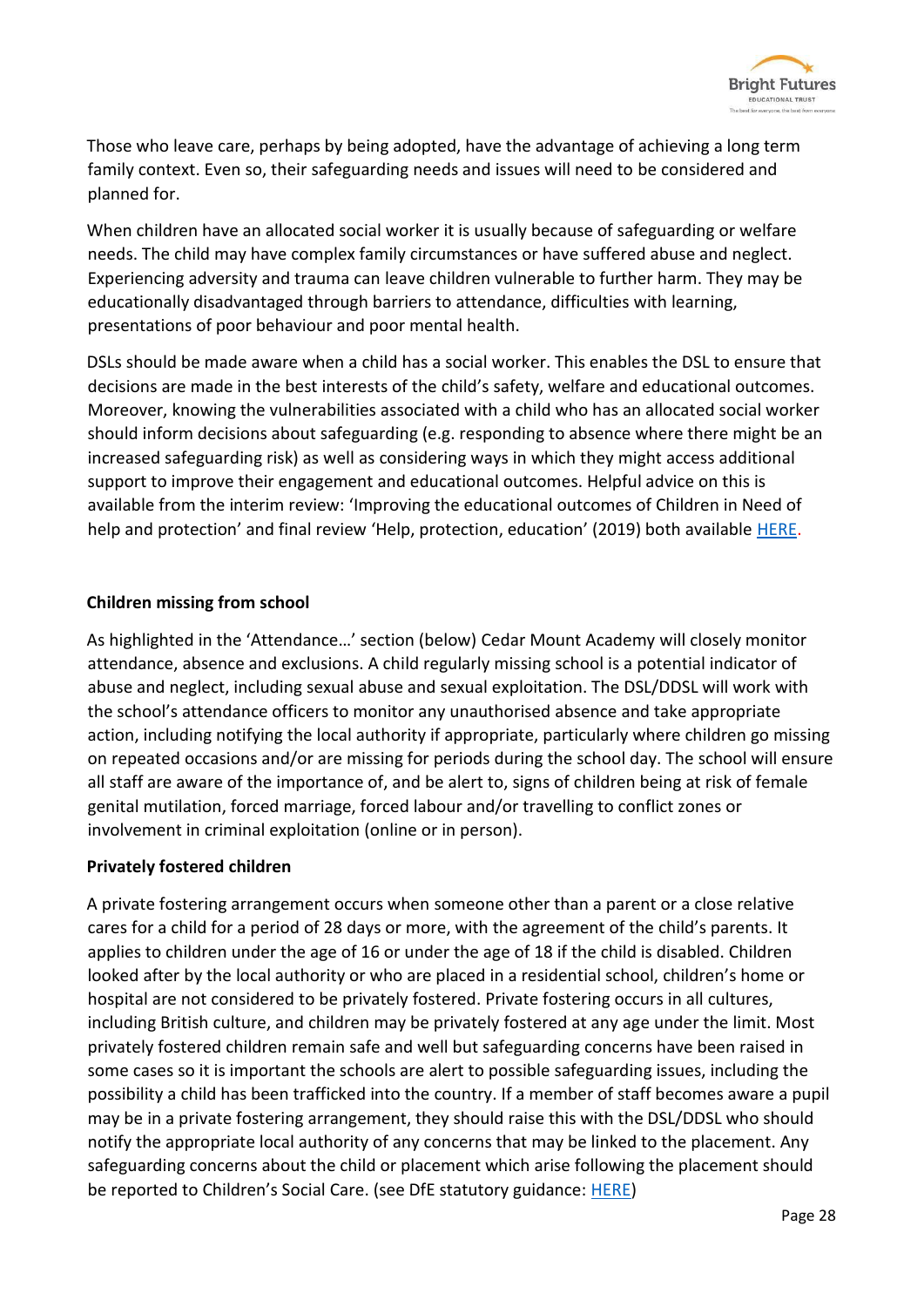

#### **Other vulnerable learners**

Other children may have an increased risk of abuse. Many factors can contribute including prejudice and discrimination, isolation, social exclusion, communication issues and a reluctance on the part of some adults to accept that abuse can occur. To ensure all pupils receive equal protection, all staff should give special consideration to those who are:

Disabled

Young carers

Affected by parental substance misuse, domestic violence or parental mental health needs

Asylum seekers

Living away from home

Vulnerable to being bullied or engaging in bullying

Living in temporary accommodation

Live transient lifestyles

Live in frequently disrupted and unsupportive home situations

Vulnerable to discrimination and maltreatment on the grounds of race, ethnicity, religion, disability or sexuality

At risk of sexual exploitation

Do not have English as a first language

At risk of female genital mutilation (FGM)

At risk of forced marriage

At risk of being drawn into extremism

Attending 'alternative provision' (see Appendix G for detailed guidance)

The above list provides examples of additional vulnerable groups and is not exhaustive.

#### **Children in the Court System**

Children are sometimes required to give evidence in criminal courts, either for crimes committed against them or for crimes they have witnessed. There are two age appropriate guides to support children 5-11-year olds and 12-17 year olds.

Making arrangements for the custody of children via the family courts following separation can be stressful and entrench conflict in families. This can be particularly stressful for children. The Ministry of Justice has launched an online child arrangements information tool with clear and concise information on the dispute resolution service. This may be useful for some parents and carers[.](https://helpwithchildarrangements.service.justice.gov.uk/) <https://helpwithchildarrangements.service.justice.gov.uk/>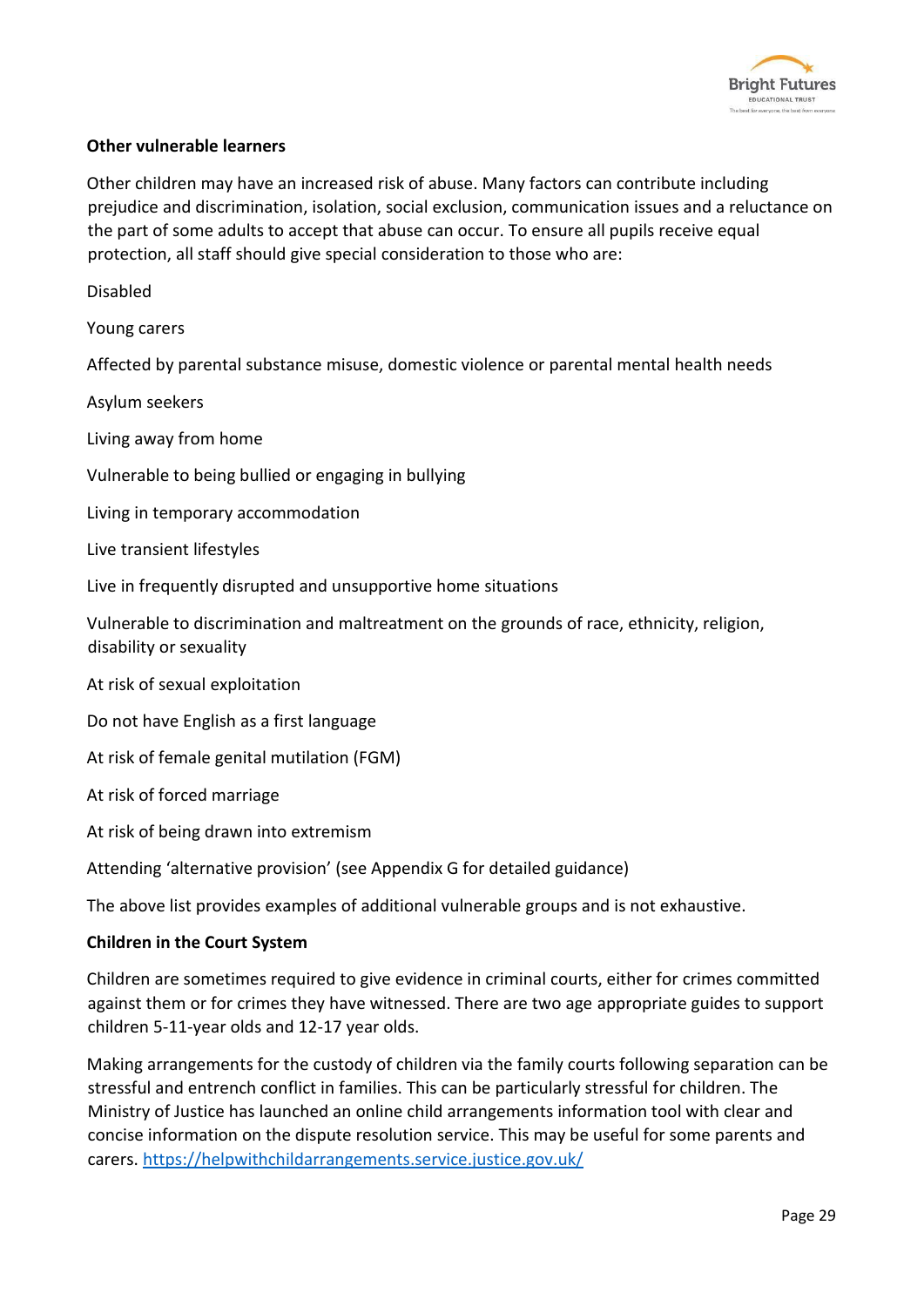

## **Children with parents/carers in prison**

Approximately 200,000 children have a parent sent to prison each year. These children are at risk of poor outcomes including poverty, stigma, isolation and poor mental health. National Information Centre for Children of Offenders (NICCO) provides information designed to support professionals working with offenders and their children, to help mitigate negative consequences for those children. <https://www.nicco.org.uk/>

## **Attendance, Exclusions, Children Missing from Education and Safeguarding**

Good attendance at school is a protective factor for children. Parents also have a legal obligation to ensure that their children attend school every day unless there is a good reason for absence.

Unexplained absences from school can indicate an increased risk of child sexual exploitation, radicalisation, neglect, 'county lines' or other forms of harm and abuse.

In accordance with schools' Attendance Policies, absences must be rigorously pursued and recorded. Each Academy, in partnership with the appropriate agencies, must take timely action to pursue and address all absences in order to safeguard the welfare of students in its care. The Attendance Policy identifies how individual cases are managed and how we work proactively with parents/carers to ensure that they understand why attendance is important. In certain cases this may form part of an Early Help Assessment (EHA) or Common Assessment Framework (CAF), and form part of the evidence relating to child protection procedures. We implement the statutory requirements in terms of monitoring and reporting children missing education (CME). A student should not be taken off roll until we are sure of the pupil destination or instructed to do so by the Local Authority. We understand how important this practice is in safeguarding students. Should a student leave the building without permission a call is made to a member of SLT who will contact the police and ensure the parent/carer is notified. The incident, police reference number and any relevant outcomes are logged. All parents/carers who are collecting a student from the Academy during the school day will be asked to sign the student out in the signing out book. The Designated Safeguarding Lead will be informed when a fixed term or permanent exclusion is being discussed and any safeguarding issues will be considered. Local governors on exclusion panels need to be satisfied that any safeguarding issues that may arise from an exclusion are properly managed. Where it is felt that a student is likely to be permanently excluded a full assessment will be instigated to ensure that there is improved understanding of the needs of the student and their family and that the key agencies are involved.

## **Part time timetables**

Occasionally schools may make a time-limited use of part time timetables for specific students. These should only be used to support the learning and/or medical needs of a student and to promote the re-integration and inclusion of students with particular needs.

Before a part time timetable is considered, a full risk assessment should be carried out with the help of the DSL to ensure that any potential or actual safeguarding issues are identified and properly managed. Regular and frequent reviews of the arrangements should be conducted to evaluate the success of a part time timetable arrangement and to ensure that no safeguarding risks have materialised or increased. The rationale for a part time timetable arrangement, the risk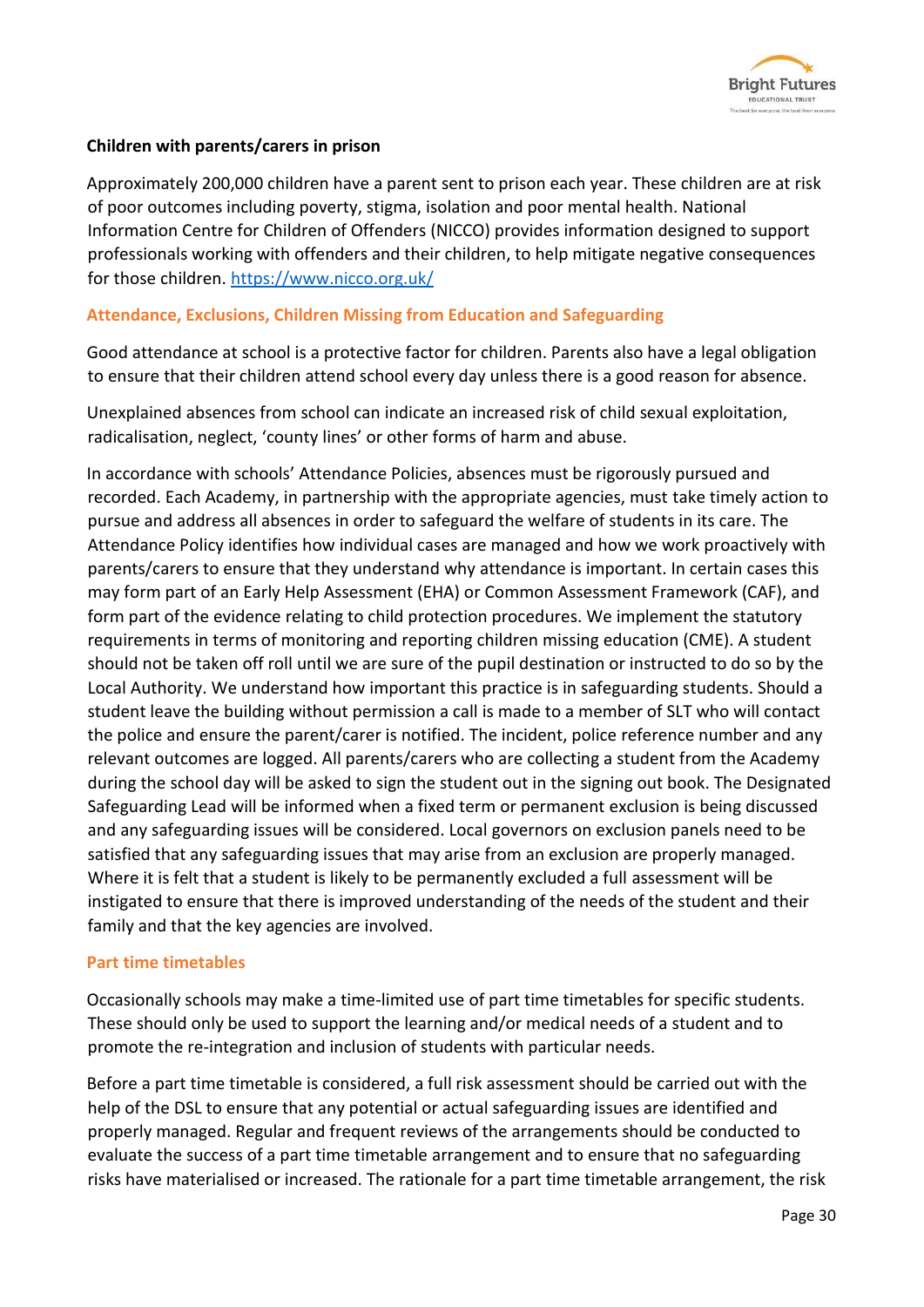

assessments and regular impact reviews and subsequent decisions all need to be formally documented.

## **Elective Home Education**

Parents have a right to elect to home educate. During the period of the Covid 19 pandemic there has been a significant increase nationally in the numbers of children being electively home educated. Where schools come across such requests and arrangements it is important that any on-going safeguarding concerns are properly communicated by the DSL to the relevant partner agencies. Where there are serious safeguarding concerns or the child is subject to a child protection plan/enquiries, an urgent referral should be made to children's social care.

# **Section 6: Safeguarding in the Curriculum**

One of the most effective ways to safeguard children, within and beyond the school is for them to learn about how to keep themselves safe in a range of different situations. Confident children who have learned how to deal with difficult and unfamiliar situations and who know how to speak out if things are wrong will also know how to stay safe.

From early years right through to post-16, schools should be active in preparing pupils for life in modern Britain and show vigilance in identifying any signs that fundamental positive social values (referred to sometimes as 'British Values') are being undermined. Having explicit and planned opportunities in the curriculum for students to learn about positive social value is an important way for us to discharge our 'Prevent' duties. Pupils with low aspirations may be more vulnerable to radicalisation and all schools will work to equip their pupils with confidence, self-belief, respect and tolerance as well as setting high standards and expectations for themselves.

The curriculum in all schools will promote respect, tolerance and diversity and help pupils to understand and manage risks and keep themselves safe. This may be done through a variety of ways, including (but not exclusive to):

Different strands of the curriculum e.g.

Specific eSafety, PSHE, Rights Respecting School Standards.

Themed assemblies.

Staff working with pupils to help them think about risks they may encounter and work out how these risks might be overcome.

Discussions about risk are empowering and enabling for all pupils and promote sensible behaviour rather than fear or anxiety.

Relationships, health and sex education (compulsory for phased implementation from September 2020) provide opportunities for learning about safeguarding. (Relationships education - for all primary schools…relationships and sex education - for all secondary schools…health education for all pupils in state-funded schools) Teaching and learning within this area can provide a good opportunity for students to learn about safe and healthy relationships as well as the risks of exploitation.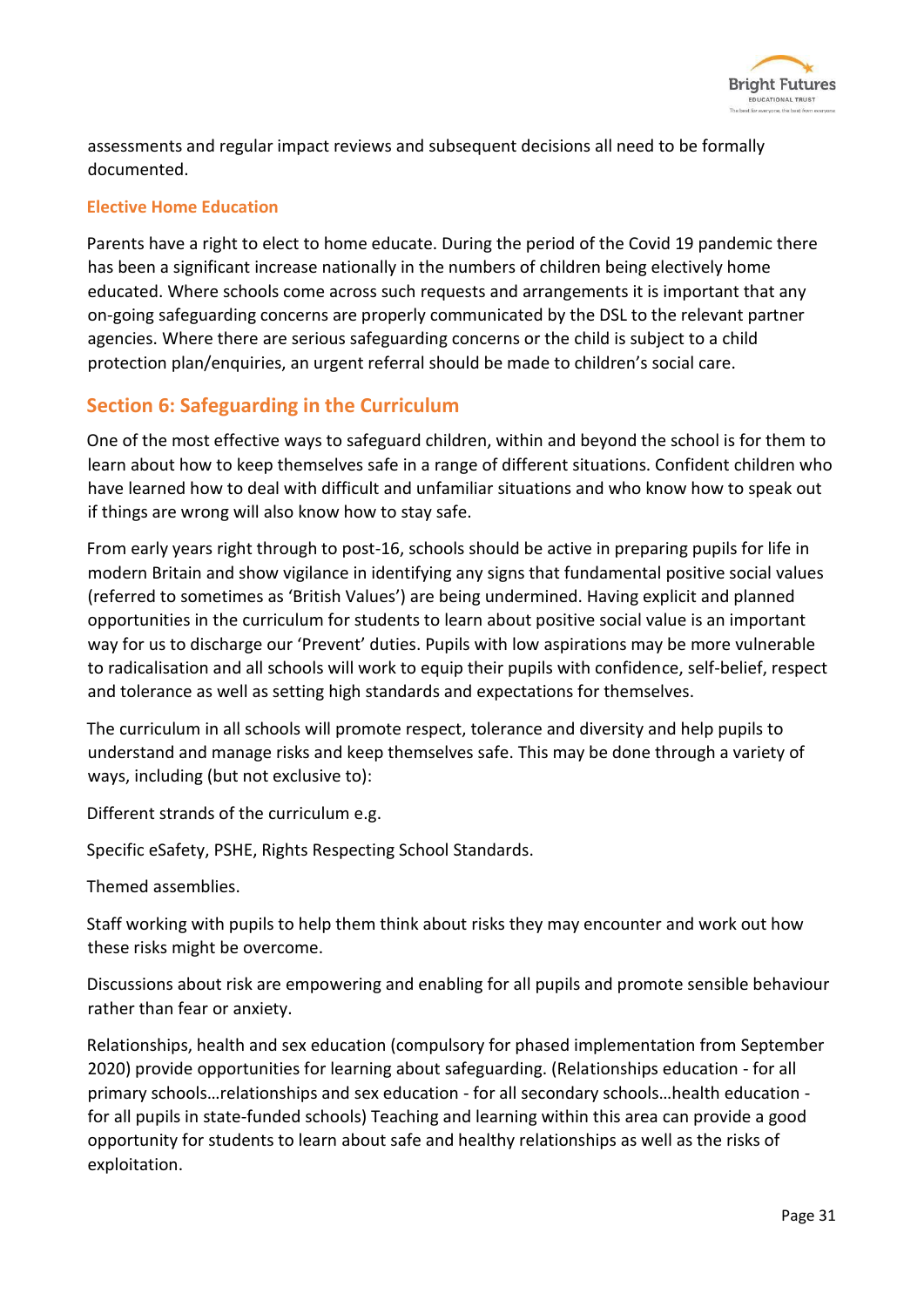

Pupils learning through experience how to conduct themselves in a range of different situations, including preparation for the workplace.

Encouraging pupils to share their views and recognise they are entitled to have different beliefs.

Pupils being taught about how to deal with bullying, including cyber bullying, and how to stay safe when using the internet.

Pupils being encouraged to speak to a member of staff about any worries they may have.

The Trust and all schools continually promoting and demonstrating an ethos of respect for all through the Vision, Mission, Values and Commitments.

## **Online Safety and mobile device/phone use**

Please refer to the Trust's E-Safety Policy. For online safety, there is a greater emphasis in KCSIE (2021) that online safety must be considered as part of the whole school approach to safeguarding and not as a separate issue. Most children are using data on their phones, on the 3G or the 4G network. In schools, this means that not only must staff think about filtering and monitoring within the school's infrastructure, they also need to have a policy about children accessing the internet whilst they're at school. A clear policy on the acceptable use of mobile technology needs to be made known to all students. This should also deal with cyber-bullying. The DfE has published guidance (June 2019) on teaching online safety available via this [link. An](https://assets.publishing.service.gov.uk/government/uploads/system/uploads/attachment_data/file/811796/Teaching_online_safety_in_school.pdf)nex D of KCSIE (2021) contains comprehensive guidance on online safety and additional guidance is included in Part 2.

It is important that parents/carers are engaged in helping to children to navigate digital worlds safely, including awareness about risks such as online gambling. It is important that E-safety is regularly reviewed because it is a rapidly changing context in which new and changing risks emerge.

As schools have embraced digital platforms to support learning off site during the 2020/21 lockdowns, there has been far more scope for online abuse to occur. It is important that all online activities are properly assessed in terms of safeguarding, especially where there are live lessons. Students and staff need to be clear on the expectations associated with online learning and need to be aware of indicators of possible harm that can be seen through online learning. Appropriate filtering and controls need to be in place and only approved online meeting platforms used. DSLs should be involved in advising and assessing approaches to online learning from a safeguarding point of view.

Any teaching conducted virtually should adhere to the same high professional standards expected in all other contexts. We will need to ensure that any use of online learning tools and systems is in line with privacy and data protection/GDPR requirements. Andrew Hall, safeguarding consultant, has offered the advice (below) for online lessons, especially if live webcams are used. Safe ways to work with students remotely include provision for students to access approved online resources or to have links to resources that the school has pre-recorded (e.g. book reading at South Shore and Rushbrook, the 'Big Draw' at Stanley Grove, assemblies at AGGS etc).

Specific considerations if online (live):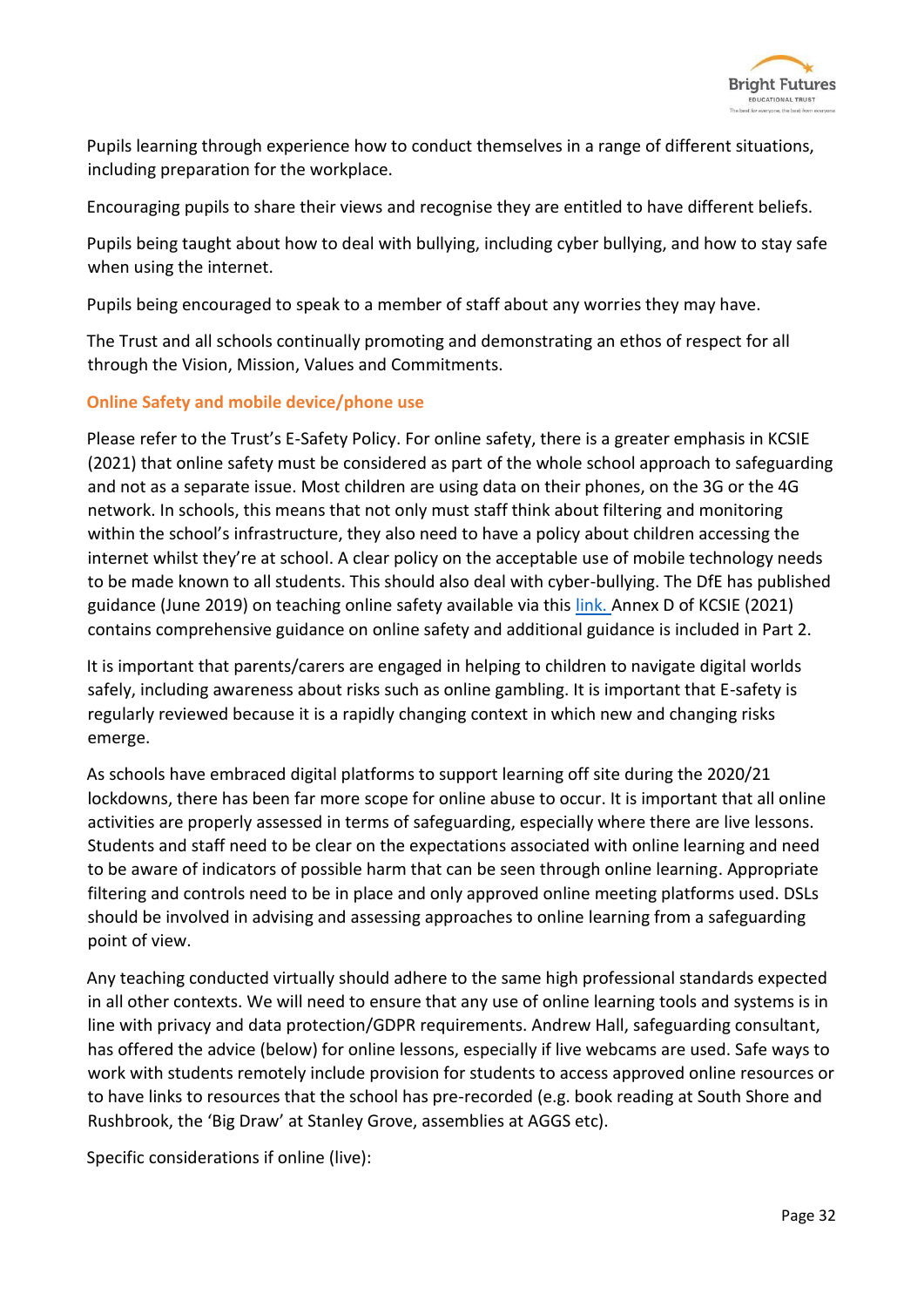

- No 1:1s, groups only
- Staff and children must wear suitable clothing, as should anyone else in the household.
- Any computers used should be in appropriate areas, for example, not in bedrooms; and the background should be blurred.

 $\Box$  Access to any live session must be by password/controlled admittance

- The live class should be recorded so that if any issues were to arise, the video can be reviewed.
- Live classes should be kept to a reasonable length of time, or the streaming may prevent the family 'getting on' with their day.
- Language must be professional and appropriate, including any family members in the background.
- Staff must only use approved platforms to communicate with pupils, noting that Teams and Zoom in particular have improved their security and password access arrangements.
- Staff should record, the length, time, date and attendance of any sessions held. Any safeguarding concerns observed or highlighted during any communication with students must be recorded and reported following the usual systems.

## **Photography and Images**

Any person taking photographs, video or any other images of the school and/or the pupils must comply with the regulations as set out in the Trust's eSafety and General Data Protection Regulation Policies.

## **Educational trips, visits and residential activities**

Approvals for educational trips and visits, advance and dynamic risk assessments should always take account of any safeguarding issues.

In cases where activities take place beyond the normal school day, and are provided by a Trust school, the Child Protection and Safeguarding Policy will apply. If other organisations provide services or activities on a school site, the individual school will be responsible for checking these organisations have appropriate safeguarding procedures in place.

## **Off-site Activities**

When pupils attend off-site activities, including day and/or residential visits and work related activities, the individual school will check effective child protection arrangements are in place as part of the risk assessment undertaken before any and each such activity.

## **Work Experience**

Cedar Mount Academy will have procedures in place to safeguard pupils undertaking work experience which are in accordance with the guidance in KCSIE 2021. This will include arrangements for checking people who provide placements and supervise pupils to ensure that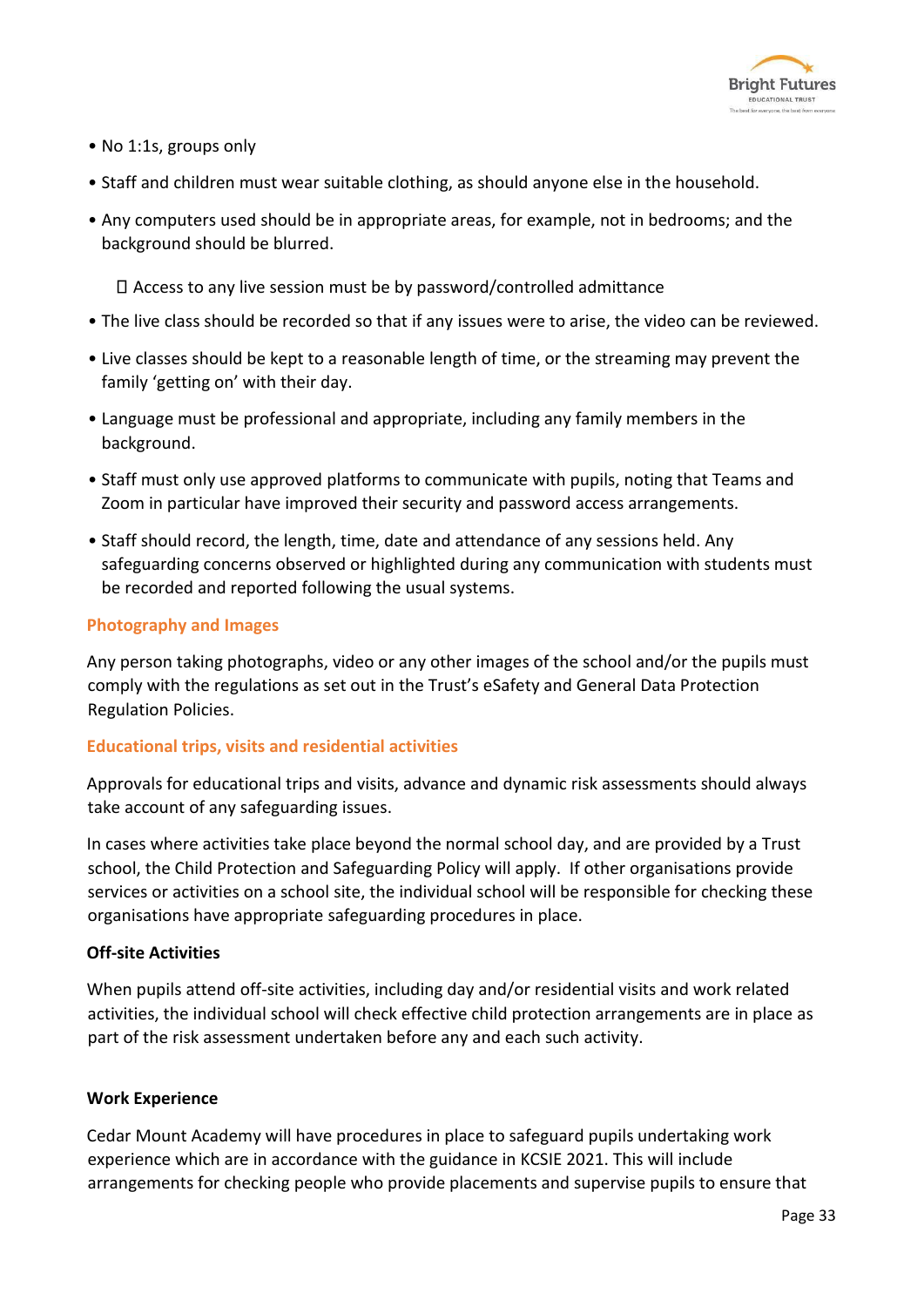

providers have robust policies and procedures in place to protect children from harm. When students under the age of 18 are placed in Bright Futures schools on work/college experience a proper risk assessment should be undertaken. Where people undertaking work experience in BRIGHT FUTURES schools are 16 and 17 year olds, there should be a formal assessment to determine if they are engaged in 'regulated activity' and need to be subject to a DBS check and/or appropriately supervised.

## **'Homestay' exchange visits, including visits abroad**

Annex E of KCSIE (2021) provides specific advice and guidance on the management of 'homestay' visits where children and young people's care and accommodation are organised through staying with a 'host' family. All arrangements of this kind in Bright Futures schools should follow the KCSIE (2021) guidance. The regulations governing UK-based 'homestay' arrangements are different from those abroad.

Specifically, where a school/college arranges a UK 'homestay', they should use all available information to assess the suitability of the accommodation, including (from September 2018) the requirement for adults in the host have an enhanced DBS check.

Where schools arrange 'homestay' accommodation abroad, it will not be possible to carry out a DBS check. Schools and colleges should liaise with partner schools abroad, to establish a shared understanding of, and agreement to the arrangements in place for the visit. They should use their professional judgement to satisfy themselves that the arrangements are appropriate and sufficient to safeguard effectively every child who will take part in the exchange. Parents/carers should be aware of agreed arrangement. Schools and colleges are also free to decide whether they consider it necessary to contact the relevant foreign embassy or High Commission of the country in question to discuss what checks may be possible in respect of those providing homestay outside of the UK. In such circumstances, the school will follow the guidance in KCSIE 2021, Annex E, to ensure the hosting arrangements are as safe as possible.

## **Students placed in alternative provision**

When a Bright Futures school place students in alternative provision, the school remains responsible for the safeguarding of the students placed in that provision. Therefore, schools should obtain a written statement from the provider that they have completed all the necessary vetting and barring checks that are necessary on their staff and need to be satisfied that safeguarding arrangements are effective. Specific guidance is provided on this in: 'The Effective Use of Alternative Provision – Advisory Note May 2021' included for reference as Appendix G.

## **Visitors to schools**

## **Planned Visits by Parents/Carers, Agencies and Other Visitors**

- All visitors to a school will be asked to sign in at Reception and will be issued with the school's visitor badge.
- All visitors will be issued with the school's leaflet explaining the Child Protection and Safeguarding procedures.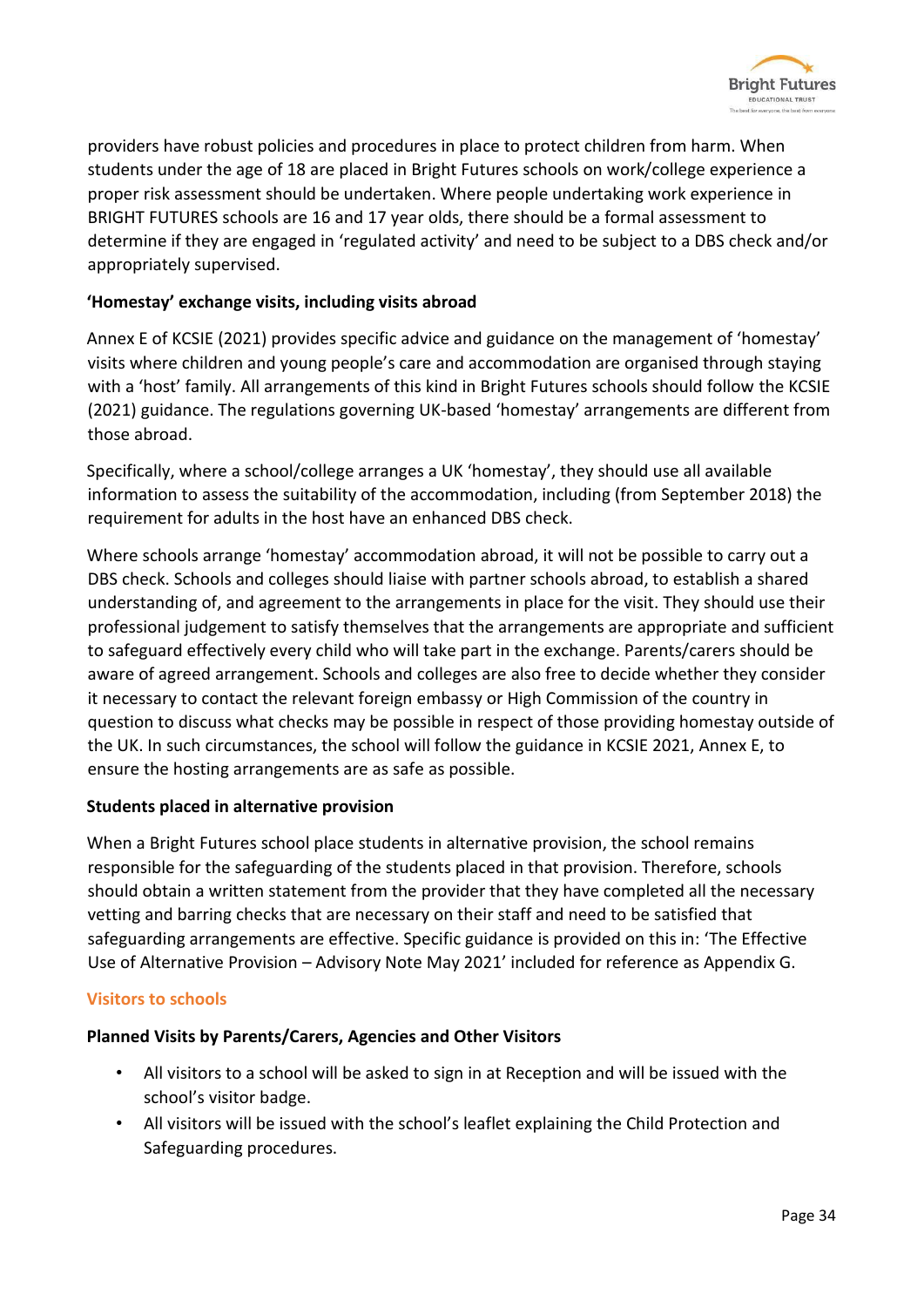

- Visitors should remain in the Reception/Waiting area until the person they are asking to meet arrives. They should not make their own way to meet with a member of staff.
- Any persons who are attending the school to speak in any capacity should ensure they have read and understood the Trust's Visiting Speakers Agreement and previously submitted their signed agreement, a copy of which should be at Reception for when they arrive.
- Visitors must not be unaccompanied during any part of their visit unless a DBS has been seen.
- At the end of the visit, the member of staff meeting the visitor should escort them to the Reception area so they can formally sign out.

## **Unplanned Visits by Parents/Carers, Agencies and Other Visitors**

- All visitors to a school will be asked to sign in at Reception and will be issued with the school's visitor badge.
- A visitor will be asked who they would like to see and the receptionist will see if the person is available.
- If the person is available, procedures will then follow as for planned visits above.
- If the person is not available or cannot be located the visitor will be asked to make an appointment with the person they wish to meet with and to return at that time.
- If the visitor wishes to meet with someone as a matter of urgency, another appropriate member of staff should be located who is available to meet and then the same procedures as above will be followed.
- Parents who are at the school to either deliver or collect their child outside of normal hours will not need to sign in but they should wait in reception for their child to come to them.

## **Volunteers at the School**

- Any person who is a volunteer which involves attendance at the school site, including local governors, will undergo the statutory checks commensurate with their role at the school and contact with pupils.
- Included in KCSIE 2021 is a requirement for schools to complete a risk assessment for each volunteer to decide whether they need to do an enhanced DBS check or not. If the volunteer is not involved in regulated activity, then we are not legally allowed to do a barred list check.
- Under no circumstances will a volunteer who has not been appropriately checked be left unsupervised by a member of staff or be allowed to engage in regulated activity.

## **Contractors**

• Schools will check the identity of all contractors working on-site and, where appropriate, request DBS checks.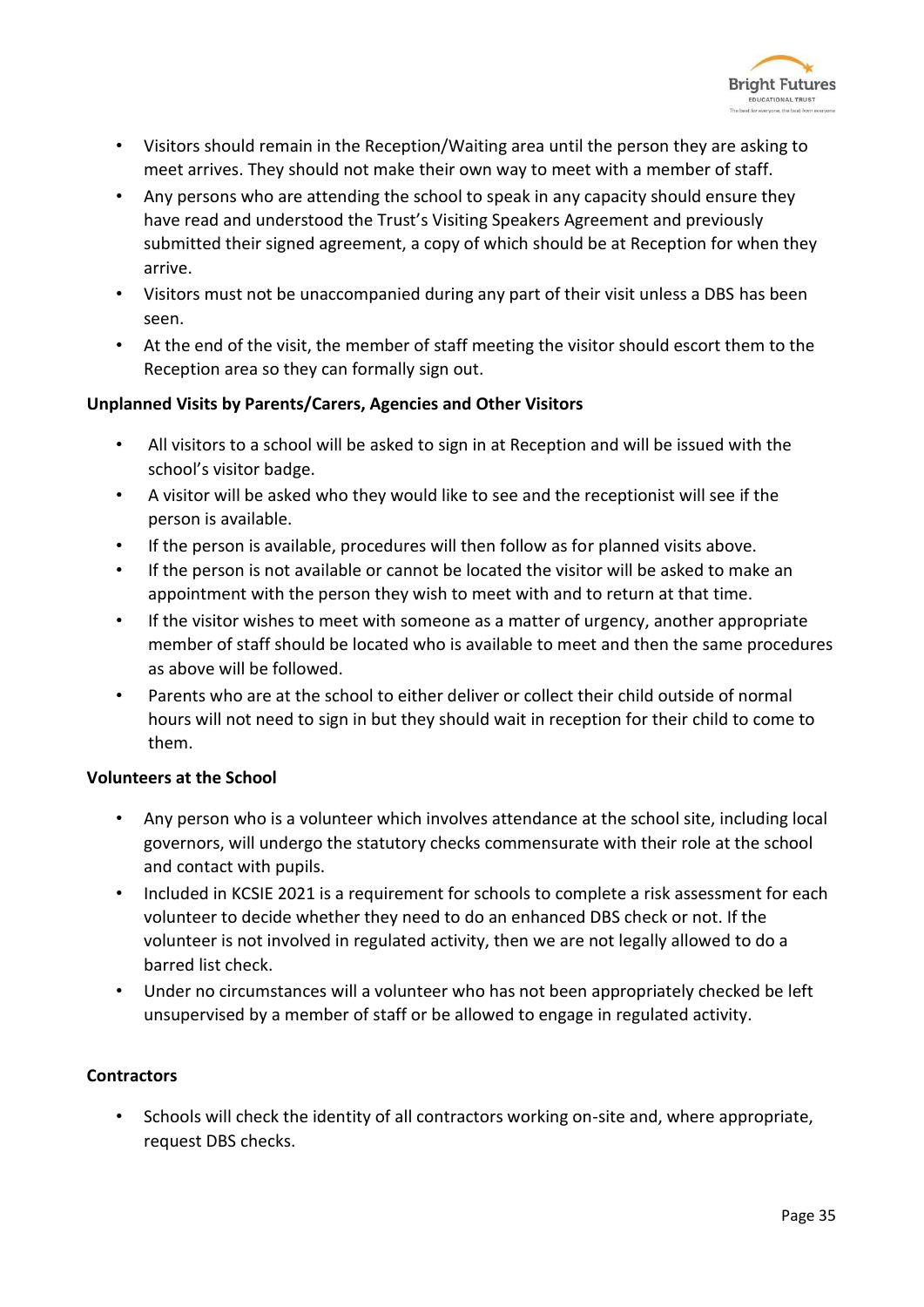

- Contractors will be requested to sign in at Reception and will be given a school badge indicating they have permission to be on the site.
- Contractors who have not undergone checks will not be allowed to work unsupervised or engage in regulated activity.
- Even where contractors have been appropriately checked and cleared, there should be an assessment of their suitability to work unsupervised in their initial days with the school.

## **Section 7: Staffing issues**

It is important that all staff work safely at all times, adhering to all relevant policies and codes of conduct and fulfilling their safeguarding responsibilities.

## **Safe and Fair Recruitment**

The Trust has a 'Safe and Fair Recruitment Policy…' that details actions to be taken to ensure that the processes for the recruitment and appointment of staff adhere to standards of best practice in relation to safeguarding. In response to KCSIE (2020) the Trust has decided to maintain a Single Central Record (SCR) within each academy and one for centrally employed staff rather than having a Trust-wide register. This allows swift local access, management and updating of the SCR. In line with KCSIE (2021) all staff will be added to the SCR (even if they only work for part of the week).

Also in line with KCSIE (2021), Section 128 checks will be carried out on: local governors, trustees, headteachers, members of school Senior Leadership Teams and departmental heads. If someone has been prohibited from the management of schools, this should appear on their DBS certificate.

## **Safeguarding allegations against staff and safeguarding concerns**

Occasionally there will be allegations made against staff that relate to safeguarding. Allegations sometimes arise over time during which 'concerns' about conduct or behaviour may have become apparent ahead of any specific allegations being made. It is important that concerns are addressed promptly and effectively.

Inappropriate behaviour towards pupils is unacceptable and staff conduct must be beyond reproach. The Trust has guidance for staff on safer working practices in schools and this should be adhered to by all employees. Any complaints about the behaviour of a member of staff from a parent or member of the public will be dealt with in line with the Trust's policy on managing allegations against staff. If staff are concerned about the conduct of a colleague towards a pupil they should take their concern to the DSL or the Principal who will follow the correct procedure in line with Trust policies. The culture across the Trust should be one in which people feel empowered to raise concerns about others' conduct in good faith. Sometimes, raising 'low level' concerns about a colleague's conduct can help them to change their behaviour and address the concerns before any harm occurs. In other cases, multiple reports of 'low level' concerns may indicate a pattern of repeated inappropriate behaviour that needs to addressed formally. Examples of some 'low level' concerns are given in paragraphs 406-427 of KCSIE (2021).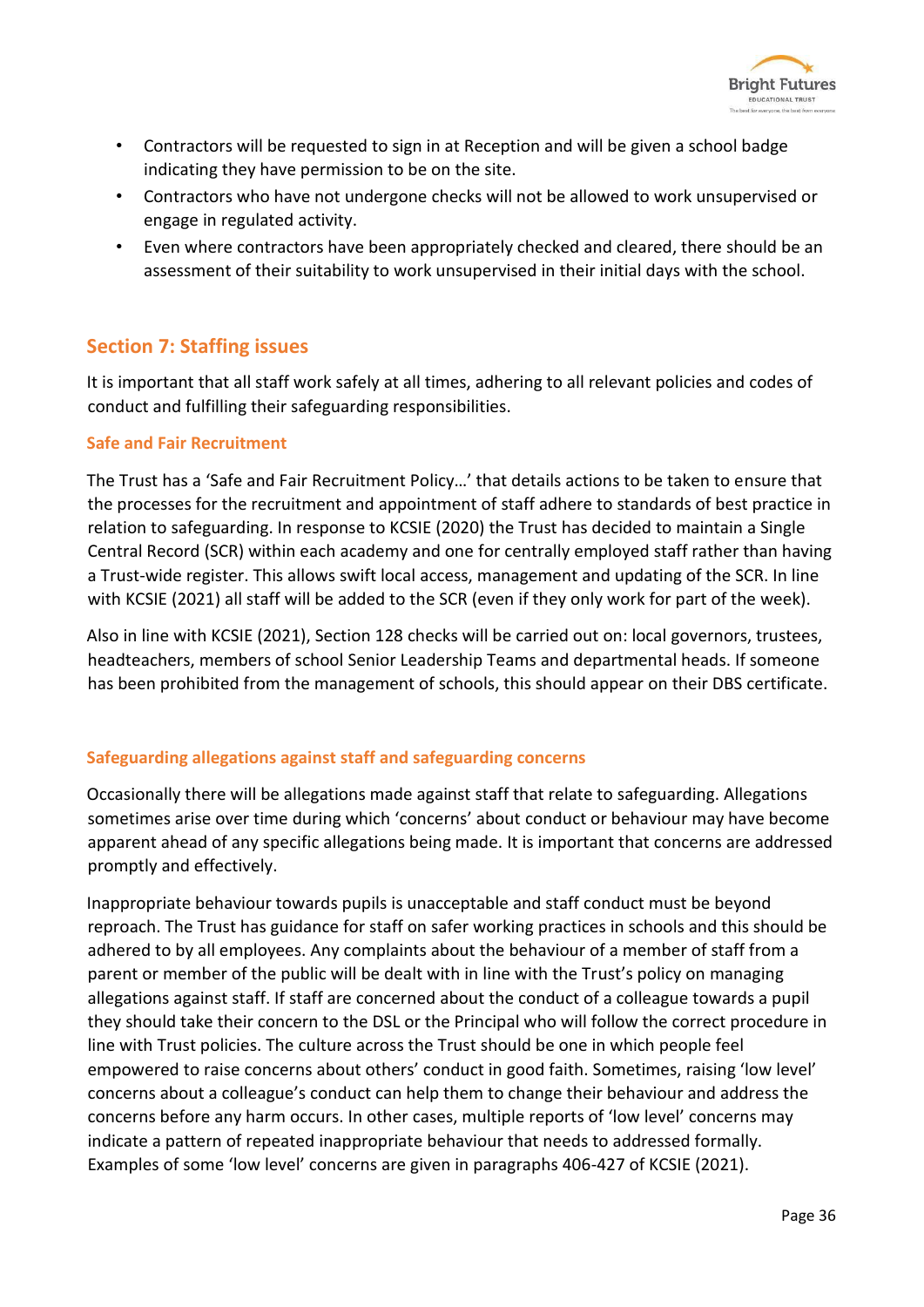

Staff who are the subject of an allegation have the right to have their case dealt with fairly, quickly and consistently and to be kept informed of its progress.

As a last resort, staff are able to call the NSPCC Whistle-blowing Helpline on 0800 028 0285. Any allegations made to a school concerning staff who no longer work for Bright Futures should be referred to the DSL who will, in turn, refer to the Trust's Head of HR and Strategy. Any historical allegations made regarding a current member of staff should be referred to the DSL for immediate referral to the Principal who will contact the Local Authority Designated Officer. Staff, parents, governors and trustees should be aware that publication of any material that may lead to the identification of a member of staff who is the subject of an allegation is prohibited by law. Publication includes verbal communication or writing, including content placed on social media sites.

The government organisation responsible for teacher misconduct is, from April 2018, the Teaching Regulation Agency, formerly a division of the National College for Teaching and Leadership.

## **Supply teachers/agency workers**

There may be occasions when allegations are made against an individual who is not a direct employee of Bright Futures, for example, a supply teacher provided by an agency.

Even though the Trust is not the employer, we must ensure that safeguarding allegations are dealt with properly. It is not appropriate for any BRIGHT FUTURES school or setting simply to cease using a supply teacher as a way of managing safeguarding allegations. In accordance with our policy on managing allegations against staff, a fact finding exercise needs to be conducted and there should be liaison with the local authority designated officer (LADO) to determine the appropriate process and outcome. BRIGHT FUTURES will liaise with the agency/employer who will decide on next steps which could be suspension or temporary change of duties whilst any investigation is carried out.

As the employer, supply agencies should be fully involved and co-operate in enquiries from the LADO, police and/or children's social care. It will usually be necessary for the BRIGHT FUTURES school to take the lead in the investigation because we will have direct access to students and staff and will therefore be best placed to find out the facts. Following the investigation, any employment decisions regarding the agency worker will be led by the agency/employer. The allegations management/strategy meeting (usually arranged by the LADO) will address issues around information sharing, including any intelligence relating to concerns or allegations previously known to the agency/employer that are relevant to the investigation.

It is important that supply agencies are made aware of the Bright Futures policy on managing allegations and a positive relationship established with the HR leads for any agencies we use.

## **Disqualification by association and childcare disqualification**

The guidance on this issue was changed with effect from September 2018. The Trust's approach to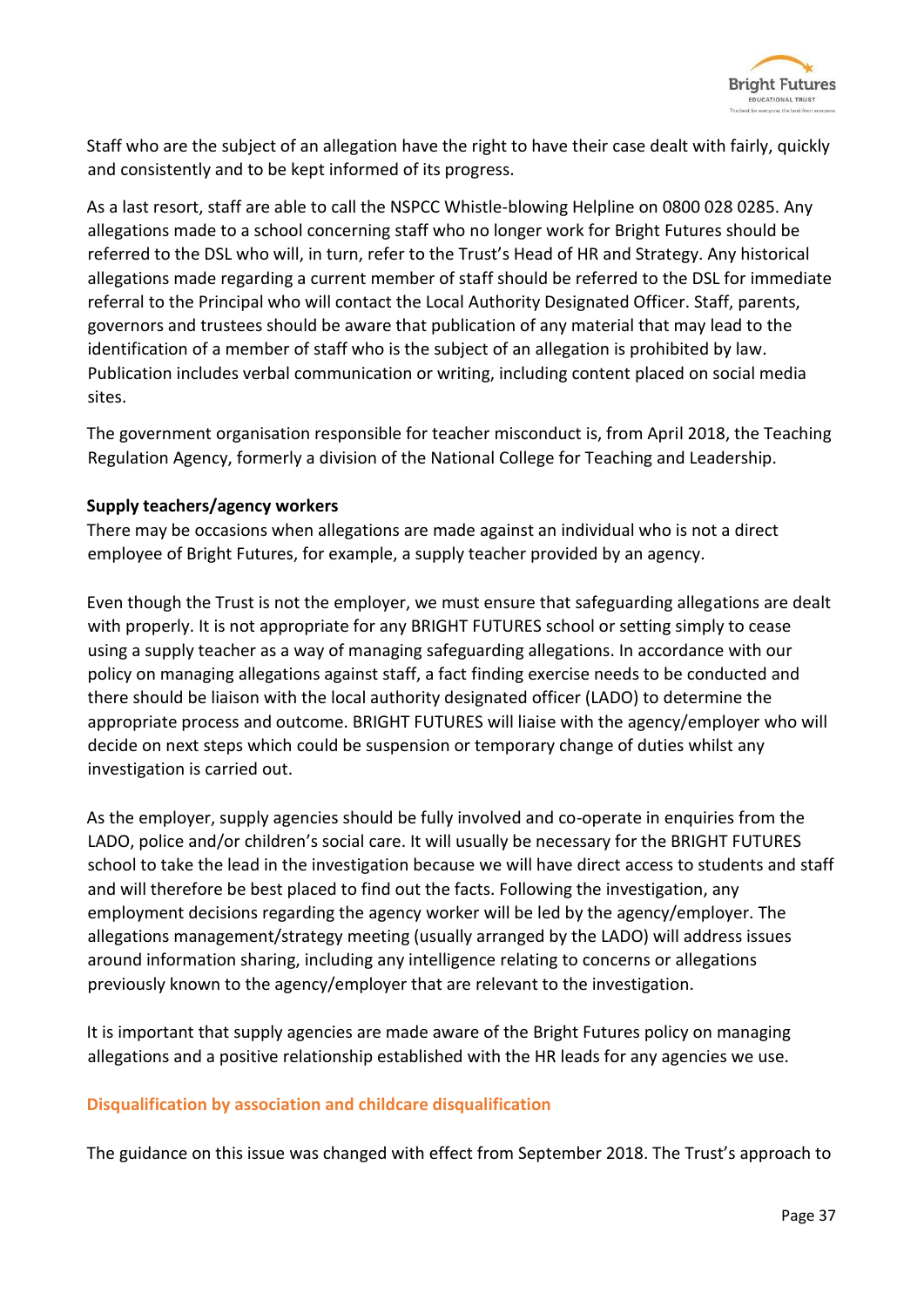

this issue is in the updated 'Safe and Fair Recruitment Policy'. In short, disqualification by association now applies in domestic settings and not in schools. However, it still applies to individual members of staff if they work (or volunteer) in a child care capacity. Please see paragraph 245 of KCSIE (2021) for further information on this issue. Schools should be aware that OfSTED will check the management of Disqualification under the Child Care Act as part of their school inspections.

# **Section 8: Confidentiality and Sharing Information**

Child protection and safeguarding warrant a high level of confidentiality, not only out of respect for the children and staff involved but also to ensure evidence is not compromised by being released into the public domain.

In the first instance, staff should discuss any concerns only with the DSL who will then decide what other people/agencies should be advised. Information will be disseminated on a 'need-to-know' basis.

## **Information sharing and data protection**

On 25 May 2018 the Data Protection Act (1998) was superseded by the General Data Protection Regulations, now incorporated into the Data Protection Act (2018).

Child protection and safeguarding information will be stored and handled in line with the relevant data legislation. It will be:

Processed for limited purposes.

Adequate, relevant and not excessive.

Accurate.

Kept for the statutory time limit and no longer (this will vary and advice should be sought before any data of this nature is destroyed).

Processed in accordance with the subject's data rights.

Kept securely.

Cedar Mount Academy's Child Causing Concern forms and any other relevant information will be stored in a locked facility and any electronic information will be password protected and only made available to relevant individuals. Child protection information will be stored separately from the pupil's general school file which will be 'tagged' to indicate that separate safeguarding information is held elsewhere.

The Trust's Data Protection Policy does not prevent school staff from sharing information with relevant agencies where that information may help to protect a child. This policy is available to all staff and parents on the school's website.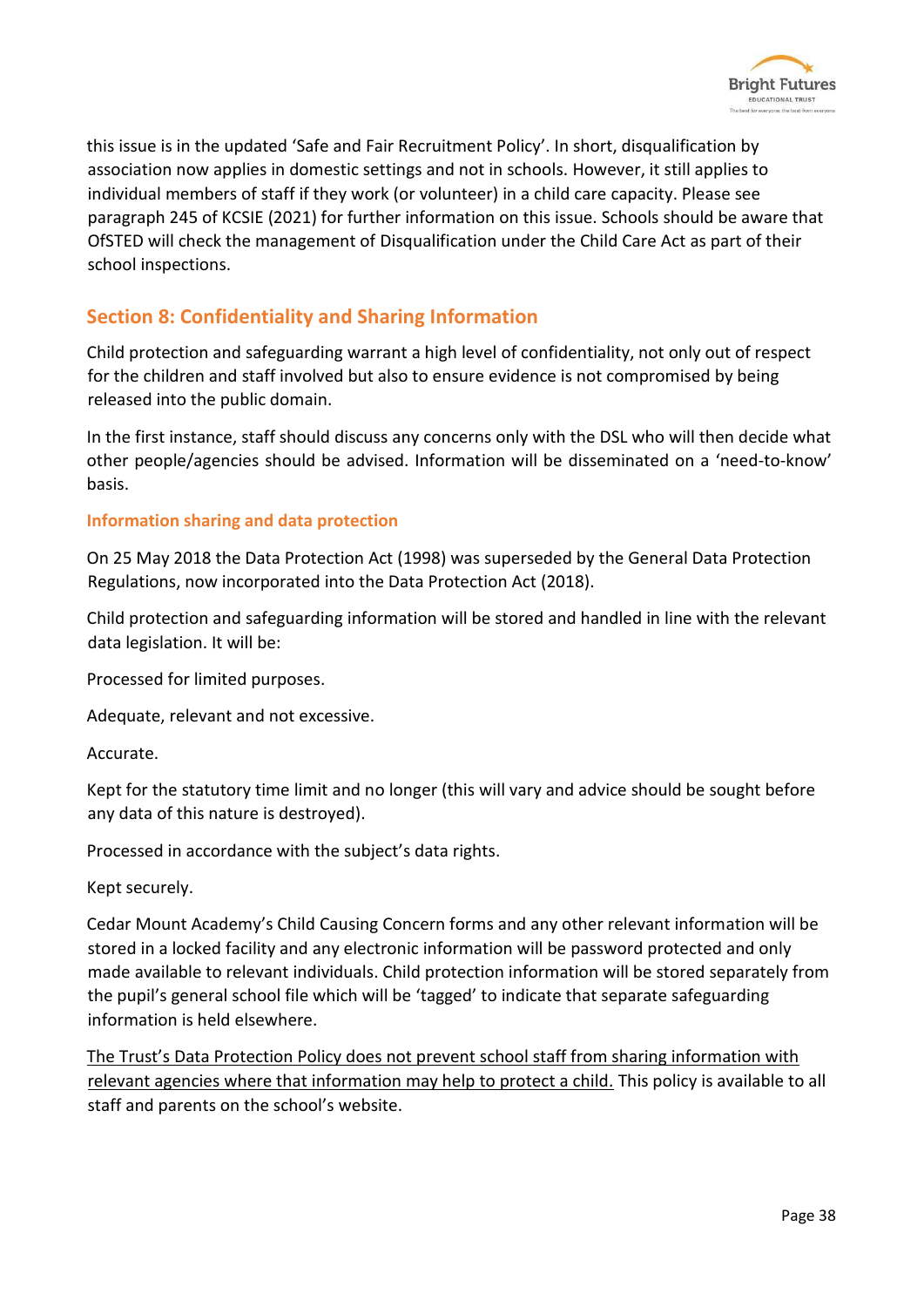

## **Decisions about sharing or not sharing information**

There are times when it is appropriate to share information in order to enable the effective safeguarding. There are also times when it is necessary to withhold information in order to prevent a person coming to further harm or to avoid a criminal act. For example, a parent who is facing charges for serious violence against a child may well want details from the school of where the child is living. It is entirely appropriate in circumstances like this to withhold data even from someone with parental responsibility. The decision to share or to withhold information should be briefly documented with a rationale as to why the decision was taken at the time.

In contentious cases, the DSL may wish to seek advice from the Trust's Data Protection Officer. As ever, the safety and well-being of the child are always the paramount concerns.

# **Section 9: Training and development**

## **Staff, Local Governor and Trustee Training**

It is important everyone receives training to enable them to recognise the possible signs of abuse, neglect and exploitation and to know what to do if they have a concern. Training for every member of staff employed by the Trust and all Local Governors and Trustees will be, as minimum:

- Appropriate annual training provided by the Trust/school that updates on national or local changes.
- Ensuring that they understand their role and how to undertake their responsibilities as set out in Part 1 of KCSIE 2021 (and Annex A for staff working directly with children and young people).
- Ensuring that they are aware of the threats, risk and vulnerabilities associated with radicalisation; are aware of the process of radicalisation and how this might be identified early on; how support can be provided to ensure children are resilient and able to resist involvement in radical or extreme activities.
- They are aware of the increased risk to abuse of certain groups, including students with SEN and disabilities, looked after children, those formerly in care, young carers, children as witnesses in the legal system, children missing from education, children with family members in prison.
- A recognition of online contexts in relation to safeguarding including specific risks in relation to digital platforms and the way in which harm and abuse can happen generally via digital means.
- Further training as appropriate for those staff, Local Governors and Trustees with more safeguarding responsibilities.
- New staff, Local Governors and Trustees should receive safeguarding training within their first half-term of service. However, their general induction should include a safeguarding session which will familiarise them with the Child Protection and Safeguarding Policy, the school's safeguarding procedures and contact details for the school's DSL and DDSL. Supply staff and other visiting staff will be given the school's leaflet for safeguarding for visiting staff. All schools will follow the Trust Safe and Fair Recruitment Policy and, where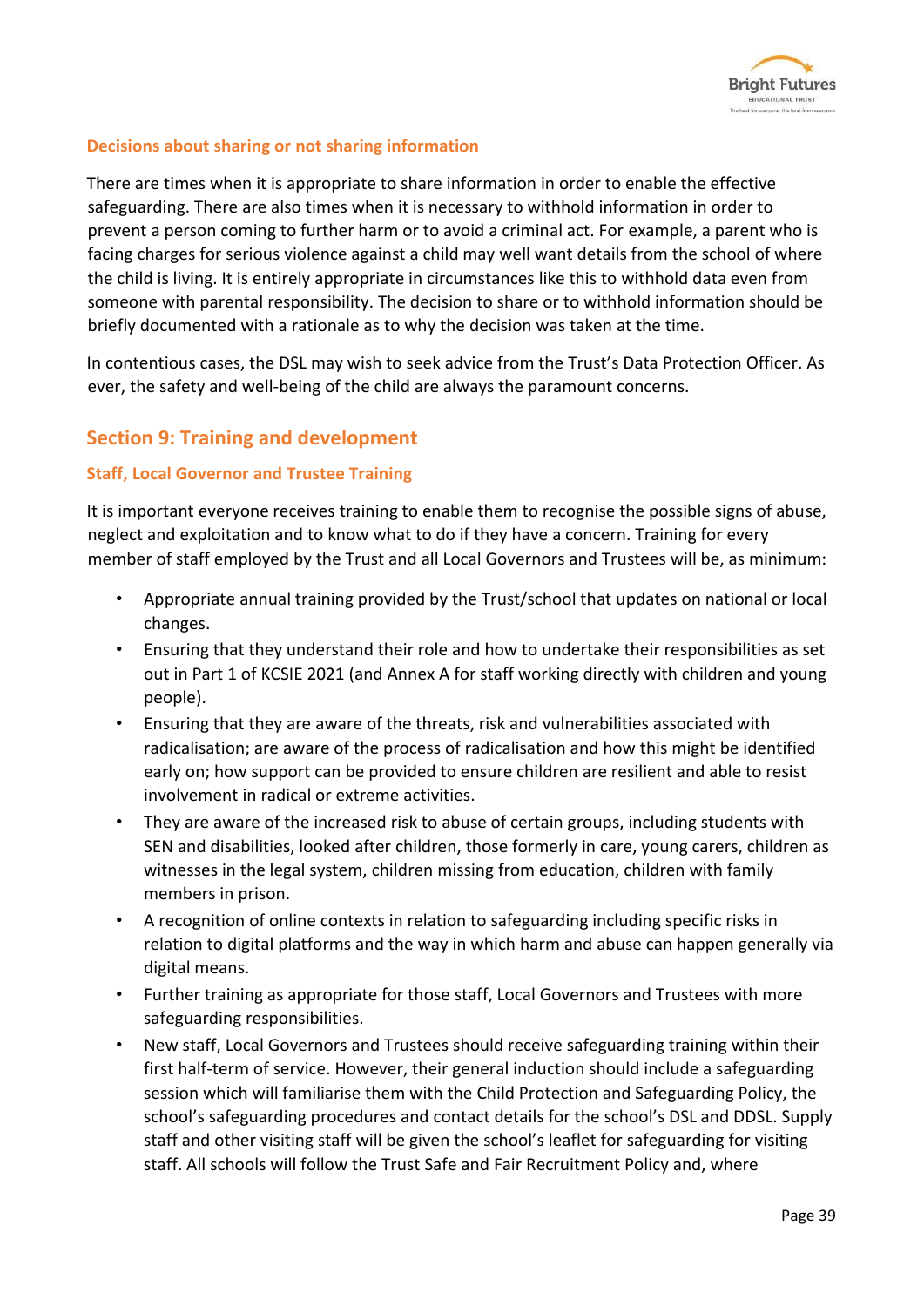

appropriate, staff, local governors and trustees will complete the Safe and Fair Recruitment training.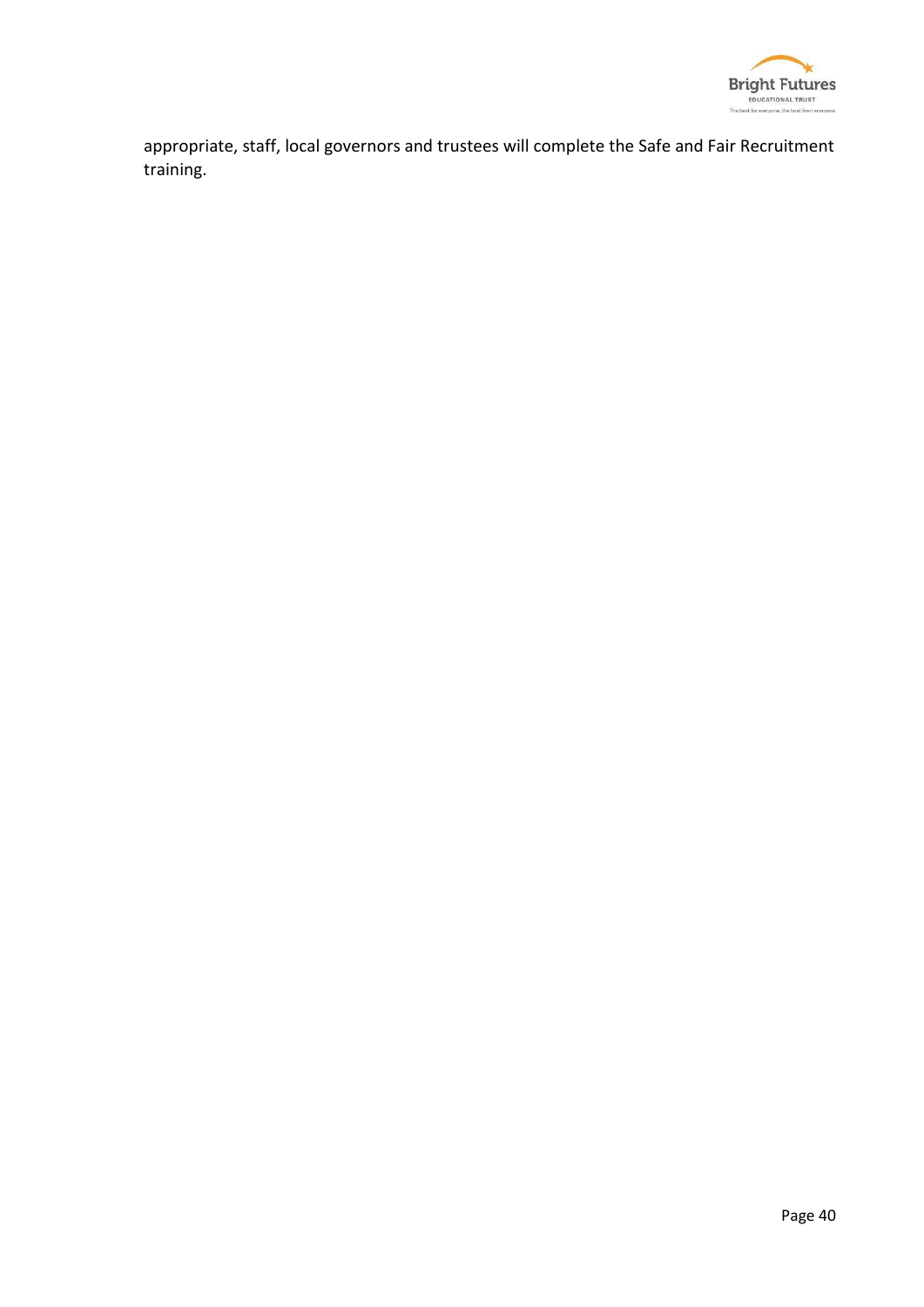

# **Appendix A**

## **WHAT TO DO IF YOU ARE CONCERNED ABOUT A CHILD'S WELFARE: TAKING ACTION**

Any child could become a victim of abuse. Staff should always maintain an attitude of 'it could happen here'. Key points for staff to remember for taking action are:

In an emergency take the action necessary to ensure the safety of the child – this could mean dialling 999.

Report your concern as soon as possible to the DSL/DDSL and certainly no later than the end of the day.

Do not start your own investigation.

Share information on a need-to-know basis only – do not discuss the issue with colleagues, friends or family.

Complete a CPOMs referral or a cause for Concern form.

Seek support for yourself through the correct procedures if you are distressed.

#### **What to do if you are concerned about a pupil's welfare**

There will be occasions when staff may suspect a pupil may be at risk but have no 'real' evidence: the pupil's behaviour may have changed; their expressive work may demonstrate extreme ideas; they may write stories or poetry that reveal confusion or distress; physical (but inconclusive) signs may have been noticed.

In these circumstances staff should try to give the pupil the opportunity to talk to them. The signs could be due to a variety of factors. For instance, a parent has moved out, a pet has died, a grandparent is very ill or an accident has occurred. It is fine for staff to ask the pupil if they are OK or if they can help in any way. Staff should use the school's Concern Form to record these early concerns. If the pupil does begin to reveal they are being harmed staff should follow the school's procedures. If a member of staff is still concerned following the initial conversation, they should discuss their concerns with the DSL/DDSL. Any concerns which do not meet the threshold for child protection intervention will be managed through interventions such as Early Help / CAF process.

#### **If a child chooses to disclose abuse to you**

It takes a lot of courage for a child to disclose they are being abused. They may feel ashamed, particularly if the abuse is sexual. Their abuser may have threatened what will happen if they tell; they may have lost all trust in adults; they may believe, or have been told, the abuse is their own fault. Sometimes a child may not be aware that what is happening to them is abuse.

If a pupil talks to a member of staff about any risks to their safety or wellbeing, the staff member must let the pupil know they are obliged to pass the information on. Staff must not keep secrets and should inform the pupil that they cannot keep the information confidential. During any conversation with the pupil staff should: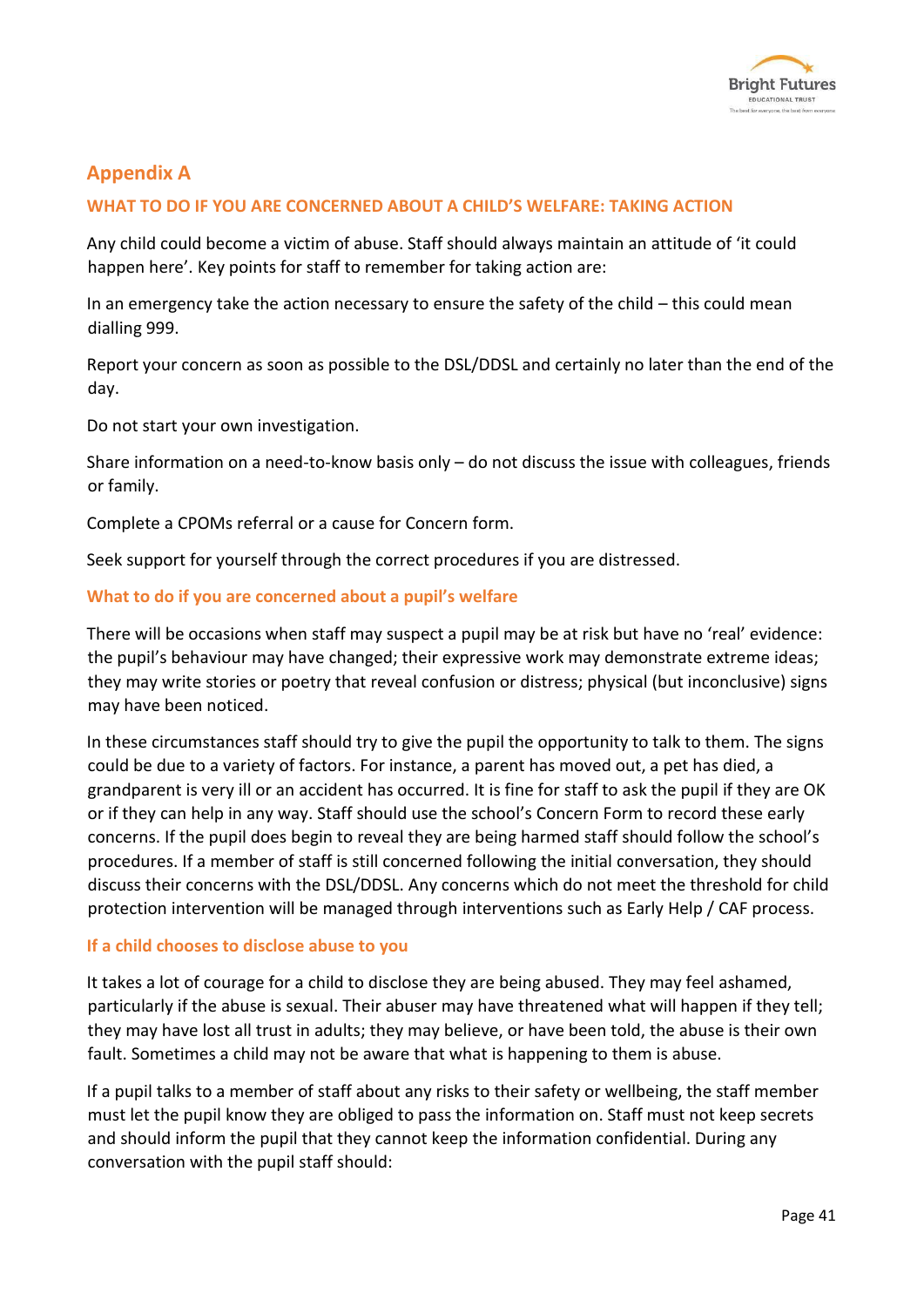

Allow the pupil to speak freely.

Remain calm and not overreact – the pupil may stop talking if they feel they are upsetting their listener.

Give reassuring non verbal cues or words of comfort such as: 'I'm so sorry this has happened', 'I want to help', 'This isn't your fault', 'You are doing the right thing in talking to me'.

Not be afraid of periods of silence during the conversation – remember how hard this must be for the pupil.

Under no circumstances ask investigative questions – such as how many times has something happened, whether it happens with siblings too and what does the pupil's mother/father think about it.

Tell the pupil at an appropriate time you must pass any information on and explain to whom and why.

Not automatically offer any physical touch as a comfort – this may be anything but comforting to a child who has been physically abused.

Avoid admonishing the child for not disclosing anything earlier. Saying things such as 'I wish you had told me about this when it started' or 'I can't believe what I am hearing' may be the staff member's way of being supportive but may be interpreted by the child to mean they have done something wrong.

Tell the pupil what will happen next.

The pupil may agree to go to see the DSL, otherwise let them know someone will come to see them before the end of the day.

Report the conversation verbally to the DSL, even if the pupil has promised to do so themselves.

Write up the conversation as soon as possible on CPOMs, uploading any notes and inform the DSL/DDSL. If you complete a Cause for Concern Form and make sure this is handed to the DSL/DDSL.

Seek support if they feel distressed by the conversation.

Who to Contact?

- Report any concerns to the designated safeguarding lead, Assistant Vice Principal Nicola Carson Ext 3869
- If not available, please contact Maggie Prescott, Deputy Designated Safeguarding Lead Ext 3156, or any member of the senior leadership team
- If not available, please contact Kal Hodgson, Principal

If you are unable to contact any of the above, any member of staff who has a concern that there is a risk of immediate serious harm to a young person may make a referral to the appropriate agency (Manchester's Children & Families Practitioners team 0161 234 5001). A member of staff may also make a referral if: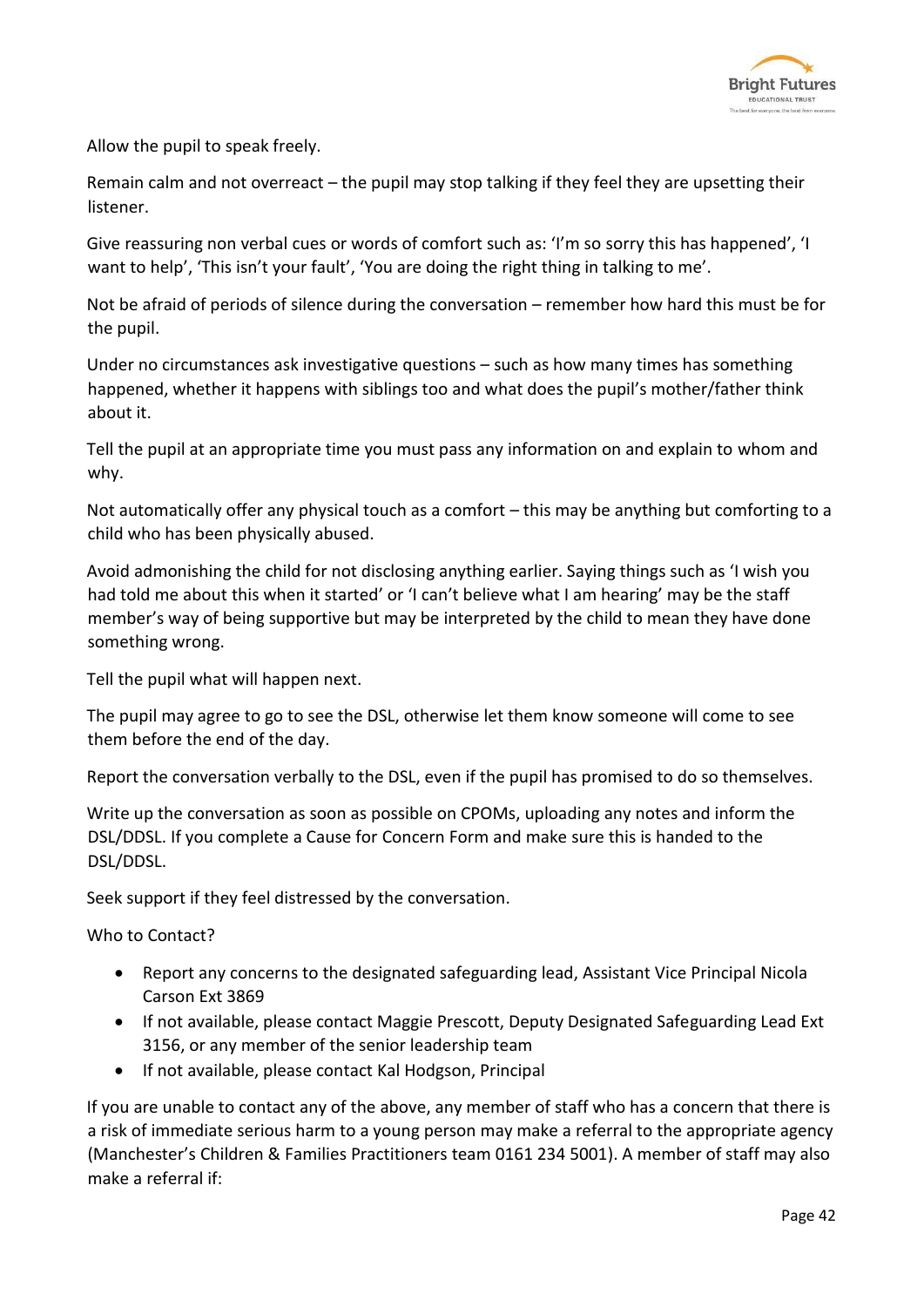

You are convinced a direct report is the only way to ensure the pupil's safety.

For any other reason they make a judgement that direct referral is in the best interests of the pupil.

## **What happens next?**

The school will normally seek to discuss any concerns about a pupil with their parents. This must be handled sensitively. The DSL/DDSL will make contact with the parents in the event of a concern, suspicion or disclosure. However, if the school believes that notifying parents could increase the risk to the child or exacerbate the problem, advice will be sought by the DSL/DDSL from the relevant children's social care services. It is always possible to seek advice from children's social care when considering a referral.

## **Referral to Children's Social Care**

The DSL/DDSL will make a referral to children's social care if it is believed that a pupil is suffering, or is at risk of suffering, significant harm. The pupil (subject to their age and understanding) and the parents will be told a referral is being made unless it would increase the risk to the child to do so. Any member of staff may make a direct referral to children's social care if they genuinely believe independent action is necessary to protect a child.

## **Reporting directly to child protection agencies**

Staff should normally follow the reporting procedures outlined within this policy. With the exception of genuine emergencies, the reporting lines should be through the DSL/DDSL. However, they may also share information directly with the relevant children's social care, the police or the NSPCC if:

- The situation is a genuine emergency with imminent risk of significant harm to the child.
- The DSL/DDSL and the Principal/Head of School are all unavailable.
- You are convinced a direct report is the only way to ensure the pupil's safety.
- For any other reason they make a judgement that direct referral is in the best interests of the pupil.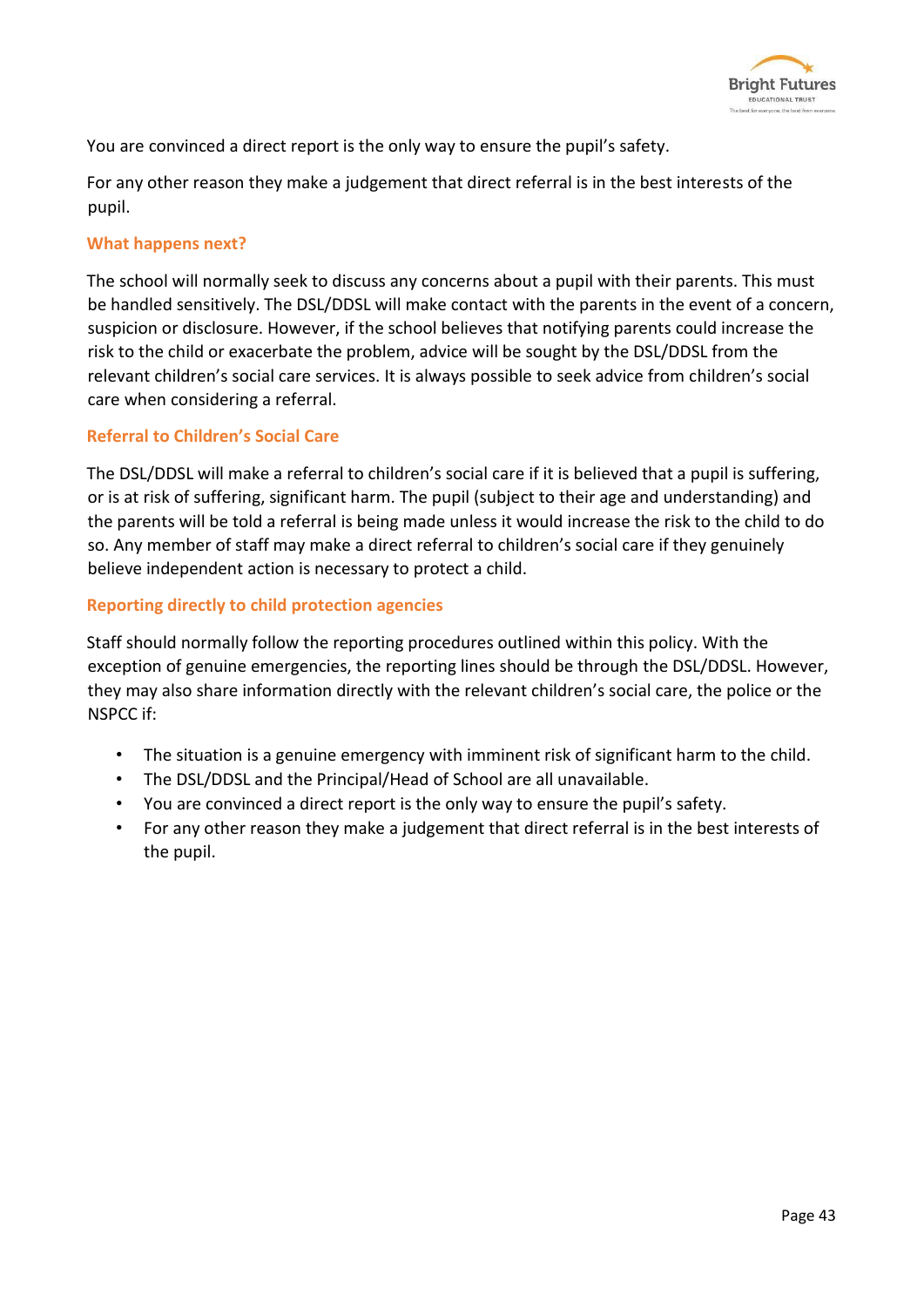

## **Appendix B**

#### **RECOGNISING ABUSE AND NEGLECT**

#### **Abuse**

Abuse is defined as a form of maltreatment of a child. This can be by inflicting actual harm or by failing to act to prevent harm. Children can be abused in a family or in an institution or community setting by those known to them or, more rarely, by others (e.g. via the internet).

Children can be abused by adults or by another child or children.

Where abuse takes place, there is usually an imbalance of power between the perpetrator(s) and the victim(s), perhaps through age, dominance of personality, social influence or status, financial means or physical strength.

#### **Neglect**

Neglect is the persistent failure to meet a child's basic physical and/or psychological needs likely to result in the serious impairment of the child's health or development.

#### **Categories of abuse and neglect**

Types of abuse include:

**Physical abuse:** A form of abuse which may involve hitting, shaking, throwing, poisoning, burning or scalding, drowning, suffocating or otherwise causing physical harm to a child. Physical harm may also be caused when a parent or carer fabricates the symptoms of, or deliberately induces, illness in a child.

**Emotional abuse:** The persistent emotional maltreatment of a child such as to cause severe and adverse effects on the child's emotional development. It may involve conveying to a child they are worthless or unloved, inadequate or valued only insofar as they meet the needs of another person. It may include not giving the child opportunities to express their views, deliberately silencing them or 'making fun' of what they say or how they communicate. It may feature age or developmentally inappropriate expectations being imposed on children. These may include interactions that are beyond a child's developmental capability as well as overprotection and limitation of exploration and learning or preventing the child participating in normal social interaction. It may involve seeing or hearing the ill-treatment of another. It may involve serious bullying (including cyber bullying), causing children to frequently feel frightened or in danger or the exploitation or corruption of children. Some level of emotional abuse is involved in all types of maltreatment of a child.

**Sexual abuse:** Involves forcing or enticing a child to take part in sexual activities not necessarily involving a high level of violence, whether or not the child is aware of what is happening. The activities may involve physical contact, including assault by penetration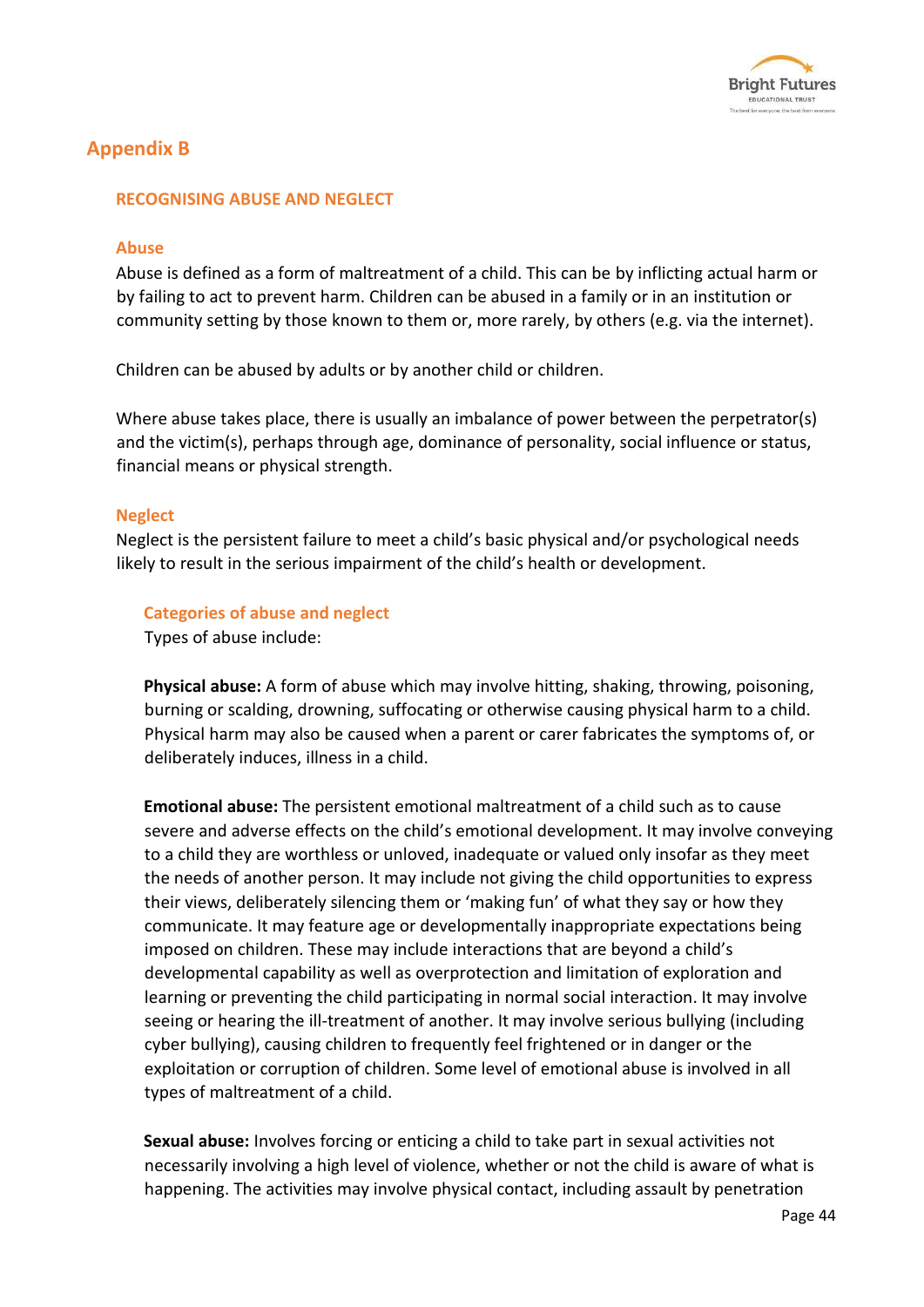

(for example rape or oral sex) or non-penetrative acts such as masturbation, kissing, rubbing and touching outside of clothing. They may also include non-contact activities such as involving children in looking at, or in the production/distribution of, sexual images, watching sexual activities, encouraging children to behave in sexually inappropriate ways or grooming a child in preparation for abuse (including via the internet). Sexual abuse is not solely perpetrated by adult males; women can also commit acts of sexual abuse as can other children.

**Neglect:** Even an unborn child can suffer neglect, for example, as a result of maternal substance abuse. Once a child is born, neglect may involve a parent or carer failing to: provide adequate food, clothing, shelter (including exclusion from home or abandonment); protect a child from physical and emotional harm or danger; ensure adequate supervision (including the use of inadequate care-givers); or ensure access to appropriate medical care or treatment. It may also include neglect of, or unresponsiveness to, a child's basic emotional needs.

## **Indicators of abuse**

Physical signs can define some types of abuse. For example, bruising, bleeding or broken bones resulting from physical or sexual abuse or injuries sustained whilst a child has been inadequately supervised. The identification of physical signs is complicated as children may go to great lengths to hide injuries, often because they are ashamed or embarrassed or their abuser has threatened further violence or trauma if they 'tell'. It is also quite difficult for anyone without medical training to categorise injuries into accidental or deliberate with any degree of certainty. For these reasons it is vital that staff are aware of the range of behavioural indicators of abuse and report any concerns to the Designated Senior Lead (DSL) or Deputy Designated Lead (DDSL) within their school. It is the responsibility of staff to report their concerns, but it is not their responsibility to investigate or decide whether a child has been abused. A child who is being abused, neglected or exploited may:

Have bruises, bleeding, burns, fractures or other injuries. Show signs of pain or discomfort. Keep arms and legs covered, even in warm weather. Be concerned about changing for PE or swimming lessons. Look unkempt, dirty and uncared for. Change their eating habits. Have difficulty in making or sustaining friendships. Appear fearful and anxious. Be reckless with regard to their own, or another's safety. Self-harm. Frequently miss school, arrive late or leave the school for part of the day. Show signs of not wanting to go home. Display a change in behaviour, from quiet to aggressive or happy-go-lucky to withdrawn Challenge authority.

Become disinterested in their school work.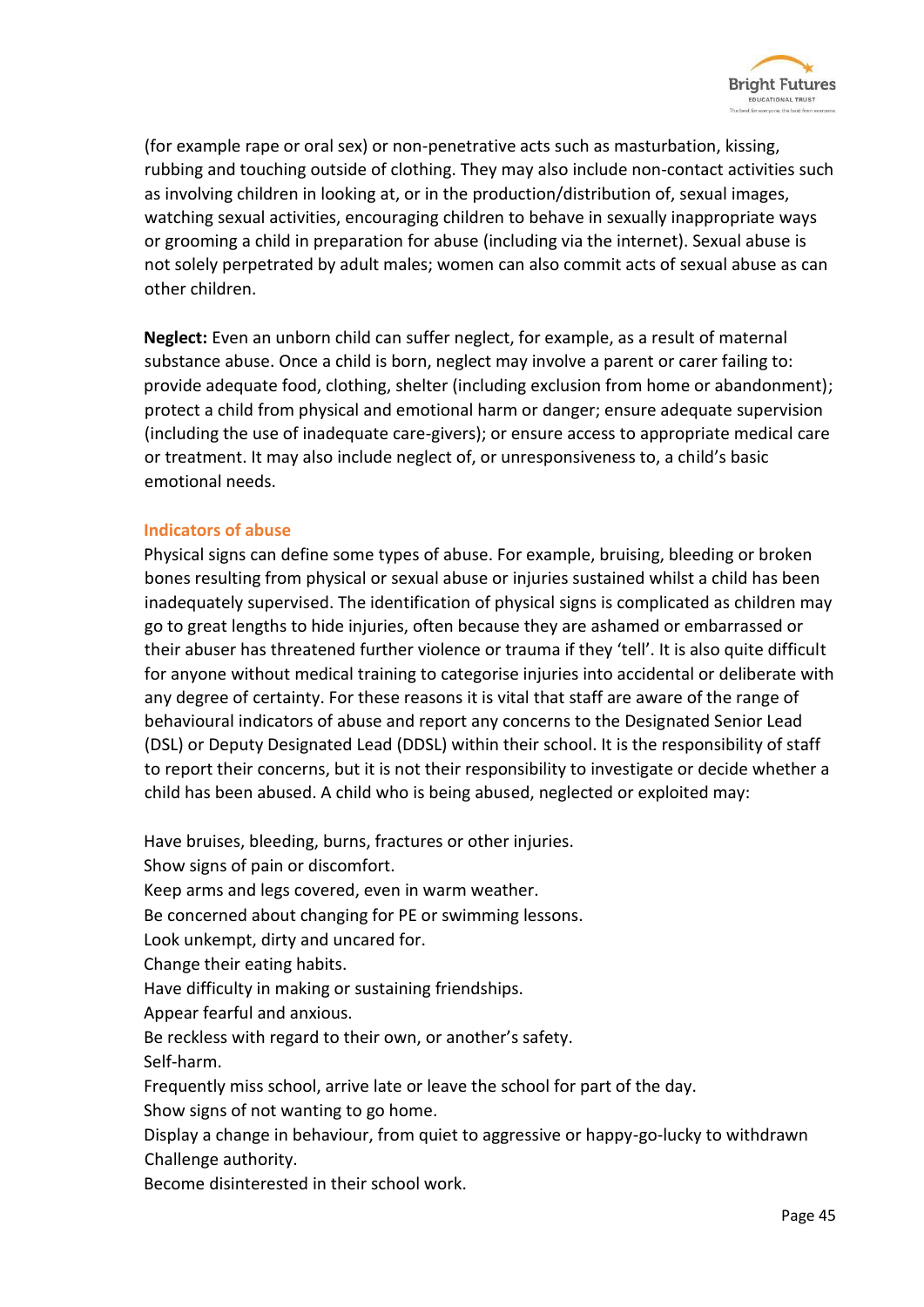

Start to use 'scripted' language in relation to particular extremist views. Be constantly tired or preoccupied. Be wary of physical contact.

Be involved in, or particularly knowledgeable about, drugs or alcohol. Display sexual knowledge or behaviour beyond that normally expected for their age. Acquire gifts such as money or a mobile phone from new 'friends'.

Individual indicators will rarely, in isolation, provide conclusive evidence of abuse. They should be viewed as part of a jigsaw and each small piece of information will help the DSL/DDSL to decide how to proceed. It is very important staff report their concerns to the DSL/DDSL – they do not need 'absolute proof' the child is at risk. It is always better to share your concerns or 'nagging doubts' than to say nothing.

## **Impact of abuse**

The impact of child abuse, neglect and exploitation should not be underestimated. Many children do recover well and go on to lead healthy, happy and productive lives although most adult survivors agree that the emotional scars remain, however well buried. For some children, full recovery is beyond their reach and the rest of their childhood and their adulthood may be characterised by anxiety or depression, self-harm, eating disorders, alcohol and substance misuse, unequal and destructive relationships and long-term medical or psychiatric difficulties.

# **Appendix C: Exemplar report form/log (whether electronic or hard copy, the same principles apply)**

| <b>STRICTLY CONFIDENTIAL: SAFEGUARDING CAUSE FOR CONCERN</b>   |                                 |  |
|----------------------------------------------------------------|---------------------------------|--|
| Full name of child (subject of concern): Safia Hanlon          |                                 |  |
| DoB (if known): Not known - on SIMS but can't access           |                                 |  |
| Form/class/group: $gD\mathcal{B}$                              |                                 |  |
| Name of reporting staff member: Dawn French, form tutor<br>9DB | Contact no: <i>Ext</i><br>08176 |  |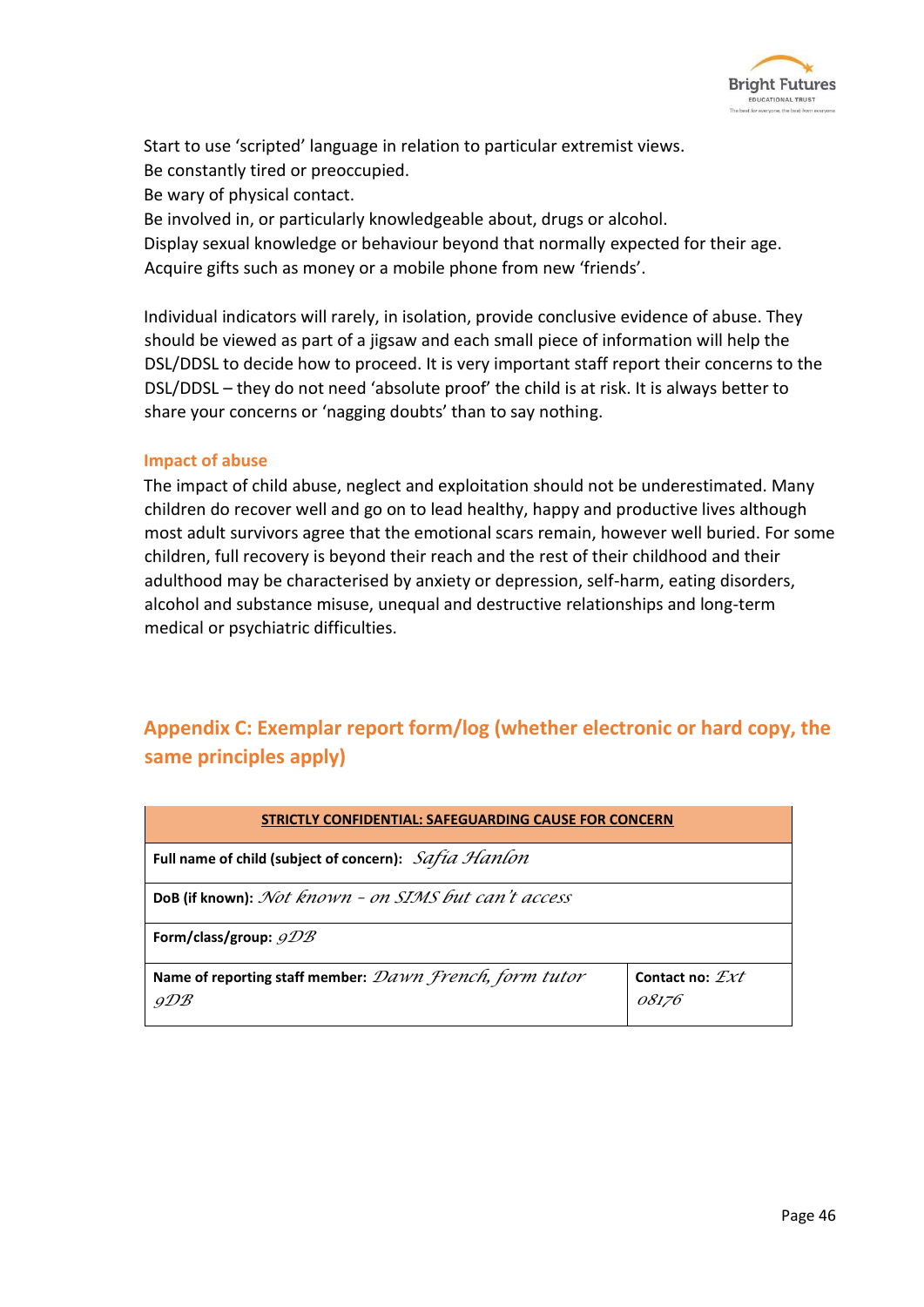**Factual description of concerns (what you have seen, heard or been told, using child's own words as far as possible)** 

*During form time today Safia asked to speak to me privately. I asked her to wait until the others had left and she disclosed that her dad has started to hit her mum on a regular basis. She said she is 'really worried' and 'doesn't want to go home'. She stated, 'He will kill her, Miss'. Safia cried and said, 'Someone needs to help us. He's getting worse'.* 

*I explained to Safia that I would share this with the DSL and that someone would speak to her today. I offered her the chance to see the Counsellor but she wanted to go to English. Told her she could come and find me or see the Counsellor any time today if she wanted.* 

**Signed/date/time completed** *D French/26 Sept 2021/0945* 

|                  | Any additional documents attached (e.g. skin map/screenshot):                                                                                                                                                                                                                                                                                                      | $\mathcal{N}o$ |
|------------------|--------------------------------------------------------------------------------------------------------------------------------------------------------------------------------------------------------------------------------------------------------------------------------------------------------------------------------------------------------------------|----------------|
|                  | <b>Action and communications log</b>                                                                                                                                                                                                                                                                                                                               |                |
| Date/time        | Action and rationale/communications                                                                                                                                                                                                                                                                                                                                | <b>Signed</b>  |
| 26/09/21<br>0930 | DSL/DDSL informed and case discussed: emailed DSL and spoke<br>to her on phone; she asked for completed form to be sent<br>password protected - sent 0950                                                                                                                                                                                                          | DF             |
| 26/09/21<br>0958 | Children's social care contacted: Spoke to contact, assessment<br>& referral team, Walford CS with concerns to seek<br>advíce as rísk of harm appears hígh. Famíly known to<br>Children's Services. Allocated worker to call back.                                                                                                                                 | IJ             |
|                  | Other agencies notified:                                                                                                                                                                                                                                                                                                                                           |                |
| 26/09/21<br>1130 | Call from Dawn Lewis, social worker. Police aware of<br>case. Been called out twice this week to the home but<br>mum will not make formal complaint. DL to visit home<br>today to speak to mum about children's welfare and<br>assess risk (initial assessment started). School to<br>monitor but not to contact parents at this stage. DL to<br>call JJ tomorrow. | IJ             |

# **Appendix D:**

## **DESIGNATED SAFEGUARDING LEAD**

Cedar Mount Academy within the Trust will appoint an appropriate member of their Senior Leadership Team as a Designated Safeguarding Lead (DSL) who will take lead responsibility for Child Protection and Safeguarding within that school. The DSL will be given the time, funding, training, resources and support to provide advice and support to all staff and local governors within the school on safeguarding matters. Each academy will also appoint at least one Deputy Designated

Safeguarding Lead (DDSL) who will be trained to the same standard as the DSL and will take over any duties of the DSL if they are absent from the academy for any reason.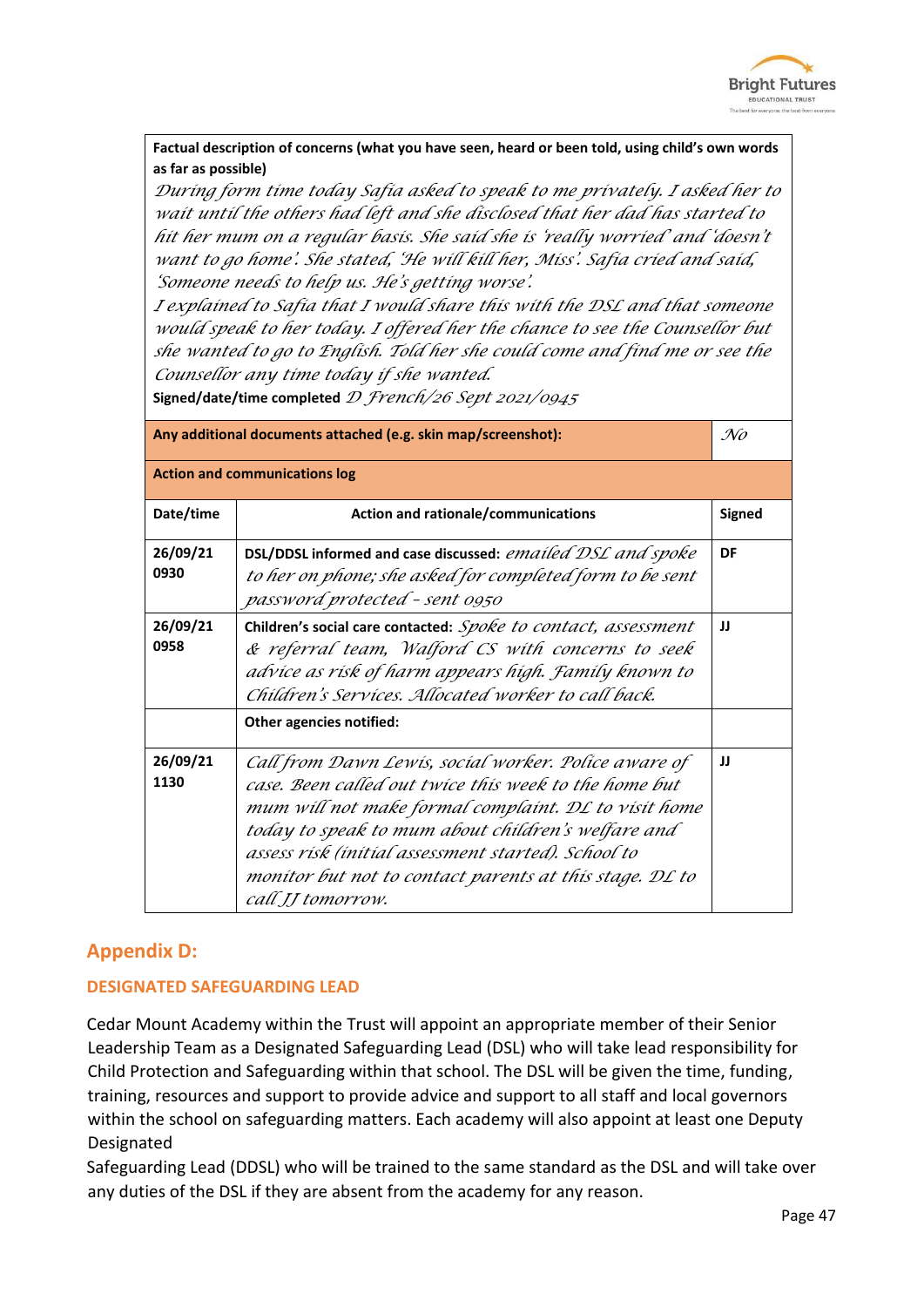

The DSL can delegate some responsibilities to the DDSL, and, in practice, the DDSL will often manage cases operationally. However, the ultimate lead responsibility for child protection within the academy remains with the DSL. The DSL should encourage a culture amongst all staff of listening to children and taking account of their wishes and feelings in any measures the school may put into place to protect them. The child's best interests should always be at the centre of decision making.

## **Responsibilities of the Designated Safeguarding Lead**

The Designated Safeguarding Lead is a significant leadership role. With other senior leaders and local governors, the DSL needs to foster a *whole-school culture* of safeguarding that is more than procedural compliance. Annex C of KCSIE (2021) details the full scope of practice of the DSL.

#### **Referrals**

It is the responsibility of the DSL to refer all of the following:

Cases of suspected abuse to the Local Authority Children's Social Care.

Cases of a radicalisation concern to the Channel programme.

Cases of a safeguarding nature concerning staff to the Principal/Head of School.

Cases where a crime may have been committed, including cases of FGM, to the police.

The DSL should ensure parents/carers of school's pupils are aware that referrals about suspected abuse or neglect may be made and the role of the school in any such referral.

## **Working with others**

Effective safeguarding is always a team effort. The DSL is the point of contact with the three statutory safeguarding partners. The DSL should liaise and work with the following groups on a regular or 'as required' basis:

- Principal or Head of School to inform them of any issues, caseloads, patterns and prevalence of safeguarding incidents and, in particular, keep them updated on any ongoing enquiries under 47 of the Children Act 1989 and/or police investigations.
- Case Managers and Designated Officers at the Local Authority on any child protection concerns.
- Attendance Officers (or equivalent) in their academy.
- Promote good engagement with parents and carers.
- Inter-agency groups, including taking part in strategy discussions and meetings and contribute to children's assessment. The DSL should also support any other staff who are involved in any such meetings with inter-agency groups.
- Local Safeguarding Children's Board (LSCB) (to become 'Local Safeguarding Partnerships').
- All staff and local governors within their academy on any matters of safety and safeguarding.
- Social Work Teams/police over suspected cases of abuse.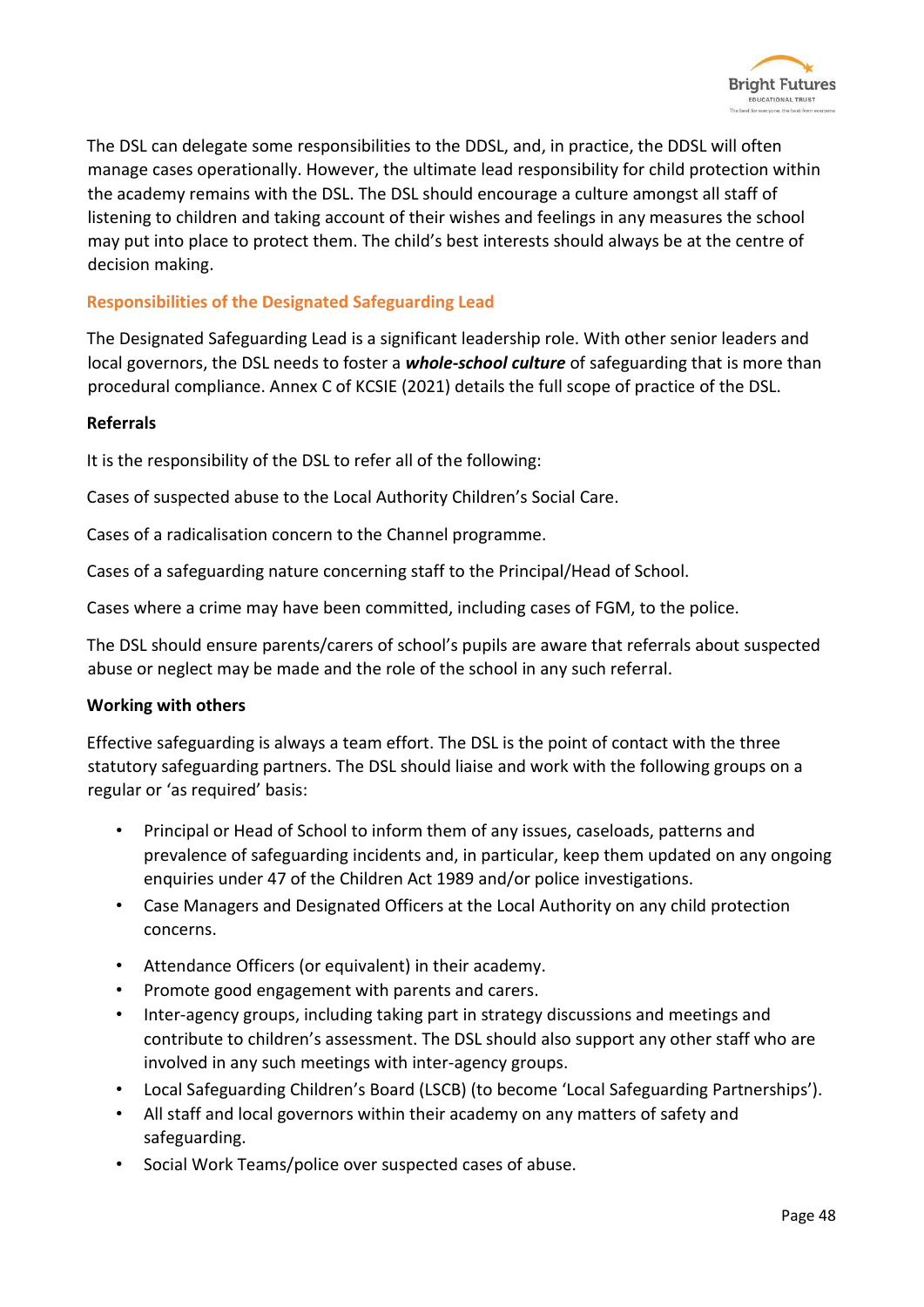

- Child Protection Conferences and Core Groups in order to attend and/or submit a school child protection reports.
- Take part in peer reviews and audits related to safeguarding.
- Liaise with staff, particularly pastoral staff, school nurses, IT technicians, SENDCos and senior mental health leads, on all matters of safety and safeguarding.
- Liaise specifically with mental health leads where safeguarding concerns relate to mental health, and specifically where there may be evidence of adverse childhood experiences impacting on mental health
- Support parents and carers in safeguarding their children, particularly those dealing with increased vulnerabilities or where there are specific safeguarding/child protection concerns.
- Be their school's representative on the Trust's Safeguarding Group, and work with each other to ensure the Child Protection and Safeguarding Policy is reviewed annually (as a minimum); procedures and implementation are updated and reviewed regularly and all staff and governors are aware of any new versions of the policy.

## **Training**

The DSL (and any DDSLs) will undergo formal training to provide them with the knowledge and skills required to carry out their role. This training should be updated at least every two years.

The DSL will undertake Prevent training in order to:

- Provide advice and support to staff on protecting children from the risk of radicalisation.
- Support their academy with regards to the requirements of the Prevent duty.
- Support staff who come to them with any child protection or safeguarding concerns and guide them through any appropriate process.

In addition to formal training, the DSL (and any DDSLs) will keep their skills and knowledge updated at regular intervals. This should be done when required, but at the very least annually, in order to allow them to keep abreast of any developments and regulations relevant to their role.

## *The DSL should ensure they are conversant with the following:*

- The assessment process for providing early help and intervention, e.g. through locally agreed common and shared assessment processes such as early help assessment.
- How local authorities conduct a child protection case conference and a child protection review conference and be able to attend and contribute to these effectively when required to do so.
- Their academy's Child Protection and Safeguarding Policy.
- Specific needs within their academy of children in need, those with special educational needs, young carers and any other particularly vulnerable groups.
- How to keep detailed, accurate and secure written records of concerns and referrals (compliant with the Data Protection Act (2018) and GDPR)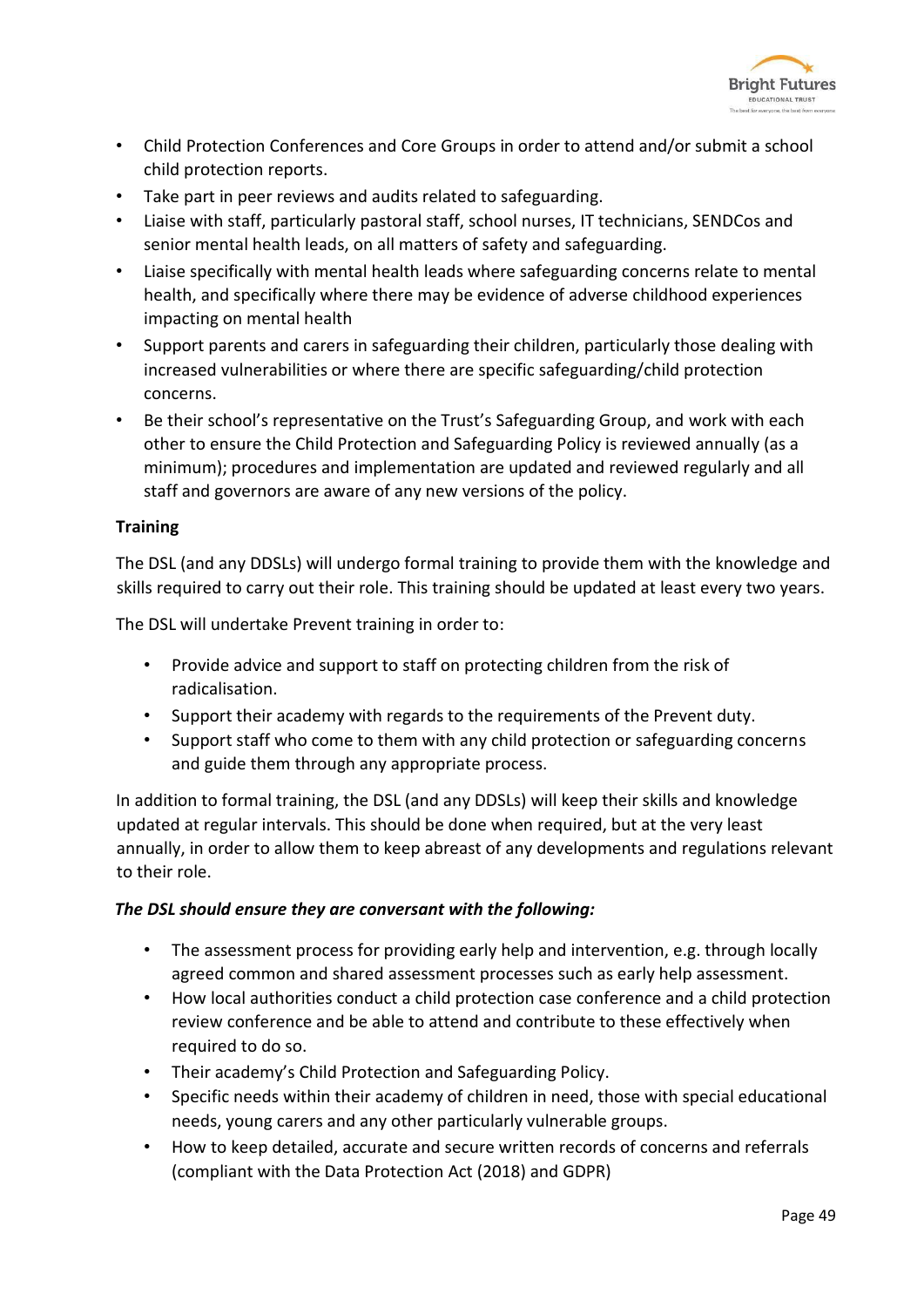

- How to obtain access to resources and attend any relevant courses.
- How to identify, understand and respond to specific needs that can increase the vulnerability of children.
- Specific harms that can put children at risk.
- The long term harm of adversity and trauma on behaviour, mental health and how to address this.
- The difficulties children may have in approaching staff about concerns where there is an asymmetrical relationship, and how to build a culture of openness and confident communication
- The specific needs of children with additional vulnerabilities

## *The DSL should lead on child protection and safeguarding training and ensure:*

- All staff and governors in their academy receive introductory safeguarding training.
- Their school can demonstrate all staff have received relevant Child Protection & Safeguarding, Prevent and Anti-Radicalisation training.
- Staff are made aware of any changes and updates to local authorities' policy and procedure.
- All staff and governors are aware of the arrangements for the management, reporting, referral and implications of child-child abuse.
- Students and staff are aware of how to stay safe, including specifically in online contexts.
- Policy and procedures in school are considered in terms of safeguarding implications, including online safety.
- All staff, local governors, temporary staff and visitors are aware of the academy's Child Protection and Safeguarding Policy and its procedures are implemented and followed in their academy.

## **Record Keeping and Information**

Advice on the management of case 'files' is given in Annex C of KCSIE (2021)

As part of their role the DSL should:

Maintain accurate and relevant records for all children for whom there are safeguarding concerns along with individual Child Protection files for children who are the subject of a Child Protection Plan. Ensure the up-to-date version of the Child Protection and Safeguarding Policy is available on the school's website, along with any other relevant safeguarding information.

Ensure all provision of information to pupils/students are fit for purpose, fully understood and used appropriately.

## **Transfer of Child Protection Files**

When a pupil/student leaves the school, the DSL should work with the Head/Principal and relevant people responsible for the management and protection of data to: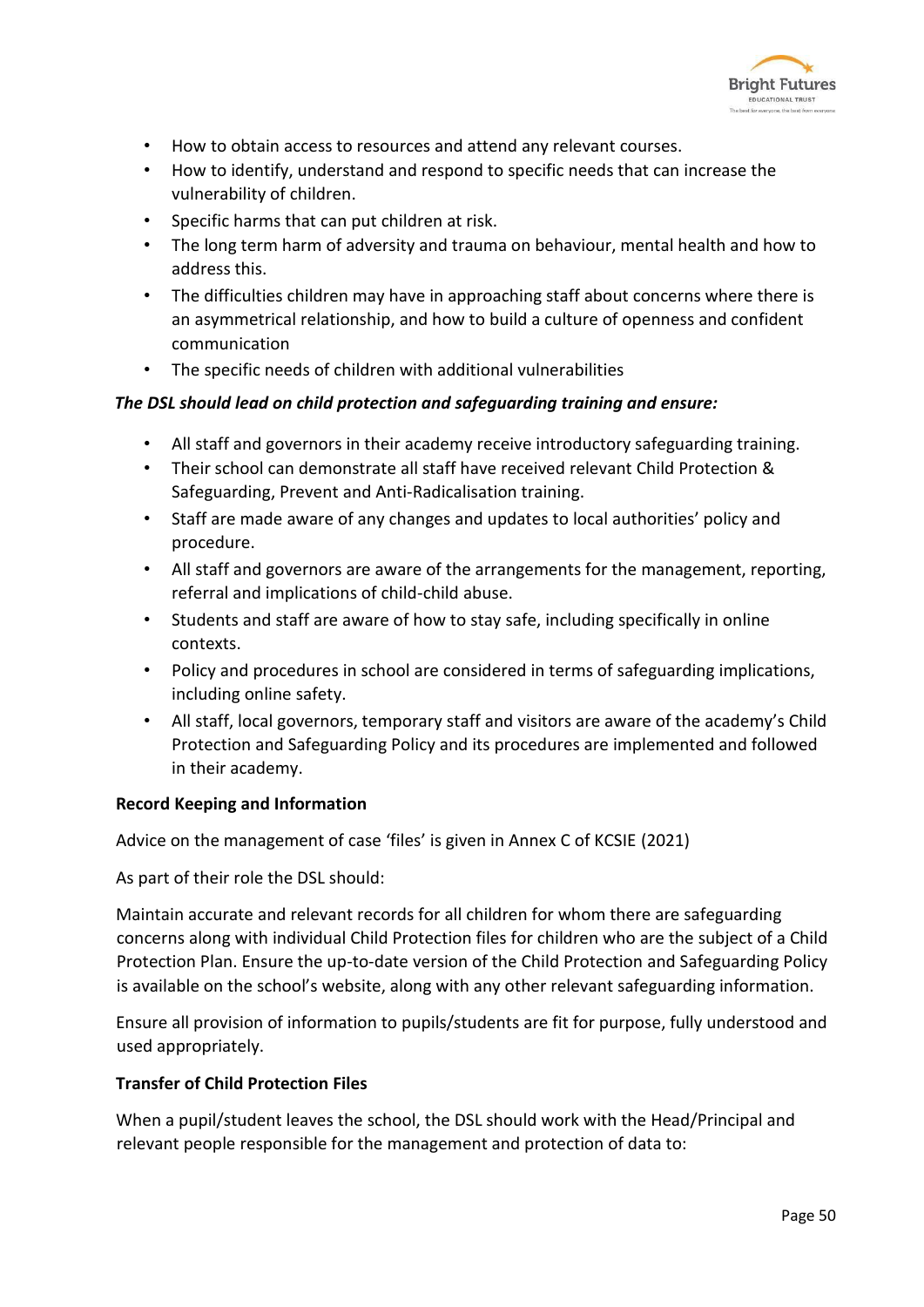

- Ensure the child protection file is transferred to the new school or college as soon as possible and always with 5 days (in year transfer) or within the first 5 days of the start of a new term. This should be transferred separately from the main pupil file under strict confidential cover. If not hand delivered to a local school, this should be sent by registered post to a named person, preferably the DSL of the receiving school and should be tracked that it has been received and signed for. If the file type can be saved electronically, it could be sent to a specific, named person (preferably the DSL) via email but only if it can be password protected with the password being sent in a separate email.
- Ensure the file is checked before sending to ensure all papers are in order and the correct information is enclosed. Ensure that the file meets the required standards of the Data Protection Act (2018), including the General Data Protection Regulation.
- Keep a copy of the child protection file for school records. This should be securely archived until the pupil/student reaches the age of 25 when it can be destroyed.
- Ensure a receipt for the file is received from the receiving school and kept in the academy's copy file.

## **Promoting educational outcomes**

The DSL has an important role in promoting educational outcomes by sharing information with other school colleagues about the welfare, safeguarding and child protection issues that children are experiencing or have experienced. This is particularly important for the most vulnerable groups, including children with a social worker. This includes ensuring that staff are familiar with who the 'vulnerable' groups of children are, and that any specific barriers to progress and achievement are overcome. It is important that there is a culture of high aspirations for this group of children. The DSL will be able to offer advice on any adjustments that may need to be made to ensure these children are well supported and that aspirations remain high.

#### **Availability**

The DSL should be available during regular academy hours for members of staff to discuss any safeguarding concerns.

In the absence of the DSL, the DDSL should be available for staff to discuss any concerns.

The DSL should liaise with senior staff at their academy to arrange adequate and appropriate cover arrangements for any out of hours / out of term activities.

In some circumstances, by agreement, availability via telephone and/or secure virtual meeting platforms is acceptable.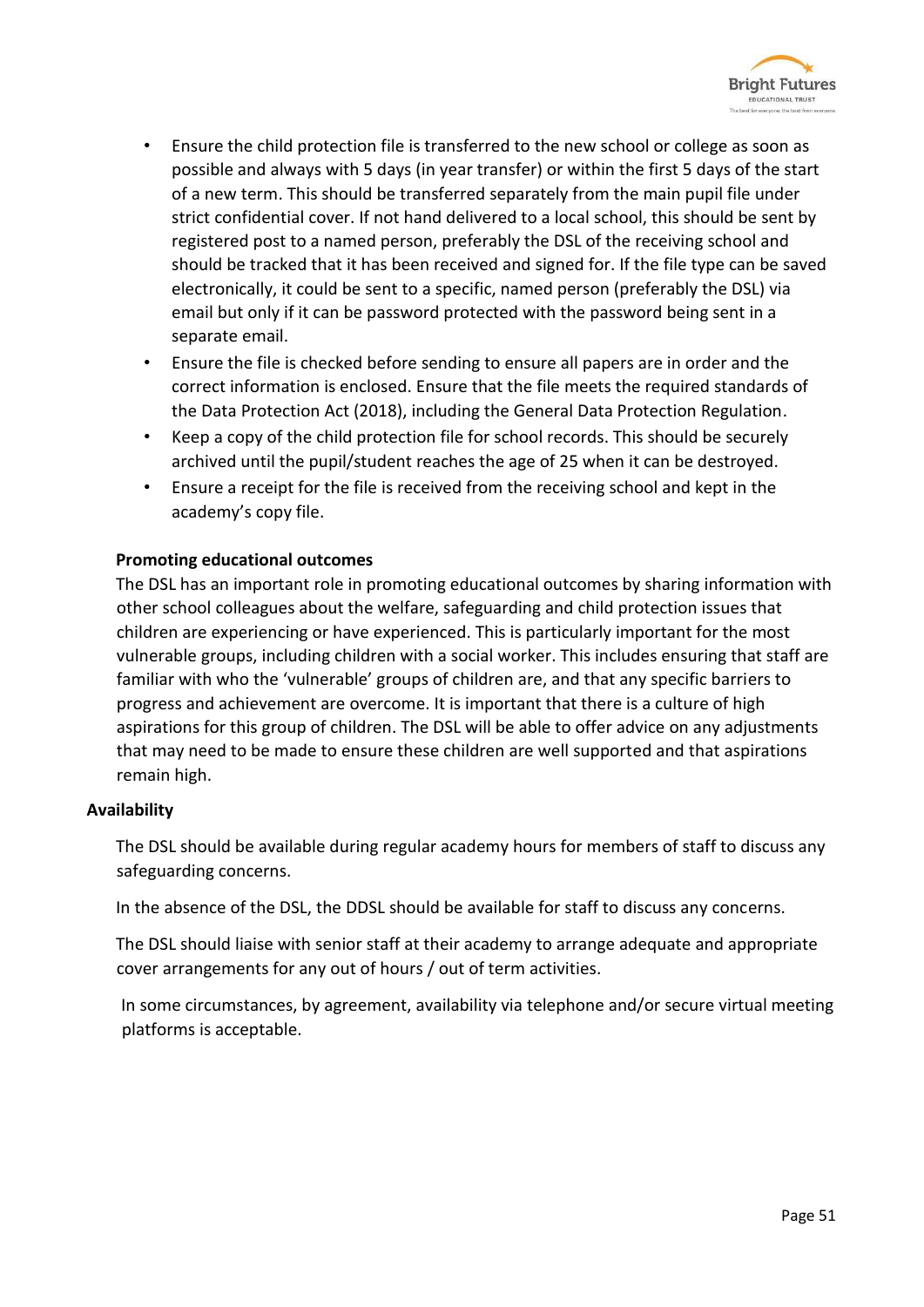

# **Appendix E**

## **THE LOCAL GOVERNING BODY AND THE CHILD PROTECTION & SAFEGUARDING GOVERNOR**

Child Protection and Safeguarding are an intrinsic part of any Trust school. The core principles should be to ensure the health, safety and welfare of any persons within that Academy.

The Local Governing Body (LGB) has a specific role to undertake with regard to Child Protection and Safeguarding in accordance with this Policy.

#### **Responsibilities of the Local Governing Body**

Each LGB should:

- Appoint one Governor as the Child Protection & Safeguarding Governor.
- Ensure every Governor on the LGB receives appropriate annual training to make them fully aware of any changes to legislation / guidance / local and national Child Protection and Safeguarding procedures and issues. This will be carried out by Academy staff or someone from the Trust Safeguarding Team. The training will be in line with that received by all staff members. All LGB members to read Part 1 of KCSIE (2021).
- Ensure that any Governors who are involved with staff recruitment have completed appropriate safer recruitment training or that someone with that training is on every appointment panel.
- Work with the school's DSL to ensure a complete and up-to-date record is kept of any and all Child Protection and Safeguarding training for all Governors.
- Liaise with the Principal and Senior Leadership Team to be assured that a culture of vigilance and safeguarding permeates all aspects of the Academy.
- Provide support and challenge to ensure compliance with procedures and processes required in KCSIE (2021) and any subsequent updates, and any local procedures issued by the Local Children's Safeguarding Board. This may include looking at headline data on prevalence of safeguarding incidents.
- Ensure the Academy-specific safeguarding policy is reviewed and approved on a regular basis (at least annually), and support and challenge to ensure Academy compliance.

## **Responsibilities of the child protection and safeguarding governor**

It is the responsibility of the Child Protection and Safeguarding Governor to:

- Support the DSL by meeting with them and their team at least once a term.
- Report on meetings with the DSL/DDSL to the LGB and highlight any issues/concerns in order for the LGB to be fully informed on Child Protection and Safeguarding within their school.
- Check the Child Protection and Safeguarding Procedures in the Academy in liaison with the DSL and DDSL to ensure that they are being consistently followed in practice.
- Ensure statutory requirements are in place and report to the LGB on the use of resources to promote effective safeguarding, including any pressures that may create risk.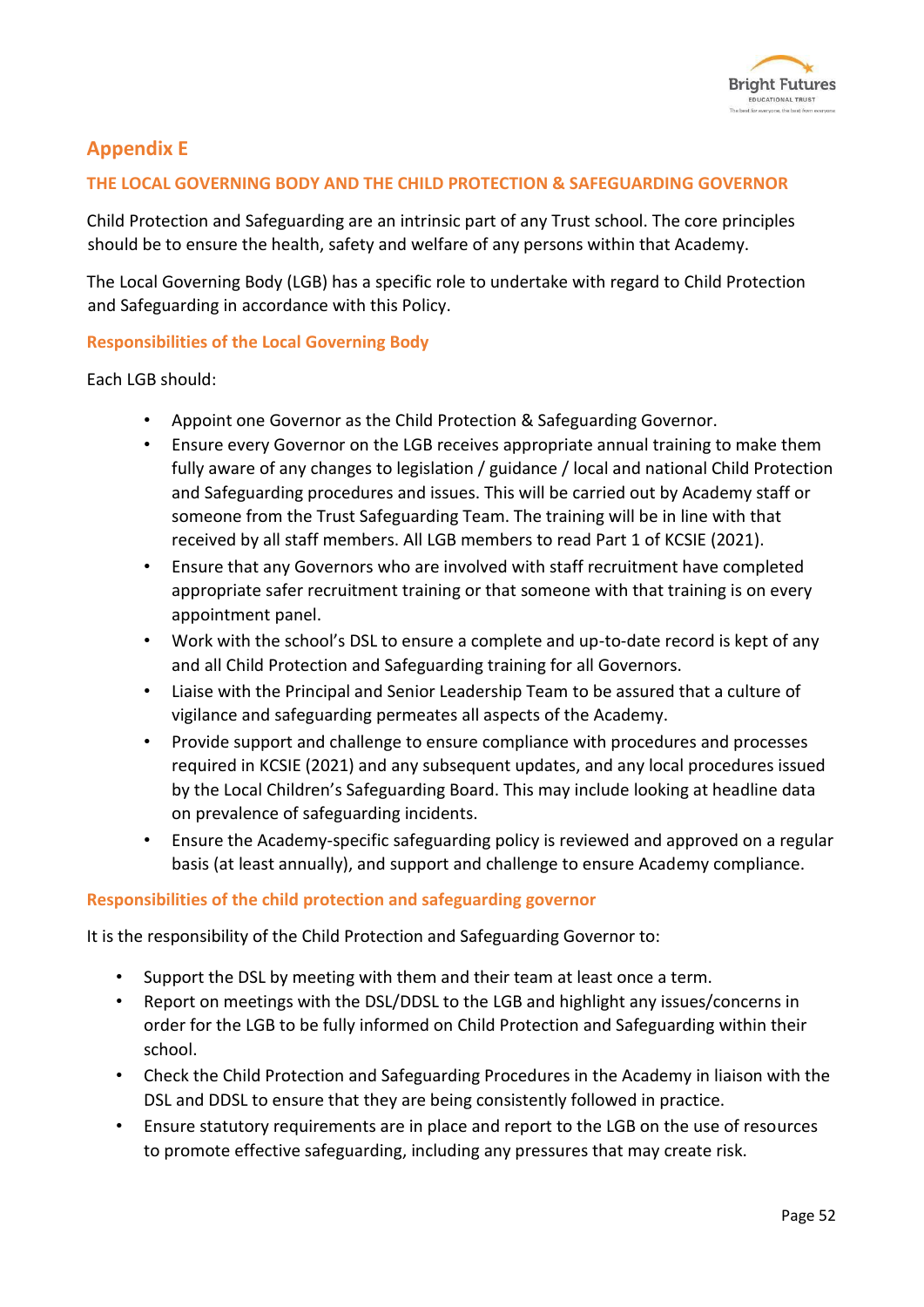

- Be assured that arrangements for the most vulnerable groups of children are in place and secure and that their progress and outcomes are properly tracked.
- Be assured that safeguarding arrangements for students accessing alternative provision or part-time timetables are secure.
- Check that the curriculum is used well to promote safeguarding, paying particular attention to local issues.

# **Appendix F**

## **THE BOARD OF TRUSTEES AND THE CHILD PROTECTION & SAFEGUARDING TRUSTEE**

Child Protection and Safeguarding are an intrinsic part of the Trust and the core principles should be to ensure the health, safety and welfare of any persons in the Trust, in any capacity. The Board of Trustees is the ultimate accountable body for the Trust.

## **Responsibilities of the Board of Trustees**

The Board should:

Appoint one Trustee as the Child Protection & Safeguarding lead.

Ensure every Trustee receives appropriate annual training to make them fully aware of any changes to legislation / guidance / local and national Child Protection and Safeguarding procedures and issues. This will be carried out by the Trust Safeguarding Team.

Ensure that any Trustees who are directly involved with staff recruitment complete the online Safer Recruitment training every three years.

Ensure an up-to-date record is kept of any and all Child Protection and Safeguarding training for Trustees.

Liaise with the appropriate people in academies to ensure that a culture of vigilance and safeguarding that permeates the Trust.

Receive regular, high level safeguarding reports from the Chief Executive Officer.

## **Responsibilities of the Lead Trustee for Child Protection and Safeguarding**

It is the responsibility of the Child Protection and Safeguarding Trustee to:

- Undertake appropriate induction and update training.
- Ensure that when Trustees are involved in recruitment, at least one member of the panel has completed Safer Recruitment training.
- Attend meetings with Designated Senior Leads (DSL) within the Trust as a member of the Trust Safeguarding Team.
- Provide support and challenge at the Board in response to safeguarding reports provided by the CEO.
- Read and engage with Part 1 of Keeping Children Safe in Education 2021.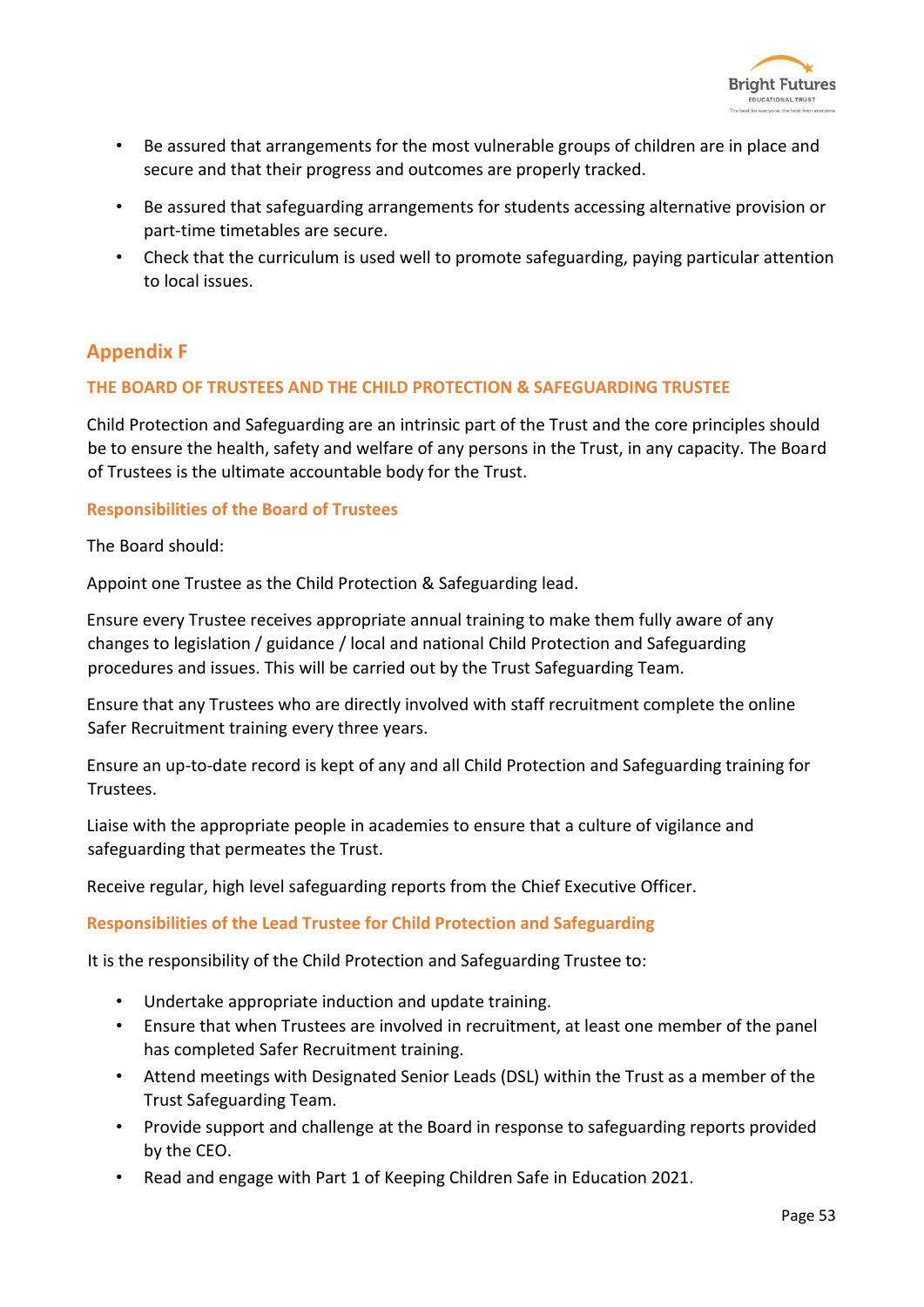

#### **Appendix G Alternative provision**

## **BRIGHT FUTURES EDUCATIONAL TRUST**

#### **The Effective Use of Alternative Provision – Advisory Note May 2021**

#### **Introduction**

As part of the planning for individual students to receive a high quality education, there are times when provision 'off site' from the main school may be used for some or a substantial amount of a child's education.

Decisions about using 'alternative provisions' must be taken with great care and always with the best interest of the student at the centre of the decision-making.

The primary concern needs to be about the safety and safeguarding of the young person. This includes making sure that appropriate and robust procedures are in place around promoting the student's attendance, dealing with absence, behaviour and the safe recruitment/supervision/training of staff.

Thereafter, it is important to be assured that the provision is offering a suitable curriculum and an appropriately high standard of education, meeting the student's needs.

Additionally, any 'contracting' with alternative provision providers is governed by the Trust's Delegation Framework and financial and procurement operating procedures.

#### **DfE Guidance**

Alternative provision is governed under the Independent School Regulations 2019. (This is due to be revised).

Any institutions making provision for the education of students of compulsory school age must be registered as a school if:

- It provides full time education for 5 or more students.
- It provides full time education for 1 or more students with an education, health and care plan.
- It provides full time education for a child in the care of the local authority.

#### *What constitutes 'full time'?*

There is no legal definition of 'full time education'. The guide used whether the provision provides 'all or substantially all' of a child's education.

This could be calculated on:

- The number of hours per week (including breaks and independent study)  $\Box$  The number of weeks in a term/academic year provided.
- The day(s) of the week that the provision is made.
- Whether or not attendance at the provision effectively precludes the possibility of full time education happening elsewhere.

As a guide, if a student is in alternative provision for 18 hours a week (including breaks and independent study time) this is considered 'full time'.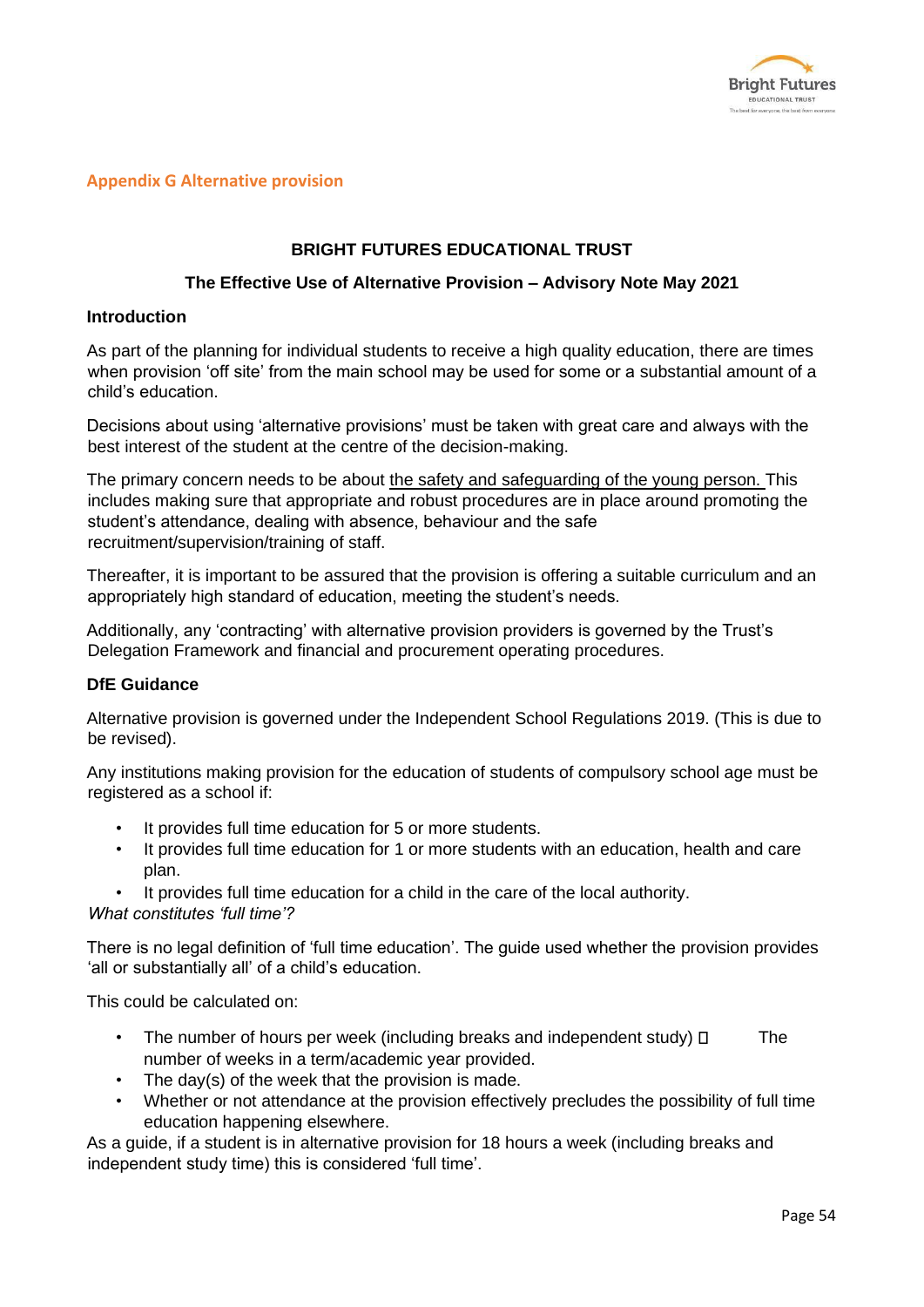

## **Ofsted**

As part of the Section 5 school inspection framework, inspectors are required to satisfy themselves of the safety and quality of any off site provision and need to be satisfied that the school is taking responsibility for students educated (partly or wholly) off site.

In particular, inspectors will want to know how leaders are assuring themselves that children are safe in off site provision and that their educational, personal and social needs are being well met (including any special educational needs).

If the school is using unregistered provision, how does this impact upon safeguarding?

How effective are the school's process for quality assuring the provision?

Specifically, inspectors will explore and will need to be convinced about:

- Why leaders have chosen off site provision as the best option for the child?
- Have appropriate checks been made about the registration status of the provision (e.g. are leaders satisfied that a provision is not acting illegally by providing full time education as described above without being registered as a school?)
- If unregistered providers are used how does this impact on safeguarding and how are leaders assuring themselves that the provision meets high standards of safeguarding in every respect?
- How are leaders satisfying themselves of the quality of the curriculum offer, attendance and behaviour and provision to promote personal development?
- If the curriculum in a temporary placement is narrow, how is the school planning for the student's return to the broader curriculum offer?
- Students in AP are more likely to be out of education, employment or training after school so what is the school doing to ensure students are accessing good careers/progression advice and support, including employer encounters?

If a school uses a provider that is not registered, the inspector must contact the duty desk so that staff can notify Ofsted's unregistered schools team. Following the inspection, the team will determine if they need to take further action because there is reasonable cause to believe that the setting is operating as an unregistered school.

A school is likely to be judged inadequate for leadership and management if:

- it is making ineffective or inappropriate use of alternative provision
- it is using inappropriate alternative provision
- leaders have not taken the necessary steps to assure themselves of the suitability of a provision, including its COVID-19 safety arrangements
- leaders are not aware of how many of their pupils attend alternative provision
- leaders are not taking responsibility for their pupils who attend alternative provision.

#### **Practical implications**

The regulations are not new but do appear to be receiving greater attention in inspection. They are designed with two important aims: the safety of students and the quality of education they receive.

*Example 1*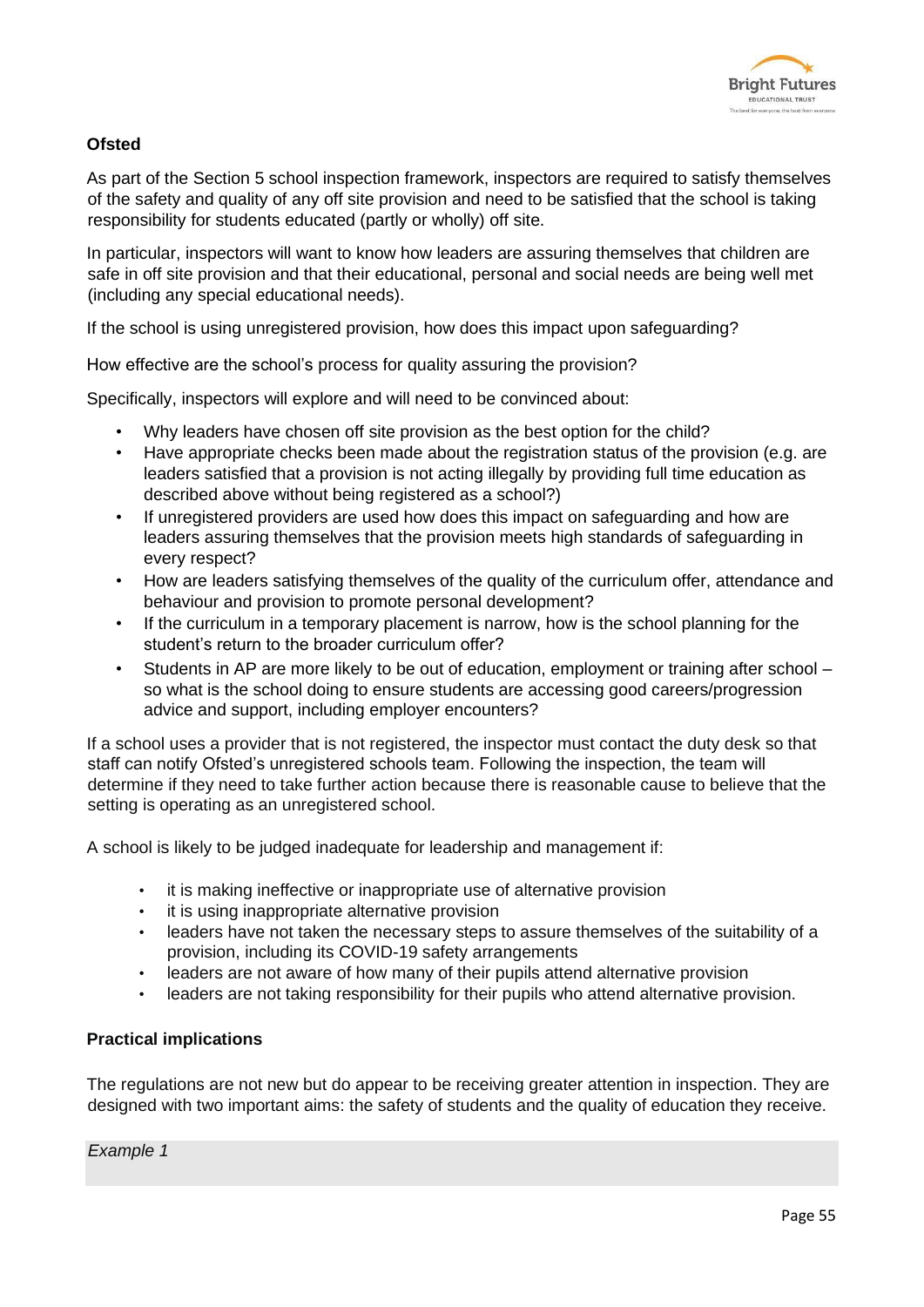

Student A in Year 10 is sent to alternative provision for one day a week to access specialist provision in catering. The provider offers no full-time education placements. The school has carried out full due diligence on the provider ensuring that safeguarding policy, practice and cultures are in place, including good supervision and training for all staff. Health and safety certificates are all up to date in the premises and Covid-secure procedures are all in place following rigorous risk assessment. All checks are carefully recorded in a standard format held by the school.

Behaviour and attendance procedures are robust and any breaches are promptly reported to the school and followed up. The specialist tuition in catering is helping Student A to make good progress; they are on track to achieve a Level 2 qualification. The impact of positive engagement in the alternative provision is seen in improved attendance and progress at school.

Communication with the school is good and any matters of concern or celebration are shared between key contacts at the school and the provision. Announced and unannounced visits are carried out by the school to the provision so that there are assurances that safeguarding is consistent, proactive and part of the way the provision works.

Because the provision has no students for 'all or substantially all' of their education it does not need to register as a school. This means that extra care needs to be taken to be sure that its policies, procedures and culture meets the high standards that would be expected in school.

#### *Example 2*

Student B is in Year 11 and has a history of non-attendance and poor behaviour at school. They have had several fixed term exclusions and are at risk of permanent exclusion. There is a concern that the student has unidentified special educational needs and has very low levels of literacy. As a last resort the school has set up an arrangement with a local alternative provider. The provision is specialised and takes no more than 4 students at any time. The student attends the provision 20 hours a week in the autumn term. This, however, is part of a carefully constructed and monitored plan for the student to return to main school on a gradual basis.

All due diligence on the provision has been conducted and is actively updated with a special focus on safeguarding. Announced and unannounced checks are carried out by staff at the school and there is good, regular, planned communication with the provision.

The curriculum offer at the provision focuses very much on literacy. Teaching and learning are imaginative, innovative and well planned and are impacting on the student's progress and confidence. If progress continues, Student B is likely to be able to enter and achieve some GCSEs. They are accessing counselling at the provision and are involved in sports leadership. They attend the Duke of Edinburgh Award activities at the main school site half a day a week. Staff in school and the provision have attended joint training on the use of 'Lexia' provided by specialists in the school.

A review meeting takes place weekly when the student's progress towards the return to school is considered with a plan to increase the split between the AP and school provision shifting in favour of the school by December. The school SENDCo is central to the review meetings.

Because the provision has less than 5 students it does not need to register as a school. Student B is only attending for 'all or substantially all' of their education as part of a clearly documented and monitored plan to get them back to main school and only over one term – so taken over an academic year they will not be in the provision for 'all or substantially all' of their education.